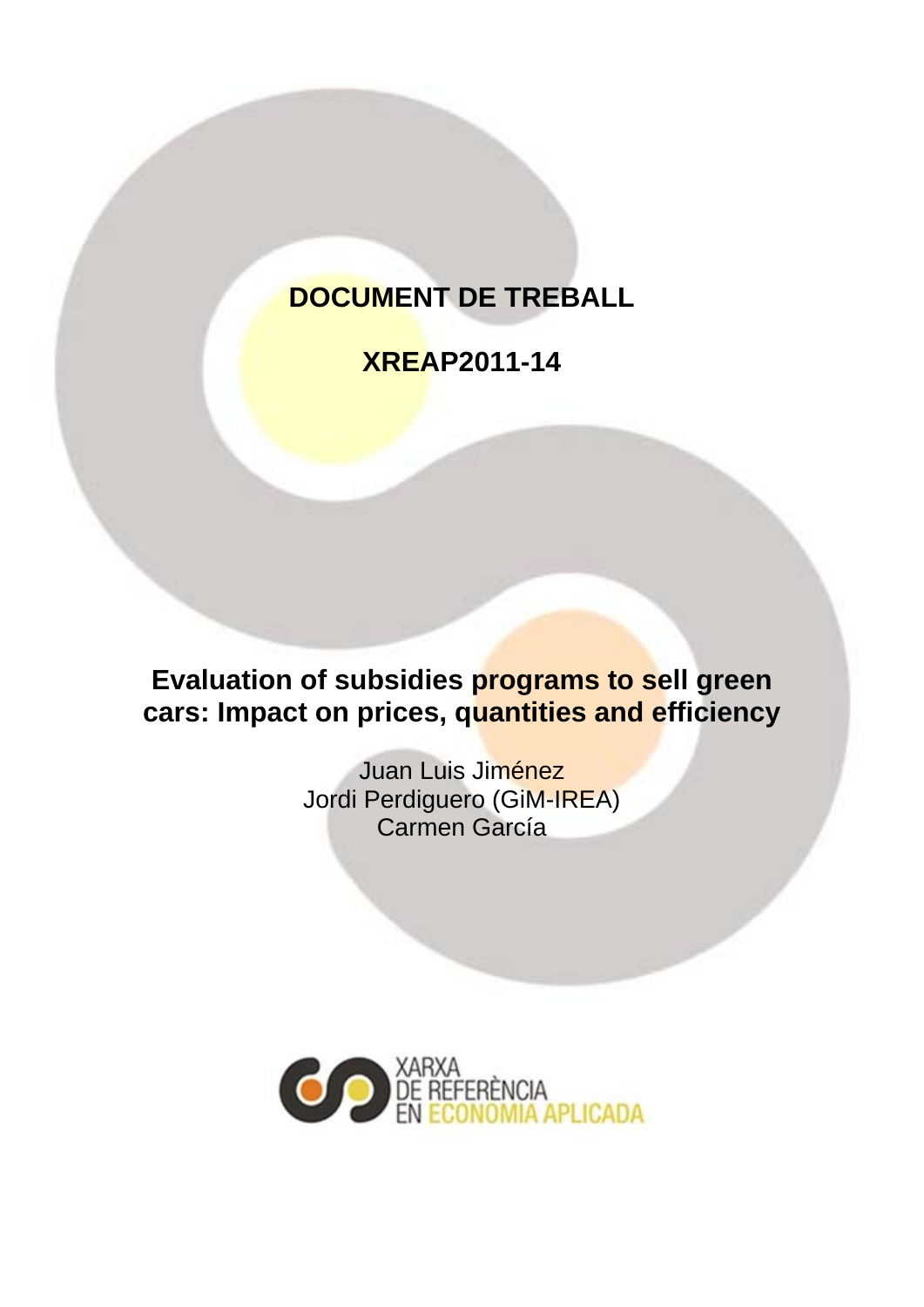# **EVALUATION OF SUBSIDIES PROGRAMS TO SELL GREEN CARS: IMPACT ON PRICES, QUANTITIES AND EFFICIENCY<sup>1</sup>**

Juan Luis Jiménez<sup>2</sup>

Jordi Perdiguero<sup>3</sup>

Carmen García**<sup>4</sup>**

#### **Abstract**

During the recent period of economic crisis, many countries have introduced scrappage schemes to boost the sale and production of vehicles, particularly of vehicles designed to pollute less. In this paper, we analyze the impact of a particular scheme in Spain (Plan2000E) on vehicle prices and sales figures as well as on the reduction of polluting emissions from vehicles on the road. We considered the introduction of this scheme an exogenous policy change and because we could distinguish a control group (non-subsidized vehicles) and a treatment group (subsidized vehicles), before and after the introduction of the Plan, we were able to carry out our analysis as a quasi-natural experiment. Our study reveals that manufacturers increased vehicle prices by the same amount they were granted through the Plan  $(1,000 \epsilon)$ . In terms of sales, econometric estimations revealed an increase of almost 5% as a result of the implementation of the Plan. With regard to environmental efficiency, we compared the costs (inverted quantity of money) and the benefits of the program (reductions in polluting emissions and additional fiscal revenues) and found that the Plan would only be beneficial if it boosted demand by at least 30%.

**Keywords:** Subsidies; Automobile sector; Difference-in-Difference estimator; Green policies.

**JEL Codes:** H23; L52; L62; Q58.

<u>.</u>

<sup>1</sup> Authors thank comments and suggestions by Daniel Albalate, Javier Campos, Aday Hernández, Héctor Rodríguez, Pilar Socorro and Ancor Suárez. We also thank collaboration in database by María Montesdeoca. Nevertheless, all errors are ours.

<sup>2</sup> Contact author: Universidad de Las Palmas de Gran Canaria. Facultad de Economía, Empresa y Turismo. Despacho D. 2-12. 35017. Las Palmas de Gran Canaria. Tlf: +34928458191. jljimenez@daea.ulpgc.es

<sup>&</sup>lt;sup>3</sup> Universitat de Barcelona. Departamento de Política Económica. jordi.perdiguero@ub.edu.

<sup>4</sup> Universidad de Las Palmas de Gran Canaria. carmen.garcia121@alu.ulpgc.es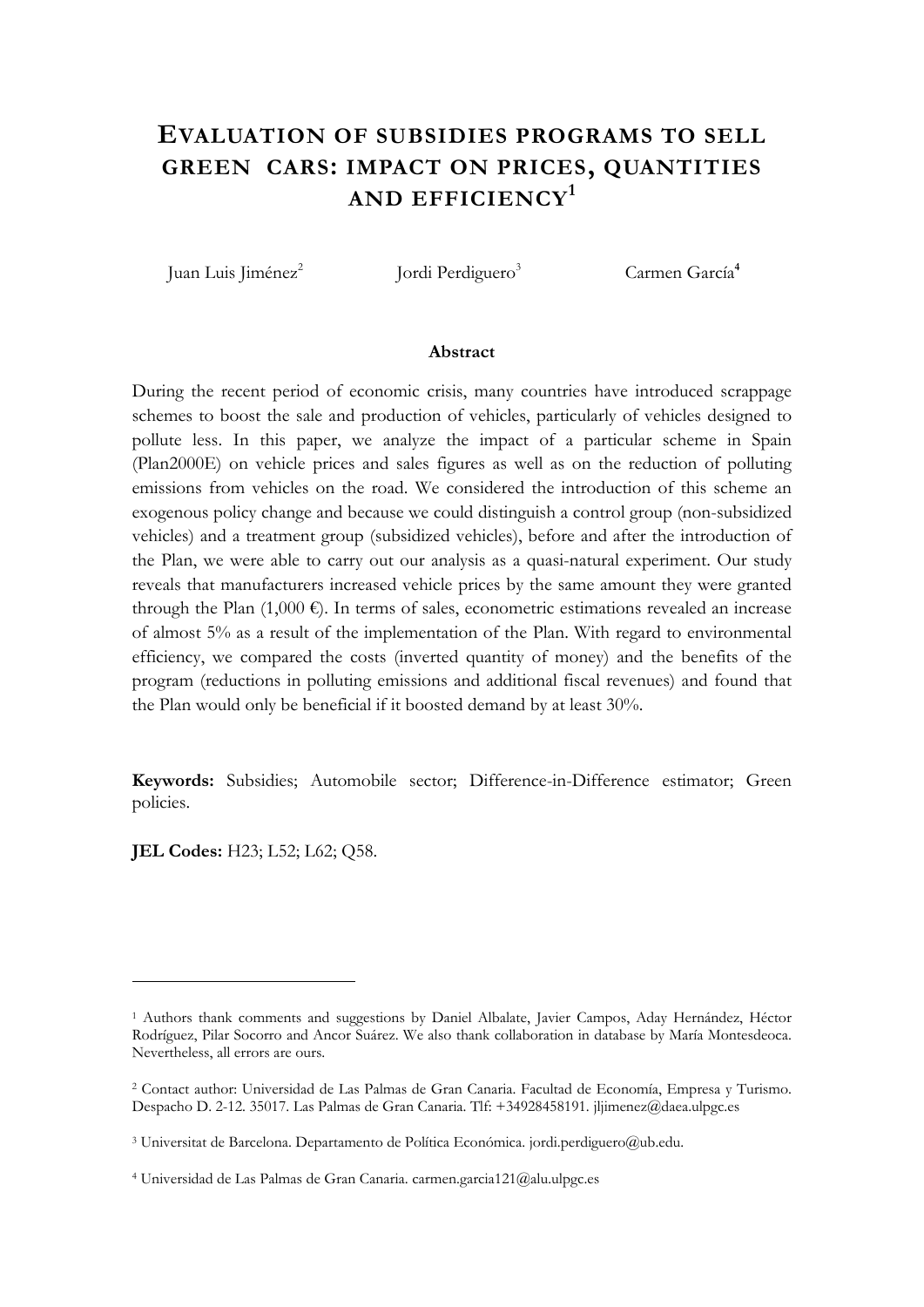# 1. **Introduction**

The automotive industry is widely considered one of the most important manufacturing sectors in a country's economy. Its high level of production and its labor demand make it a visible sector in any economy. The current economic crisis experienced by Western economies starting in 2008 has significantly impacted this industry, particularly in terms of automobile sales.

Reduced sales resulting in increased unemployment in the sector coupled with demands to meet targets for the reduction of greenhouse gas emissions – a result of the UN Copenhagen Climate Change Conference and the Kyoto Protocol – has led many Western governments to introduce special programs aimed at increasing vehicle replacement through new purchases.

These programs were essentially designed to fulfill two objectives: increase automobile sales (thereby minimizing redundancies), and reduce greenhouse gas emission levels generated by the number (and type) of vehicles on the road. These policies were implemented in countries such as Germany, Italy, France, the United Kingdom and the United States during 2008 and 2009.

Although there were many countries that introduced these programs and approved their costs in governmental annual budgets, little attention has been paid to their effect on economies and, as far as we know, there are no studies into their effect in Europe. Nor are there any studies into the impact of governmental aid on prices set by industry.

One governmental aid program in the United States that has been extensively analyzed called for the adoption of a hybrid vehicle.<sup>5</sup> The program offered a rebate of up to  $$2,000$ and was introduced in 2001. A new version was introduced in 2005, increasing the rebate to \$3,400. Diamond (2009) carried out a first estimate of the impact of this program on the sale of certain hybrid car models (Toyota Prius, Honda Civic and Ford Escape) and the results showed an increase of approximately 18%, depending on the model.

Beresteanu and Li (2011) studied public aid and the effect of gasoline prices on the purchase of hybrid vehicles. The results of the study showed that if the price of gasoline had not increased between 1999 and 2006, there would be 37% fewer hybrid vehicles on the roads. In terms of public aid, the authors estimated that the program stimulated a 20% increase in the demand for hybrid vehicles. Gallagher and Muehlegger (2011) analyzed this same program in United States and found a similar result (a 22% increase in demand).

Other studies include a report by Huang (2010) in which he analyzed the "Cash for Clunkers" program introduced in United States. This program was introduced in March 2009 and offered between \$3,500 and \$4,500 to exchange an old vehicle for a more energy efficient one. If the savings were between 4 and 9 miles per gallon of gasoline, the owner

<u>.</u>

<sup>&</sup>lt;sup>5</sup> A hybrid vehicle combines an electric engine and an internal combustion engine.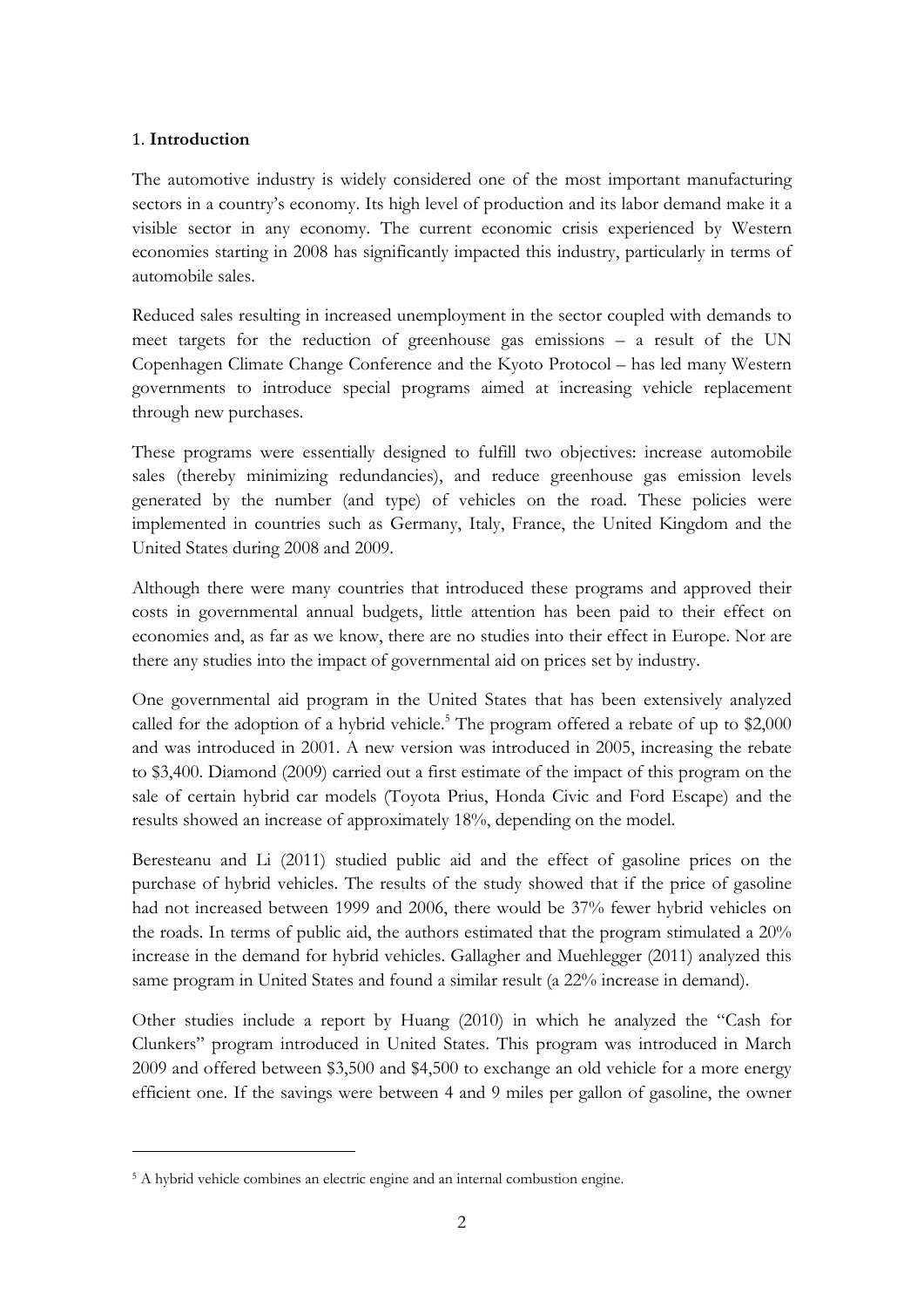received \$3,500, and if the savings were even greater they received \$4,500°. The study shows how the average amount awarded (\$4,224) boosted demand for more energy efficient vehicles by between 25% and 30%.<sup>7</sup>

Given that most studies focus on the promotion of hybrid vehicle sales in the U.S market (and not the impact on prices), the objective of this study was to analyze the impact of a program that promotes pollution reducing vehicles (Plan 2000E in Spain) from three different perspectives: firstly, on the prices set by automobile manufacturers (the effect of subsidy on price); secondly, its effect on the sales of automobiles, and thirdly, on the viability of the program in terms of environmental benefits (measured by assessing empirical evidence).

Our study will contribute to the literature surrounding this issue in the following ways: firstly, as far as we know, the impact of public assistance on prices set by manufacturers has not been previously analyzed. Secondly, studies that analyze European cases are not available in the literature. Thirdly, we provide evidence on the environmental viability of the program, by comparing its costs and the environmental benefits.

The difference-in-difference analyses revealed that the manufacturers' response to the introduction of the Plan was to significantly increase the prices of the subsidized vehicles, thereby keeping a part of the funds. The fact that automobile manufacturers (hereinafter manufacturers) received one part of the credit by increasing vehicle prices illustrates that the effect of the Plan on the sales and on pollution reduction levels is actually quite low, which significantly reduces the efficiency of the Plan. Econometric results showed that the impact of the program on the sales of automobiles was only around 5%.

Our results also indicate that the costs of the program far exceed the resultant environmental benefits, and as such Plan 2000E not only turned out to be inefficient, but probably was socially undesirable too.

Section 2 describes the characteristics and the implementation of Plan 2000E in detail and Section 3 focuses on the data used in the empirical study, which is presented in Section 4 for both objectives (effects and environmental efficiency). Conclusions are given in Section 5.

# **2. Plan 2000E**

<u>.</u>

The manufacture of automobiles and bicycles in Spain during 2009 was valued at approximately 40 billion euros and employed 145,645 workers that same year. These figures accounted for 11.5% of total production and 7.2% of employment in all

<sup>6</sup> An extensive explanation of the "Cash for Clunkers" program is available in Cooper et al (2010) and Yacobucci and Canis (2010).

<sup>7</sup> Alberini et al (1995) present a theoretical model in order to determine user participation in vehicle substitution programs. Nevertheless, the participation ratios estimated from the model are quite distant from those confirmed in empirical studies, reaching 78% by offering only \$2,000.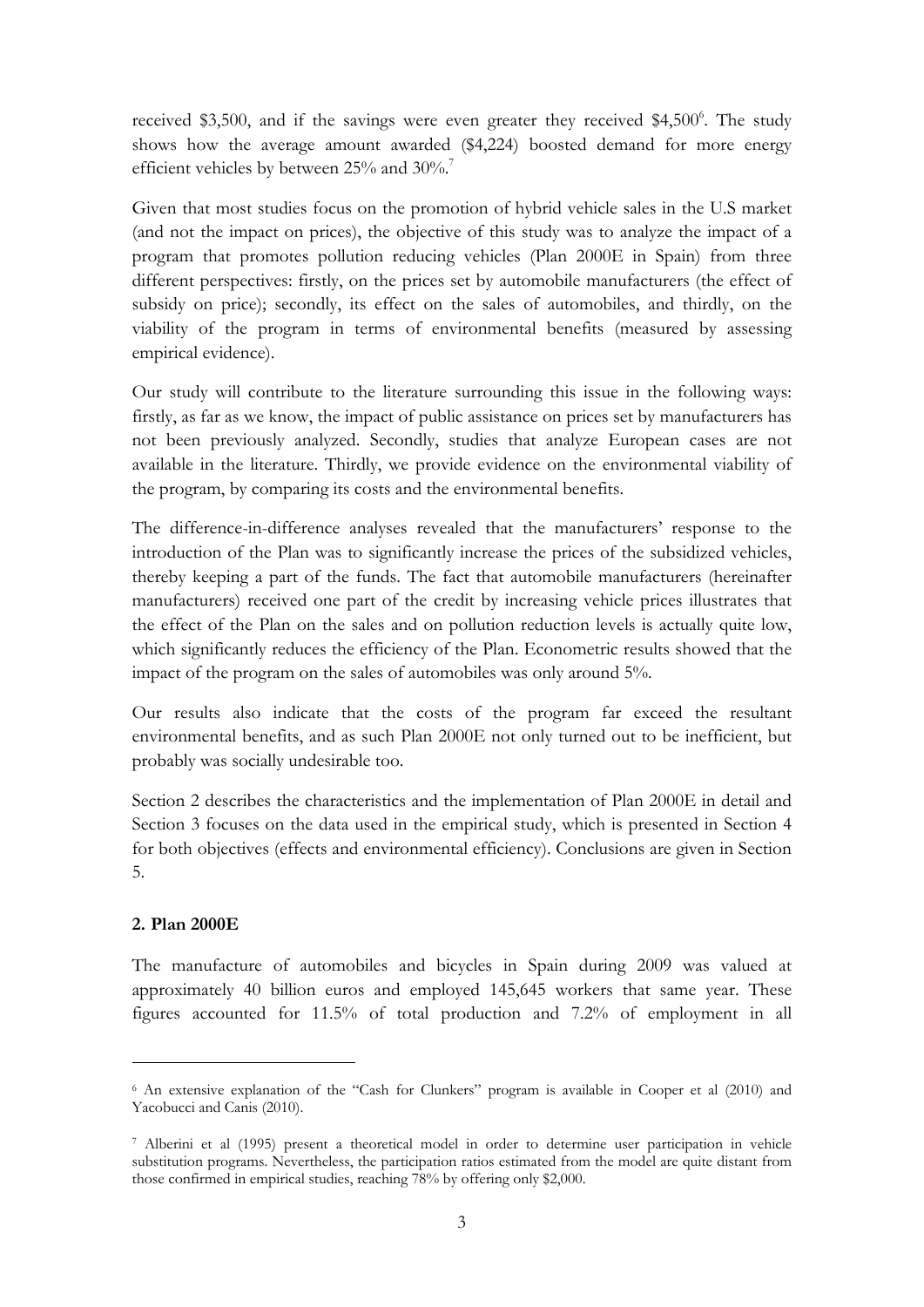manufacturing sectors<sup>8</sup>. These figures demonstrate the importance of this sector in the Spanish economy, and explain why this industry has received so much media attention during the ongoing economic crisis.

To put Spanish automobile manufacturing into an international perspective, Spain was the eighth largest manufacturer in the world and third largest in Europe in 2009. Despite this, there is evidence that starting in the end of 2007, the economic crisis was starting to affect the sector, and by 2009 the sector had reached an alarming level of suffering, with a reduction in year-on-year manufacturing of almost 20% for motor vehicles in businesses with more than two hundred employees, and  $35%$  in the remaining businesses $\degree$ .

This negative evolution in the sector in 2008 and 2009 led the Spanish Government to take action (as did other countries with similar problems)<sup>10</sup> by introducing a scrappage scheme that would reactivate sector activity, called Plan 2000E. This Plan would subsidize the replacement of an old vehicle for a new one, with specific characteristics, and was cofinanced by the National Government (who contributed  $500 $\epsilon$$ Communities (who contributed 500€) and manufacturers (who contributed 1,000€) with the aim of providing a total subsidy of 2,000€.

Only specific vehicles with the M1 classification could be subsidized (motor vehicles with at least four wheels, designed and manufactured for the transport of passengers) and those with the N1 classification (vehicles designed for the transport of merchandise, whose gross vehicle weight did not exceed 3.5 tons). A list of vehicle requirements is shown in Table 1.

Consumers could benefit from the subsidy by exchanging an M1 or N1 classified vehicle, which was at least 10 years old or with a minimum of 250,000 km on the clock for a new vehicle that did not exceed 30,000€ (prior to applying the subsidy, with VAT taxes included) and met certain emissions criteria. The scheme could also be used for second hand purchases if the car being scrapped was at least 12 years old and the used was less than 5 years old.

The subsidy consisted of a credit of 1,000€ added to the manufacturers price for each vehicle. Once the subsidy was applied (with other applicable discounts) and indirect taxes had been added, the subsidy from the National Government of €500 was applied, in addition to another  $500\epsilon$  from the autonomous community - if they were participating in the scheme  $11$ .

<u>.</u>

<sup>8</sup> MITYC. *Estadística de Fabricación de Vehículos Automóviles y Bicicletas*.

<sup>9</sup> Fundación SEPI (2009). *Las empresas industriales en 2009: Encuesta sobre estrategias empresariales.*

<sup>&</sup>lt;sup>10</sup> During 2008 and 2009, public assistance was also provided to purchase of vehicles in Germany (2.500€ per vehicle, with a total of 600,000 vehicles being subsidized), Italy (rebate ranged from 1,500€ to 3,000€, depending on the vehicle), France (allocation of 1,000€, with approximately 400,000 vehicles subsidized), the United Kingdom (2,000 GBP, of which the Government contributes 1,000, and the manufacturers the rest) and the United States (rebate of \$3,500 or \$4,500, according to vehicle fuel consumption).

<sup>&</sup>lt;sup>11</sup> As will be mentioned, not every Autonomous community did participate in the Plan. In fact, Madrid and La Rioja did not take advantage of the Plan from the beginning, and later on other communities also stopped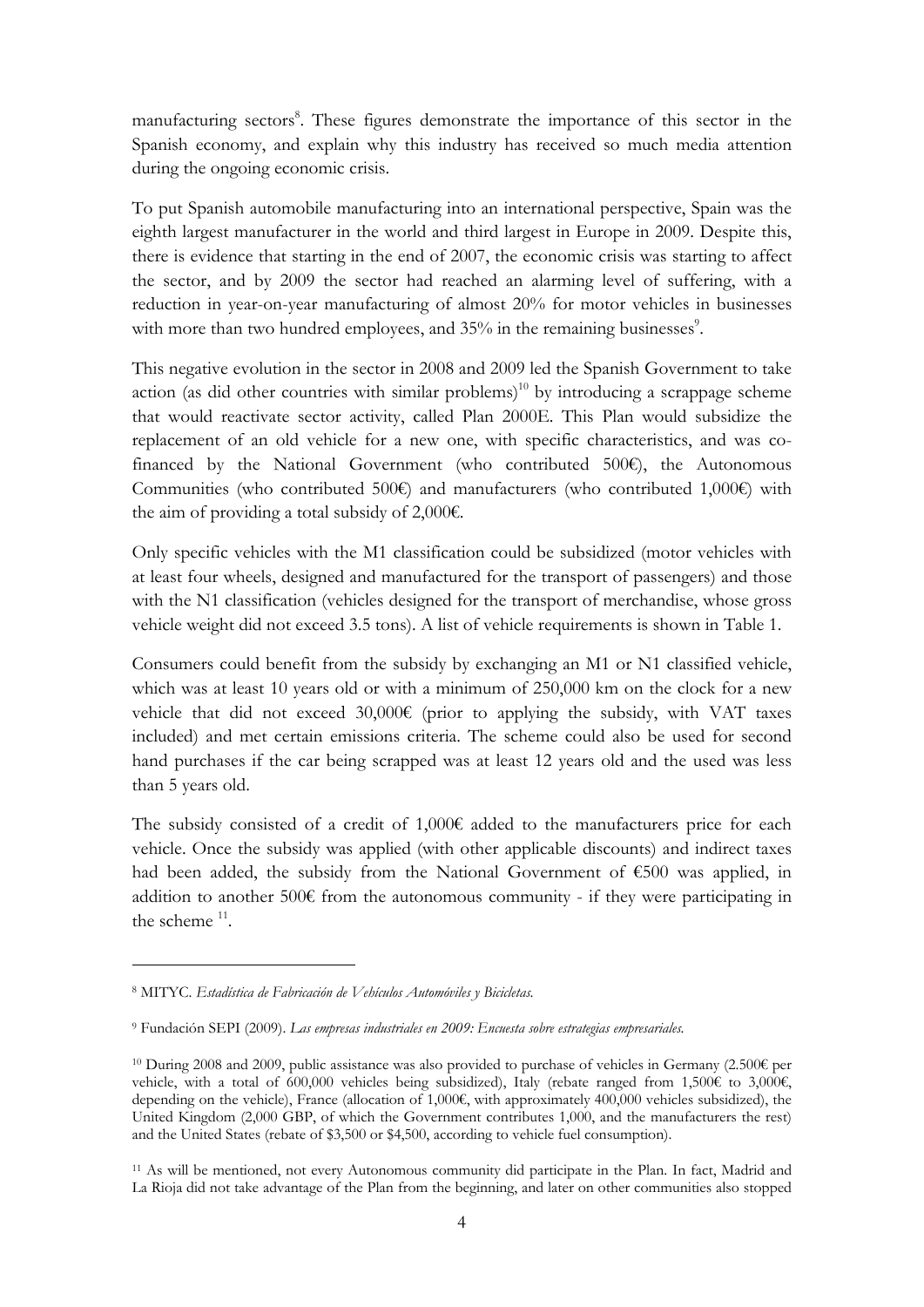The first stage of Plan 2000E officially began on May  $18<sup>th</sup>$  2009 and would end on May  $18<sup>th</sup>$ 2010, or when the fixed objective was met, which was the financing of  $200,000$  vehicles<sup>12</sup>. However, the approved budget for Plan 2000E was used up in the first five months, according to data cited from the Ministry of Industry<sup>13</sup> (this is an approximation; the timing is based on the official start date of the program to the end of August<sup>14</sup>). The speed with which the budget was used up caused the government to extend the number of subsidized vehicles by 80,000 in November 2009 (second stage), that is, an additional allocation of 40 million euros<sup>15</sup>. Finally, with the market continuing to report falling annual car registrations and with the government considering that Plan 2000E had had a positive and dynamic  $effect<sup>16</sup>$  on the economy, it approved the extension of the Plan once again in 2010. In this last stage (the third stage), the Plan was made effective from January  $1<sup>st</sup>$  2010 until September  $30<sup>th</sup>$  2010, or until the Plan had met its stated quantitative objectives i.e. subsidizing 200,000 vehicles. Plan 2000E officially ended in July 2010. In the first four months of 2010 75% of the allocated vehicles had been accounted for and it was expected that the full budget would be used up by May or  $\text{June}^{17}$ .

offering assistance.

12 See footnote 9.

<sup>13</sup> *"El Plan 2000E ha agotado ya el 75% de sus fondos". Expansión* (14/04/2010).

<sup>14</sup> *"Cien millones en ayudas para el Plan 2000E".* http://motor.terra.es/ultimas-noticias-actualidad/articulo/cienplan-2000e-52271.htm

15 BOE (Núm. 260, de 7 de noviembre de 2009. Págs.: 92952-02053). Real Decreto 1667/2009, de 6 de noviembre, por el que se modifica el Real Decreto 898/2009, de 22 de mayo, por el que se regula la concesión directa de subvenciones para la adquisición de vehículos, Plan 2000 E de apoyo a la renovación del parque de vehículos, y se amplía el número máximo de vehículos a financiar en 80.000 vehículos adicionales.

16 BOE (Núm. 7, de 8 de enero de 2010. Págs.: 2015-2020). Real Decreto 2031/2009, de 30 de diciembre, por el que se regula la concesión directa de subvenciones para la adquisición de vehículos, "Plan 2000E" de apoyo a la renovación del parque de vehículos durante el año 2010.

<sup>17</sup> *"El Plan 2000E ha agotado ya el 75% de sus fondos"; Expansión* (14/04/2010). "El Plan 2000E cumple su primer año de vigencia a punto de agotar sus fondos"; *Cinco Días* (17/05/2010).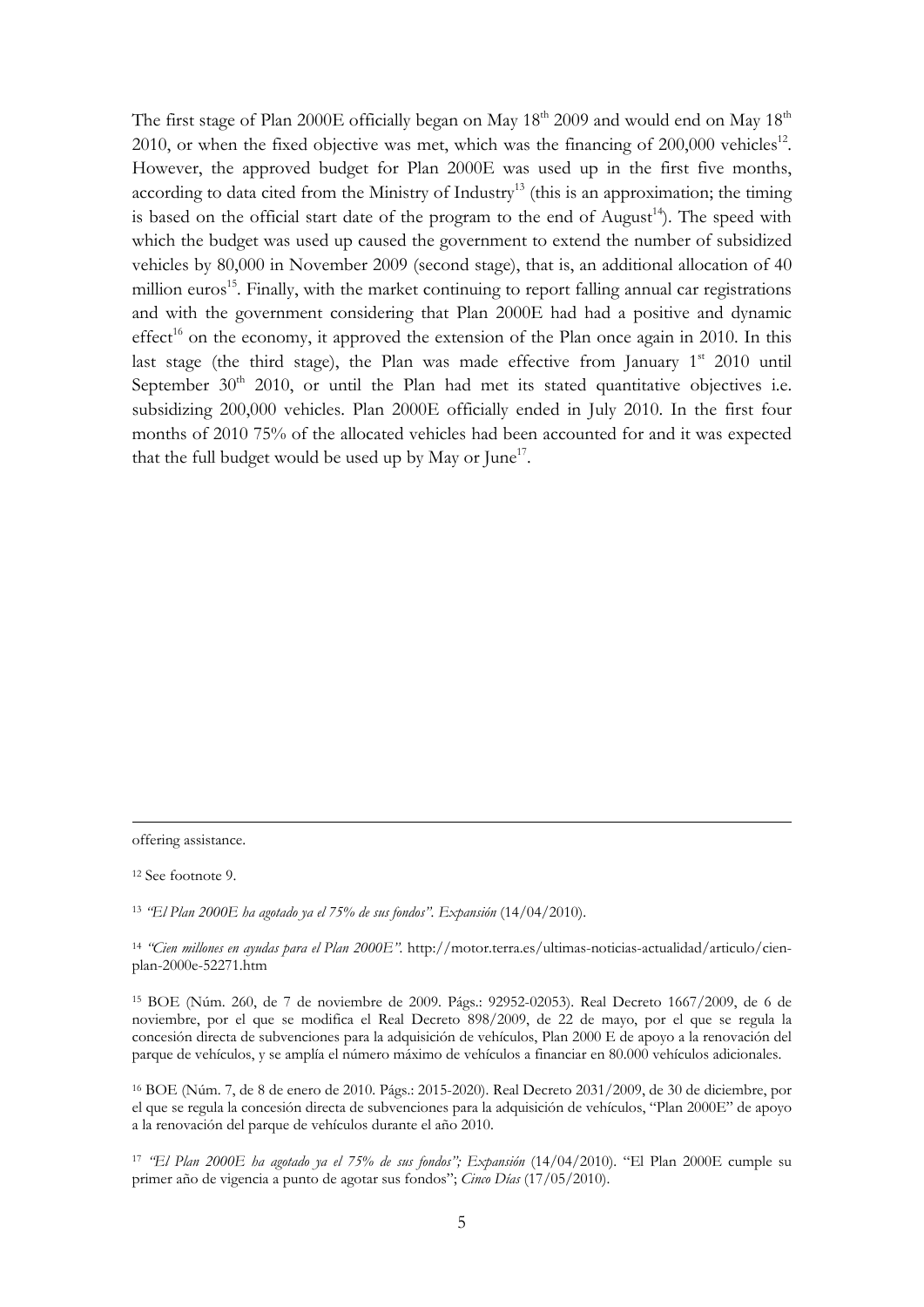| <b>Characteristics</b>              | Price         | Emissions                                   | <b>Others</b>                                |  |
|-------------------------------------|---------------|---------------------------------------------|----------------------------------------------|--|
|                                     |               | $120 \text{ gr.}/\text{Km}$<br>(ecological) | M1                                           |  |
| Subsidizable vehicle                | $<$ 30,000 €  | $<$ 149 gr./Km<br>(innovative)              | M1: Stability control;<br>presence detection |  |
|                                     |               | $<$ 149 gr./Km                              | M1: Three way-catalyst;<br><b>EGR</b> valve  |  |
|                                     |               | $<$ 160 gr./Km                              | N1                                           |  |
| Planning                            |               |                                             |                                              |  |
| <b>Stage</b>                        | Legal period  | Real period                                 | <b>Number of vehicles</b>                    |  |
| First                               | $May09-May10$ | May09-Aug09                                 | 200,000                                      |  |
| Second                              | Nov09-Dec09   | Nov09-Dec09                                 | 80,000                                       |  |
| Third<br>$\bigcap_{i=1}^n$ 11 $i^*$ | $Jan10-Sep10$ | $Jan10$ -Jun $10$                           | 200,000                                      |  |

# **Table 1. Requirements and planning**

Source: Own elaboration.

Almost all of the Autonomous Communities (hereinafter Communities) that participated in Plan 2000E (including Ceuta and Melilla) had signed up to the Plan by 2009, with Madrid and La Rioja being the two exceptions. Nevertheless, they both offered discounts on registration tax, with Madrid offering 20% and La Rioja between 15% and 38%. Some Communities such as Navarra, Galicia, Valencia and Cataluña offered their own plans, some of which increased the requirements set out by the Government. The rest of the Communities opted to contribute the standard 500€ set by the Government.

In 2010 (during the third stage of the Plan) certain Communities such as Canarias, Asturias, and Islas Baleares were excluded because the funds had been used up. Other Communities such as País Vasco passed legislation in favor of the new Plan, but used up the funds quickly (by March 2010), while Galicia decided not to implement Plan 2000E (although it did subsidize efficient vehicles).

In the first stage, there was a degree of uncertainty amongst the Communities as to how to react to the Plan; these doubts had increased by the third stage in 2010. Given that it was impossible to obtain detailed information on sales in each of the Communities, we measured the average impact of the Plan, i.e. variations in regional responses to the Plan.

The characteristics of the Plan previously indicated allowed us to address this study as a quasi-natural experiment. As pointed out by Lafontaine and Slade (2008), a natural experiment must meet three criteria: 1) that there is an exogenous change in the market; 2) that there is a group affected by the change; 3) that there is a group that is not affected by the change, which fulfills the control group function. The introduction of the Plan meets these criteria perfectly: 1) the introduction of the Plan is a political decision, an agent that does not operate in the market and therefore the change is not produced as a consequence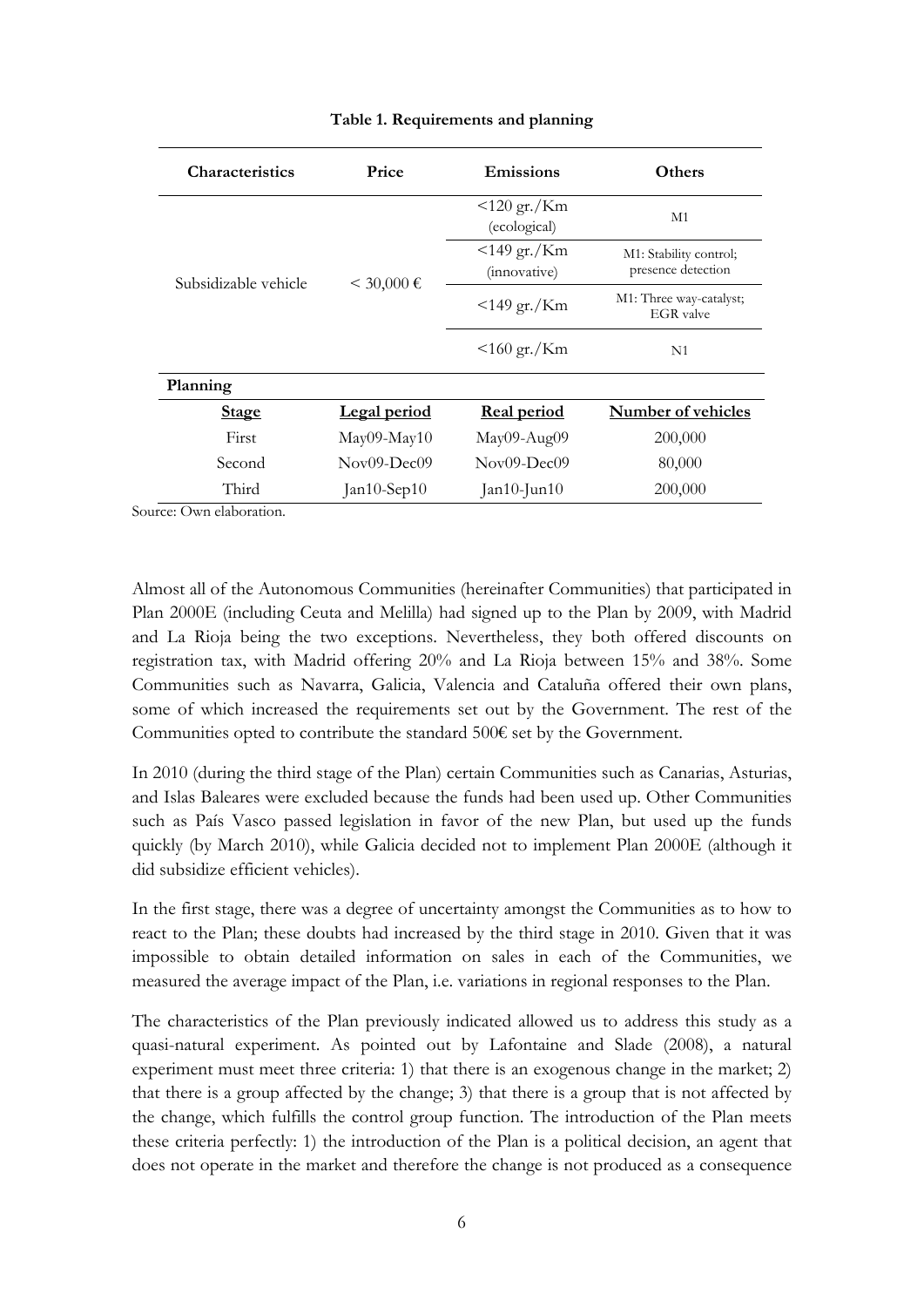of actions by the active manufacturers in the market; 2) the introduction of the Plan allows us to have a group of different versions of vehicles affected by the Plan (those that satisfy the criteria to join the Plan); 3) Plan 2000E creates a set of equal versions (even those found within the same vehicle model) that cannot be included in the Plan and hence represent an excellent control group. As the introduction of Plan 2000E meets the criteria of a natural experiment, which allows us to apply a difference-in-difference estimator, we can estimate the effect of the program on the prices set by the manufacturers in a relatively simple way. Since the two groups were formed after the introduction of the Plan they are not considered random – they were created by the Plan – we had to control our estimations by using characteristics that determine whether a vehicle belongs to one group or another i.e. the pollution level, which was estimated based on the horsepower of the vehicle.

Although there are some positive reviews of the Plan, such as that from The Ministry of Industry, Tourism and Commerce who reported that the Plan generated good results and the Federation of Automobile Dealers Associations (*Federación de Asociaciones de Concesionarios de Automoción*) who were satisfied with the extension of Plan 2000E and the increase in sales reported in some months, there are still criticisms about the uncertainty of the Plan and the delays in the payments received<sup>18</sup>.

The Spanish Competition Authority (*Comisión Nacional de la Competencia, CNC*) has stated their concerns about the effects of the Plan on vehicle prices and that they have reason to believe that the automobile dealers had incentives to increase prices, not only to counteract the discount but to absorb part of the subsidy received by the consumers. According to the CNC (2009), it was expected that one result from Plan 2000E would be increased sales, reduced prices paid by the consumer and increases in the price received by the dealer, in a way that the difference between the price paid by the purchaser with the subsidy and the price that would be paid without the subsidy would be less than the subsidy itself.<sup>19</sup>

# **3. Data**

<u>.</u>

To achieve our objective, we used a customized database with different sources, which included factory price, vehicle sale price to the public<sup>20</sup>, vehicle characteristics (security and comfort variables), monthly sales of each brand, as well as annual sales per vehicle model, and some control variables on income evolution (national Gross Domestic Product) and complementary goods prices (international crude price). $^{21}$ 

<sup>18</sup> Press release- FACONAUTO: *"La incertidumbre en las CC.AA respecto al Plan 2000E ralentiza la venta de coches en enero"* (15/01/2010); *"La incertidumbre en los concesionarios sobre el Plan 2000E frena las ventas en abril"* (16/04/2010); *"Las Administraciones públicas adeudan a los concesionarios de automoción 13,9 millones"* (23/06/2010).

<sup>19</sup> Spanish Competition Authority (Comisión Nacional de la Competencia, 2009). *II Informe anual sobre ayudas públicas. (*2nd annual report on public assistance*).*

<sup>&</sup>lt;sup>20</sup> The difference between the sale price to the public and the factory price are the registration taxes, indirect taxes and transport.

<sup>21</sup> Price data and characteristics were obtained from the website of Asociación Nacional de Vendedores de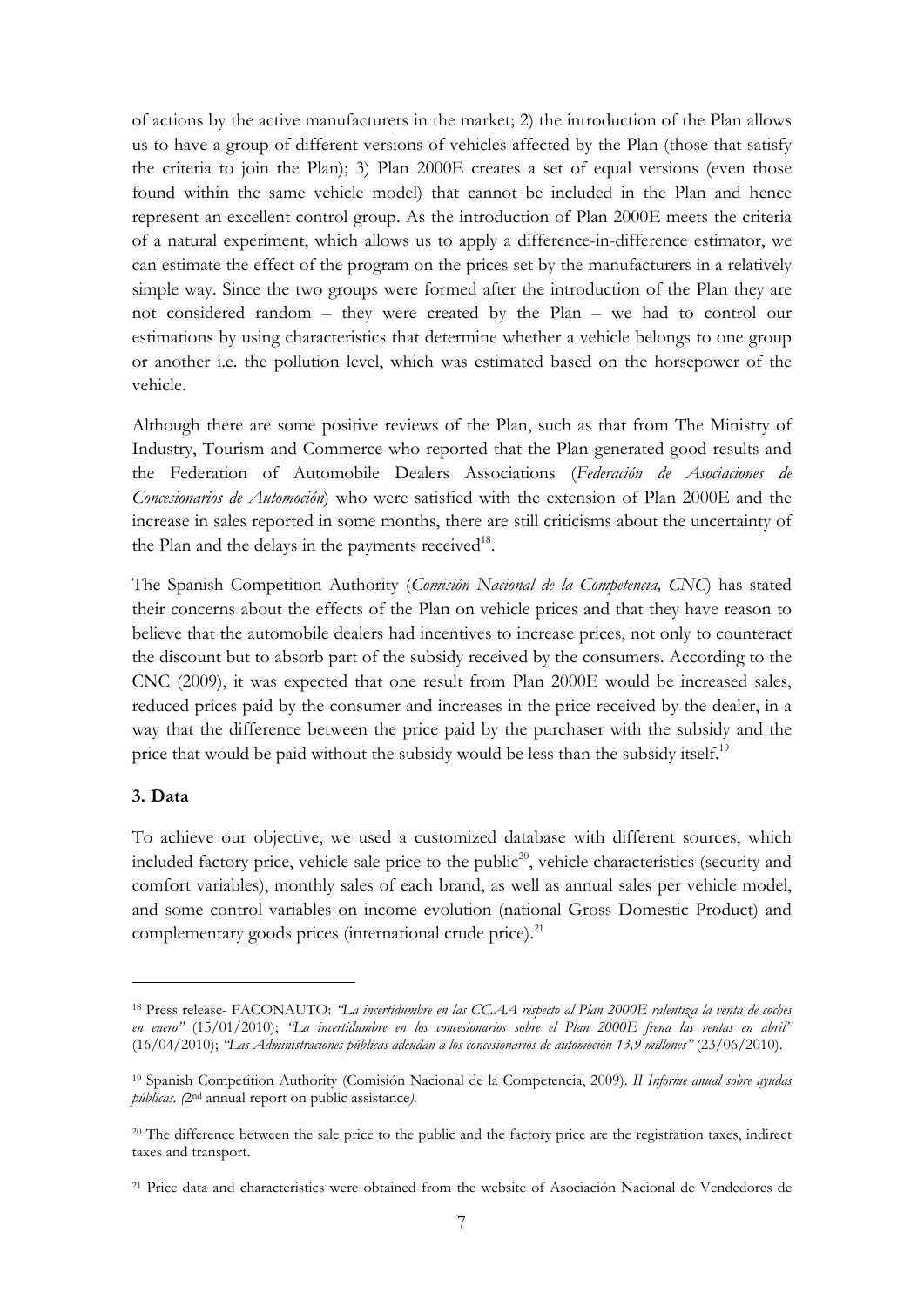The database contained monthly prices (when the price for specific versions of a vehicle is always modified) for the period between January 2007 and September 2010 and included vehicles from 35 brands sold in Spain. This equated to 732 specific versions,<sup>22</sup> which had to be available on the market before and after the implementation of the Plan (which is one of the advantages of the average analysis carried out by the CNC, which is done by model). Table 2 shows the main descriptive statistics.

| Table 2. Descriptive statistics |          |                           |          |              |  |  |  |  |  |
|---------------------------------|----------|---------------------------|----------|--------------|--|--|--|--|--|
| <b>Variables</b>                | Mean     | <b>Standard deviation</b> | Minimum  | Maximum      |  |  |  |  |  |
| Manufacturer Price              | 20211.52 | 7200.35                   | 6677.8   | 38574.93     |  |  |  |  |  |
| Gasoline                        | 0.51     | 0.50                      | $\theta$ | $\mathbf{1}$ |  |  |  |  |  |
| Horsepower                      | 135.31   | 47.65                     | 55       | 320          |  |  |  |  |  |
| Guarantee (months)              | 29.58    | 10.53                     | 24       | 84           |  |  |  |  |  |
| Trunk capacity                  | 1187.99  | 550.74                    | 267      | 3423         |  |  |  |  |  |
| <b>ABS</b>                      | 0.97     | 0.16                      | $\Omega$ | 1            |  |  |  |  |  |
| Number of airbags               | 5.15     | 2.04                      | $\theta$ | 9            |  |  |  |  |  |
| Power assisted steering         | 0.95     | 0.23                      | $\theta$ | 1            |  |  |  |  |  |
| Monthly sales per brand         | 3699.15  | 3119.79                   | $\Omega$ | 16771        |  |  |  |  |  |
| Annual sales per model          | 3919.30  | 8954.96                   | 1        | 77847        |  |  |  |  |  |
| GDP                             | 266691.8 | 10073.61                  | 251910   | 280679       |  |  |  |  |  |
| Crude                           | 71.58    | 25.13                     | 39.95    | 132.72       |  |  |  |  |  |
| Subsidizable                    | 0.39     | 0.49                      | $\theta$ | 1            |  |  |  |  |  |

**Table 2. Descriptive statistics**

Source: Own elaboration.

The database includes those vehicles that have a public sale price of less than 50,000 $\epsilon$  for two reasons: firstly, Plan 2000E establishes a requirement that the car price be less than 30,000€; secondly, and most relevant, because the competition is diverse between vehicles with very high prices than those with low prices. It is expected that the vehicles that cost more than  $\epsilon$ 50,000 would belong to a distinct product type market and would not directly compete with the identified automobiles in the Plan.

Table 2 shows the average price of vehicles per brand, held in our database, which was 20,211€. The prices ranged from approximately 6,000€ to 39,000€. 51% of the vehicles used a gasoline engine with 135 horsepower and an average guarantee of 29 months. The majority of the vehicles had anti-lock braking system (ABS) and power steering. During the

Vehículos a Motor, Reparación y Recambios (GANVAM). Market data on monthly vehicle registrations were obtained from the Asociación Nacional de Importadores de Automóviles, Camiones, Autobuses y Motocicletas (ANIACAM). Nominal GDP came from INE and international crude prices from OPEC.

<sup>22</sup> A breakdown of the versions in our database follows; 289 are subsidizable vehicles, and 443 versions are non-subsidizable.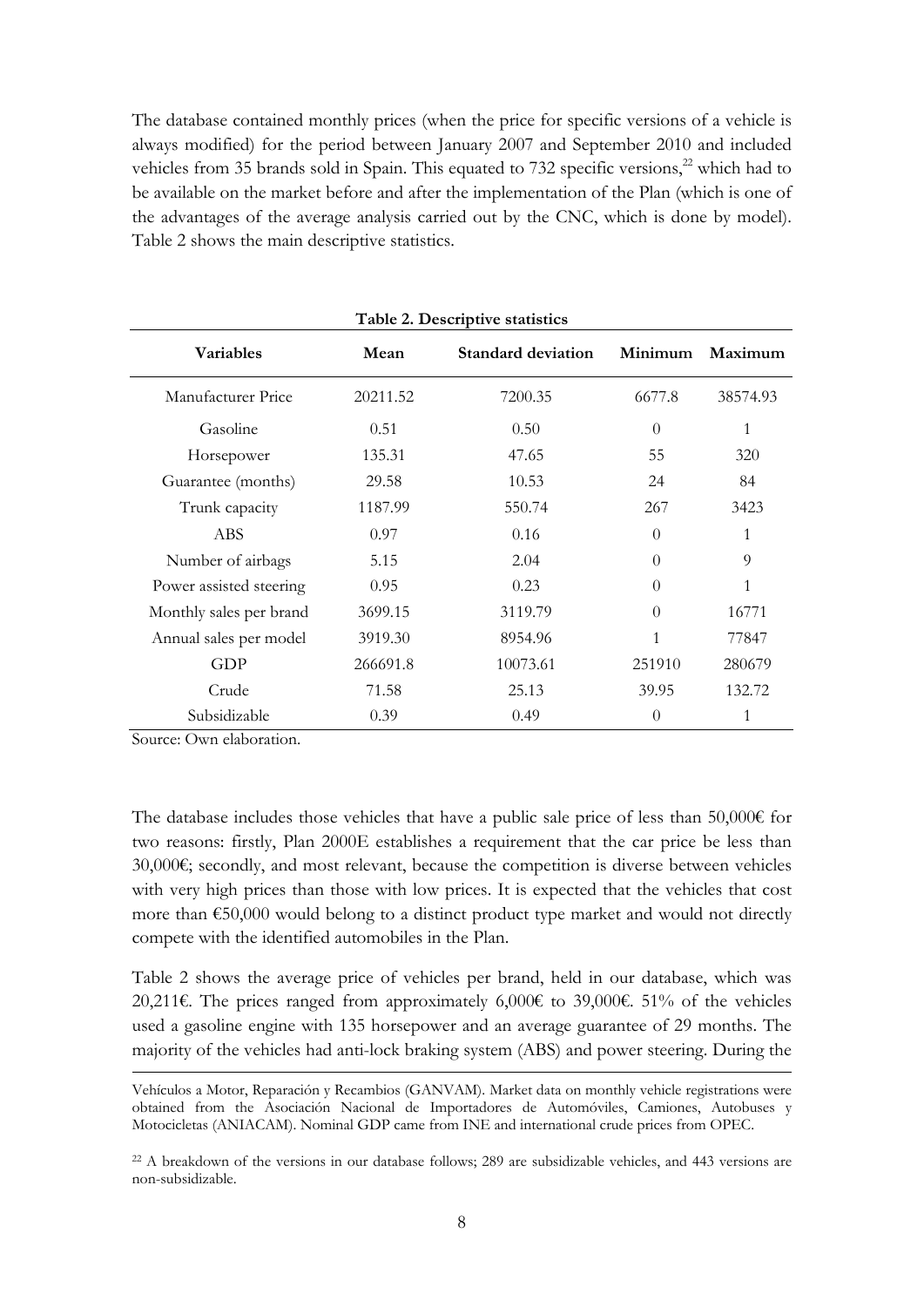study period, the average monthly sales per brand represented 3,699 vehicles, and the price of crude ranged from \$39.95 to \$132.72 per barrel.

Figure 1 shows monthly trends in vehicle sales; the point when Plan 2000E began is highlighted in red. From this date on and after each extension of the Plan, an increase in vehicle sales was observed. Nevertheless, vehicle sales clearly vary depending on the month being observation. After the introduction of Plan 2000E, the only months in which a different pattern was observed comparing the same months in different years were July 2010 (a fall in car sales was observed and the date coincides with the end of the Plan), and November 2010 (an increase in sales was observed, even though Plan 2000E was no longer in place). With regard to the remaining periods when Plan 2000E was in place, the average monthly vehicle sales followed the same trends seen in previous years.



**Graph 1. Monthly Automobile Sales in Spain**

Source: ANIACAM. Own elaboration.

Given the uncertainty during the application of Plan2000E, we wanted to identify whether there were any variations in behavior at the different stages of the Plan so we considered the different stages separately and assessed behavior. The first stage under consideration was the first four months after the Plan was officially launched (see footnotes 13 and 14), which ran from May to August 2009. This period saw the maximum availability of funds and maximum interest from the Communities. For the second stage, we considered the remaining period for the Plan, which ran from September 2009 to June 2010; this period definitively marked the end of the budget. These months are considered as a single group because of the uncertainty when, during September and October, it was discovered that funds were limited. In addition, there was continued uncertainty when the budget was increased at the end of 2009 and again in 2010.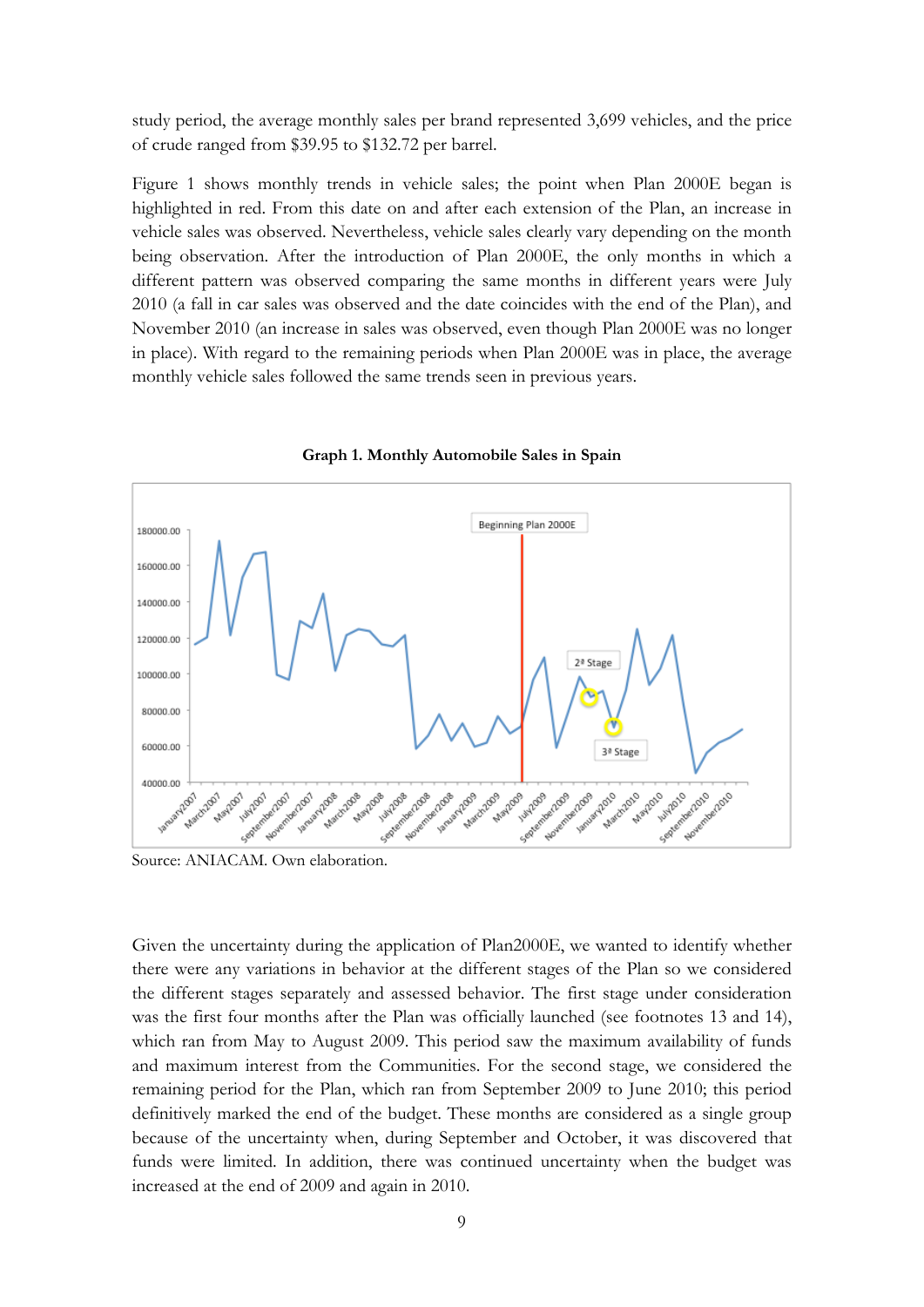In the other estimates we considered three periods: May to August 2009, September to October 2009 (when funds were limited and in some cases extremely scarce, even though these months continued to form part of the initial stage of the Plan), and November 2009 to June 2010 (because in November 2009 and January 2010 new budgets were established, thus there were additional funds made available during these months to allow Plan 2000E to continue).

In the proposed analysis by the CNC, it is stated that there is reason to believe that behavior varies depending on which price model is in place; subsidized or non-subsidized. Table 3 shows a similar analysis into the average prices for subsidized and non-subsidized vehicles before and after the introduction of the Plan. The analysis was carried out for the two periods highlighted above.

| Table 3. Average prices (nominal euros) by vehicle and period |               |           |             |           |          |          |  |
|---------------------------------------------------------------|---------------|-----------|-------------|-----------|----------|----------|--|
|                                                               |               |           | After $(1)$ |           |          |          |  |
|                                                               | <b>Before</b> |           |             |           |          |          |  |
|                                                               |               | May-      | $Sep09-$    | May-      | Sep-     | $Nov09-$ |  |
|                                                               |               | Aug09     | Jun10       | Aug09     | Oct09    | Jun10    |  |
| Subsidizable<br>vehicles                                      | 15,766.90     | 15,804.2  | 14,267.5    | 15,804.2  | 15,068.8 | 13,754.1 |  |
| Non-subsidizable<br>vehicles                                  | 24,065.50     | 22, 203.3 | 20,033.2    | 22, 203.3 | 18,988.9 | 21,911.6 |  |

Source: Own elaboration.

<u>.</u>

We observed that trends in average prices of the subsidized vehicles and non-subsidized vehicles varied. In the first stage, while the prices for non-subsidized vehicles fell 7.7%, there was a slight increase  $(0.2\%)^{23}$  in average prices for subsidized vehicles. All of the models saw a drop in prices as a result of the situation in the previous stage and this was more prominent in the non-subsidized vehicles: between September 2009 and June 2010, average prices for vehicles in the subsidized group fell 9.5%, while those in the nonsubsidized group fell a further 16.7%.

Although these results may reflect an impact of the subsidy that contrasts with what the Government expected, they must be analyzed with caution; being descriptive, they do not account for supply factors (those which affect brand prices) or demand factors (perhaps there is a different behavior in the sales between subsidized and non-subsidized vehicles after the introduction of the Plan) so we had to be careful not to report inaccurate conclusions.

<sup>&</sup>lt;sup>23</sup> We carried out a test on average differences for each type of vehicle and compared the before with the first stage. In the case of subsidizable vehicles the average difference hypothesis is accepted (increase in first stage), while non-subsidizable are rejected.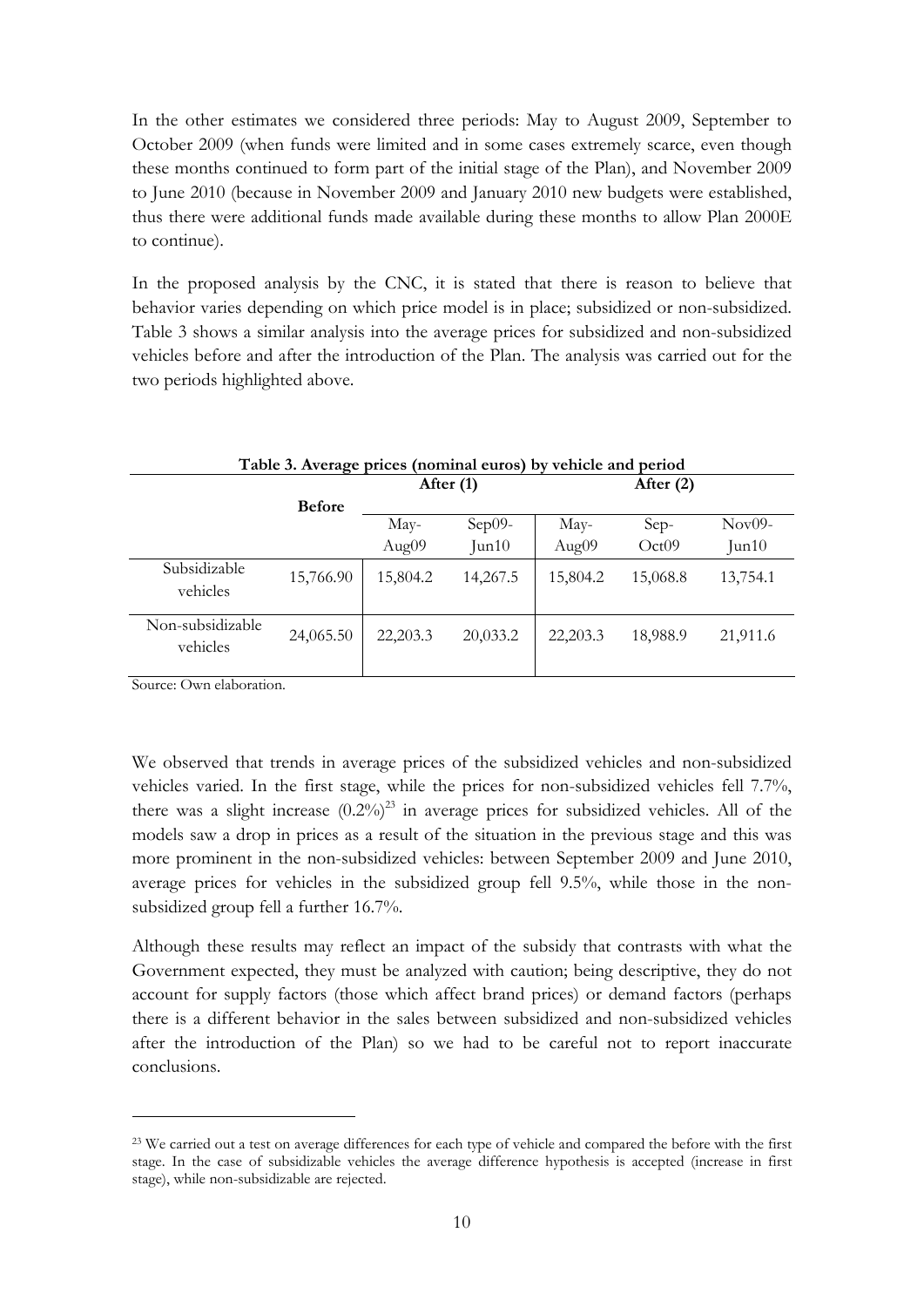An econometric analysis of the prices was carried out to determine whether there was a variation in price trends associated with vehicle type.

# **4. Empirical strategy**

<u>.</u>

The present study has two objectives. The first is to analyze the effect that Plan 2000E had on the manufacturing prices of vehicles included in the Plan.<sup>24</sup> We created an equation in which vehicle prices are a function of vehicle characteristics, total sales by brand (ideally we would use exact sales by automobile version, however this data is not publically available), the economic evolution of the country, the official price of crude oil and possible timing effects. These details are addressed in Section 4.1.

Once we observed the impact of the program on prices set by the manufacturers, we then set out to determine whether the Plan was viable by estimating the benefits (i.e. the reduction in greenhouse gas emissions and the tax revenue derived from increased sales), and the costs derived from its implementation (i.e. the volume of public resources invested in the Plan).

# **4.1. Effect of Plan 2000E on prices**

The forecast carried out considered the exact versions of vehicles that were available before and after the introduction of Plan 2000E, which only applied to vehicles with a sale price not in excess of 50,000€. Similarly, given the differences in vehicles within categories, we included an option that allowed us to carry out a cluster analysis by price and horsepower and thus obtain stronger results<sup>25</sup>. This allowed us to control potential differences in errors according to price bracket.

The estimate by Berry et al. (1995) is the most commonly used for demand estimates and states that vehicle price and characteristics determine their sales. In this study, the characteristics of Plan 2000E meet the criteria of a quasi-natural experiment, meaning we can estimate the effect of the Plan using a difference-in-difference estimator. This allows us to have a control group (the versions of vehicles that are non-subsidized) and a treatment group (the versions of vehicles that are subsidized and meet the criteria for Plan 2000E). The correct implementation of difference-in-difference estimator requires that the differences between both groups (control and treatment group) are minimal, excepting from the treatment. The availability of versions of vehicles that are non-subsidized and versions that are subsidized in our database allows the implementation of difference-indifference, being the adherence to the Plan the only contrast between them. If there are differences between groups, the variable responsible for the differences must be controlled. In this study, the only difference between the control group and the treatment group is the

<sup>&</sup>lt;sup>24</sup> Given the high level of correlation, note that the forecasts do not vary considerably if the analysis is carried out with public sale price.

<sup>25</sup> The cluster analysis used *K-means* methodology to create groups. Calinski-Harabasz pseudo F-statitisc has been implemented to determine the optimal number of groups, seven in this case. See Calinski and Harabasz (1974).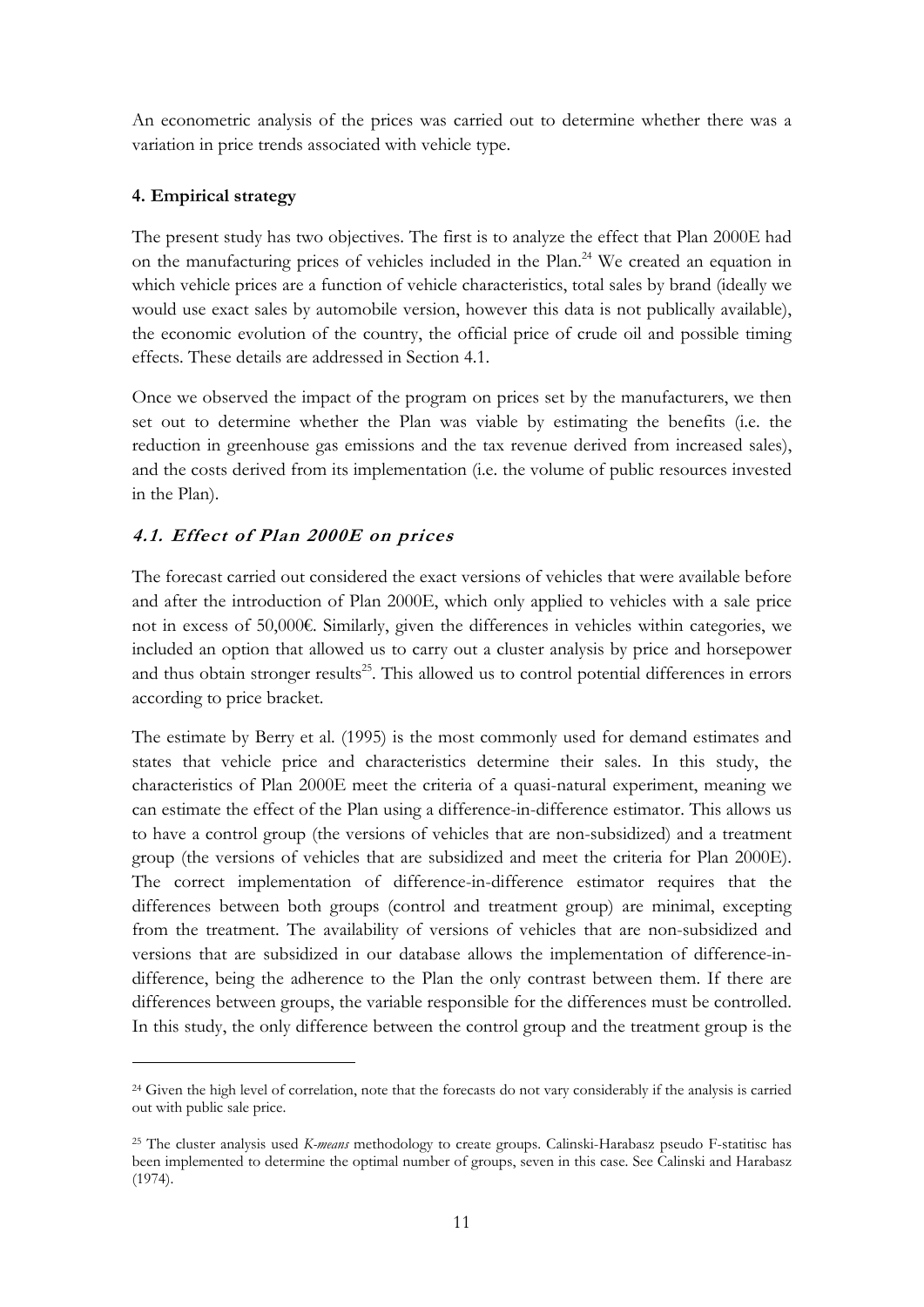pollution level, which must be controlled so that our estimations are not biased. Vehicle horsepower can be used to estimate the pollution level and thus allows us to measure and control this difference between the two groups. It is important to note that there are no other differences between the two groups with respect to the remaining characteristics because the same versions of cars were used in each group. This type of methodology is frequently used to analyze the effect of public policies. One example is a study by in Bennear (2007), in which he analyzes the effect of programs on pollution prevention in the United States. Another example comes from Albalate (2008) who assesses the impact of programs to reduce alcohol levels in European motorists, and finally Hinrichs (2010) investigates the effects of the "National School Lunch Program".

The first part of the methodology is to estimate the following equation:

*Manufacturerprice*<sub> $i = \beta_0 + \beta_1$ Subsidizable<sub>i</sub> +  $\beta_2$ Firststage<sub>it</sub> +</sub>  $\beta_3$ DIDFirststage<sub>it</sub></sub> +  $\beta_4$ Secondstage<sub>it</sub> +  $\beta_5$ DIDSecondstage<sub>it</sub> +  $\beta_6$ Monthlysales<sub>*it*</sub> +  $\beta_7$ Gasoline<sub>*i*</sub> +  $\beta_8$ Horsepower<sub>*ii*</sub> +  $\beta_9$ Guarantee<sub>*i*</sub> +  $\beta_{10}$ Trunkcapacity<sub>i</sub> +  $\beta_{11}$ ABS<sub>i</sub> +  $\beta_{12}$ Numberofairbags<sub>i</sub> +  $\beta_{13}$ Powerassistedsteering<sub>i</sub> +  $\varepsilon_{it}$ [1]

*Manufacturerprice<sub>it</sub>* is the wholesale price for each version of vehicle *i* at moment *t*. We used the following exogenous variables to try to explain what affects it:

- 1. Subsidizable<sub>i</sub> binary variable that takes value 1 if the version is a subsidizable one, i.e., if the vehicle is included in the Plan.
- 2. *Firststage<sub>i</sub>*: binary variable that takes value 1 if wholesale price belongs to any of the four months of the first stage: May, June, July and August 2009. General effects on prices in this stage are captured by this variable, without differentiating between subsidized and non-subsidized vehicles.
- 3. *DIDFirststage<sub>ir</sub>*: this takes value 1 for subsidizable vehicles in the first four months of first stage. It is the product by two latter binary variables (1 and 2). It is the difference-in-difference estimator for the first stage of the Plan. A positive estimation of this variable indicates that prices of subsidized vehicles have increased compared to non-subsidized vehicles.
- 4. *Secondstage<sub>it</sub>*: binary value that takes value 1 for the rest of the months in which the Plan is valid. It spans September 2009 to July 2010. This variable includes some of the first stage (two months in which the funding was over: September and October 2009), the second and third stage of the Plan together.
- 5. *DIDSecondstage<sub>it</sub>*: It is the difference-in-difference estimator for the latter variable (second stage). Its interpretation is the same as variable number 3.
- 6. *Monthlysales<sub>it</sub>*: this variable covers monthly sales (in units) of each brand during the period in question. Some endogeneity problems arise because these sales are influenced by the price set by manufacturer. For this reason we use a two-step estimator (Two Stage Least Minimum Squares) where the instruments are the Spanish GDP from 2007 to 2010 (measured on an annual basis in millions of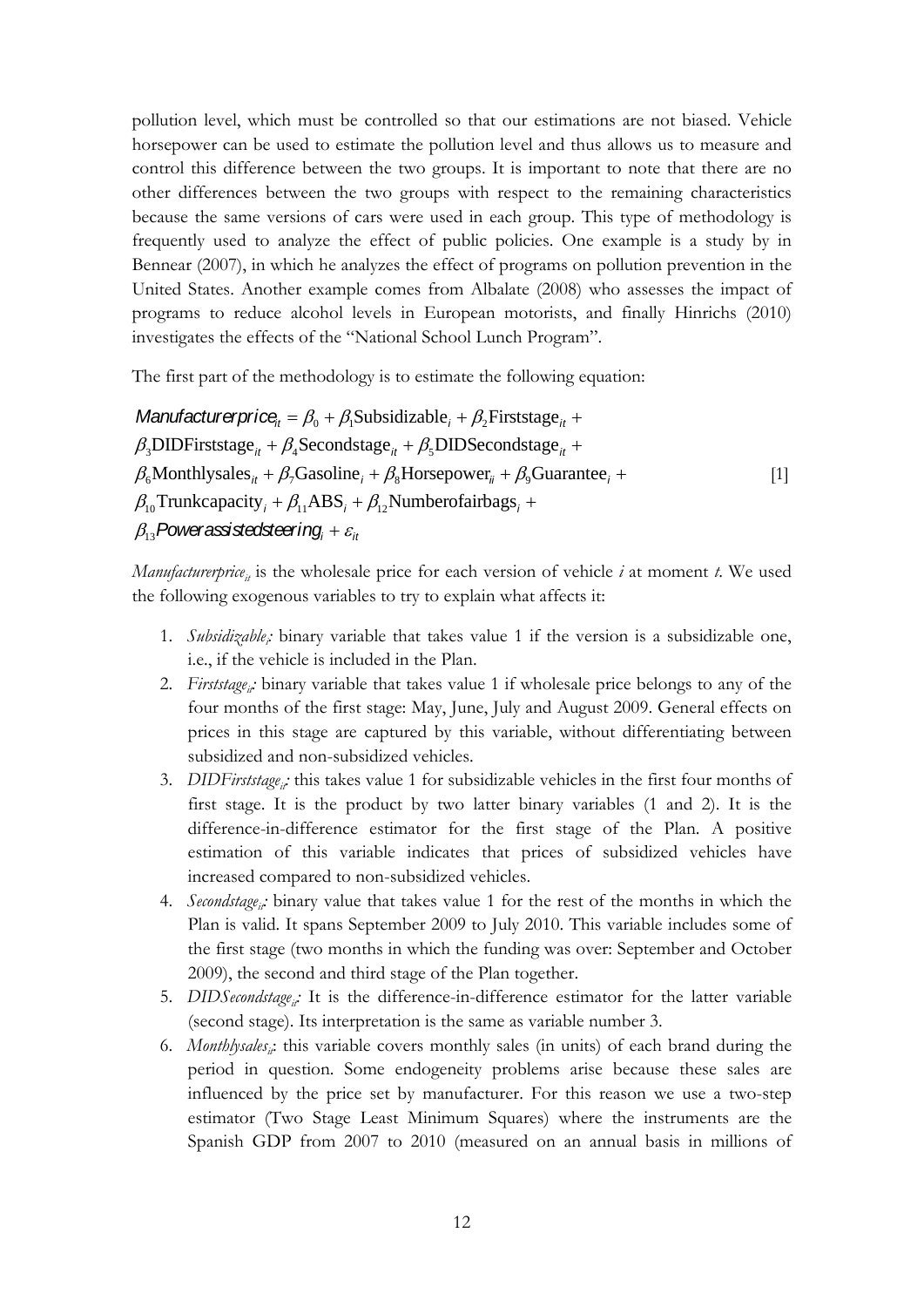current euros), two temporal variables (year and summer*<sup>26</sup>*) and crude oil (Brent crude oil price, measured in dollars per barrel).

- 7. *Gasoline*; binary variable that takes value 1 if the vehicle uses gasoline. It takes value 0 if the vehicle uses diesel.
- 8. *Horsepower*; the horsepower of the vehicle.
- 9. *Guarantee*; the length of guarantee offered by the wholesaler (expressed in months).
- 10. *Trunkcapacity*; it measures the capacity of the trunk and is expressed in liters.
- 11. *ABS*; binary variable that takes value 1 if the vehicle has the ABS braking system.
- 12. *Numberofairbags<sub>i</sub>*: it is the number of airbags included in the car.
- 13. *Powerassistedsteeringi :* binary variable that takes value 1 if the car has power assisted steering.

We also estimate the following equation:

Manufacturerprice<sub>it</sub> =  $\beta_0 + \beta_1$ Subsidizable<sub>i</sub> +  $\beta_2$ Firststage<sub>it</sub> +  $\beta_3$ DIDFirststage<sub>it</sub></sub> +  $\beta_4$ Septoct<sub>it</sub> +  $\beta_5$ DIDseptoct<sub>it</sub> +  $\beta_6$ Nov09june10<sub>it</sub> +  $\beta_7$ DIDNov09june10<sub>*it*</sub> +  $\beta_8$ Monthlysales<sub>it</sub> +  $\beta_9$ Gasoline<sub>i</sub> +  $\beta_{10}$  Horsepower<sub>ii</sub> +  $\beta_{11}$ Guarantee<sub>i</sub> +  $\beta_{12}$ Trunkcapacity<sub>i</sub> +  $\beta_{13}$ ABS<sub>i</sub> +  $\beta_{14}$ Numberofairbags<sub>i</sub> +  $\beta_{15}$ Powerassisteddirection<sub>i</sub> +  $\varepsilon_{it}$ [2]

The new variables considered are:

<u>.</u>

- 1. *Septoct<sub>ic</sub>*: binary variable that takes value 1 if price is for the period between September and October 2009.
- 2. *DIDseptoct<sub>it</sub>*: difference-in-difference estimator for September and October 2009.
- 3. *Nov09june10<sub>ii</sub>*: this variable takes value 1 for this range of months. It comprises the second and third stages of the Plan.
- 4. *Didnov09june10<sub>i</sub>*: difference-in-difference estimator for months included in the second and third stages.

The results from the forecasts in Equations [1] and [2] are shown in Table 4. In both cases the dependent variable is the manufacturer price from version *i* in period *t*.

<sup>&</sup>lt;sup>26</sup> It is a binary variable that takes value 1 for July and August. It is included due to seasonality of sales in summer period.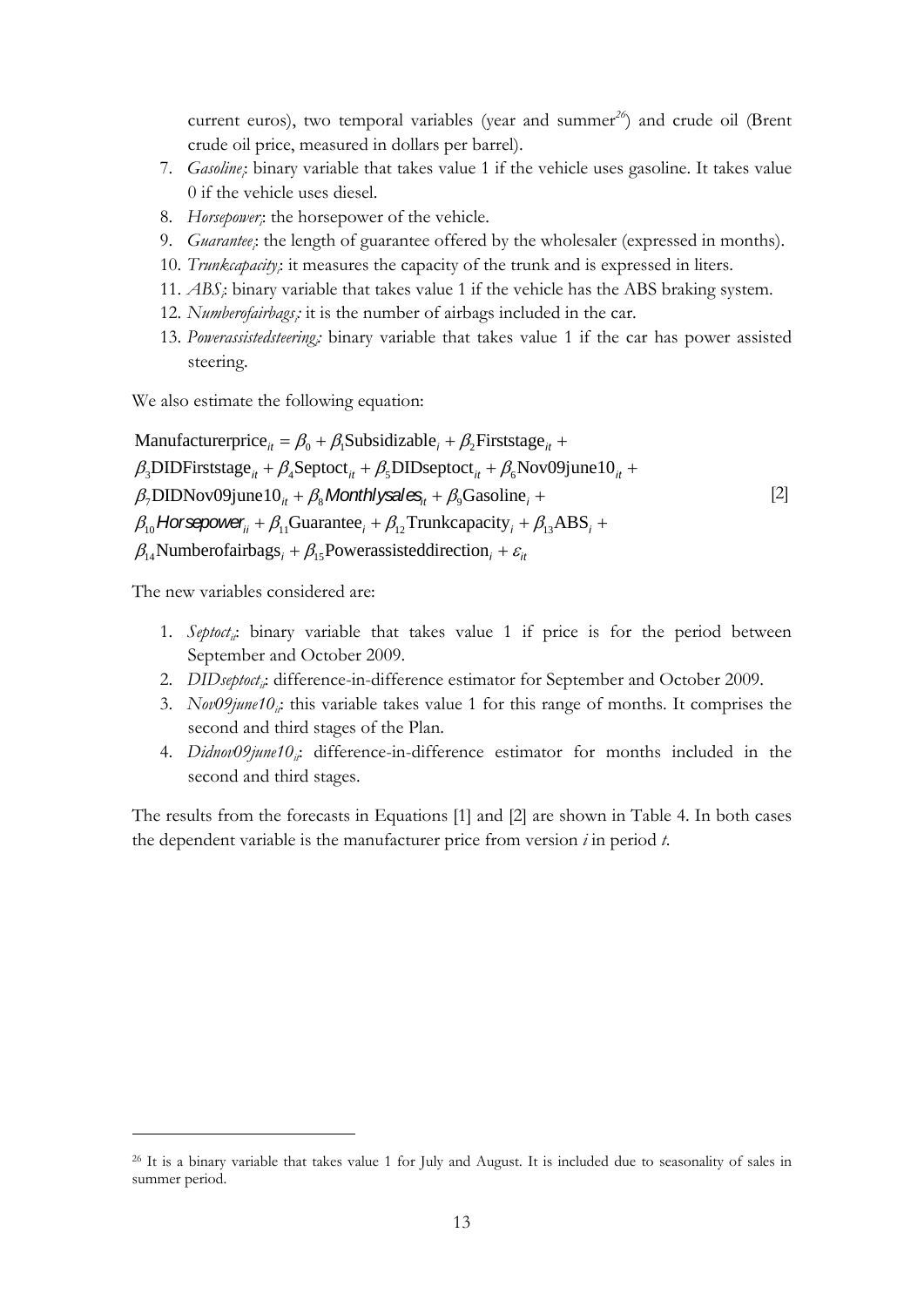| <b>Explanatory variables</b> | <b>Equation 1</b>      | <b>Equation 2</b>     |
|------------------------------|------------------------|-----------------------|
| Subsidizable                 | $-1894.25(1269.83)$    | $-1917.48(1243.63)$   |
| First Stage                  | 352.59 (382.24)        | 352.46 (389.41)       |
| <b>DID</b> First Stage       | 938.36* (522.79)       | $1012.67**$ (530.33)  |
| Second Stage                 | 1032.42 (583.81)       |                       |
| <b>DID</b> Second Stage      | $-1112.71(1140.61)$    |                       |
| Sept-Oct                     |                        | 874.42 (1047.08)      |
| DID Sept-Oct                 |                        | $-2268.85(1556.67)$   |
| Nov09-June10                 |                        | 1435.84 (933.35)      |
| DIDNov09-June10              |                        | $-422.10(1515.64)$    |
| <b>Monthly Sales</b>         | $-0.49***$ (0.18)      | $-0.54***(0.16)$      |
| Gasoline                     | $-3532.98***$ (613.03) | $-3460.9***$ (653.59) |
| Horsepower                   | 112.28*** (9.62)       | $111.04***$ (8.54)    |
| Guarantee                    | $-99.50***$ (20.54)    | $-103.09***$ (18.74)  |
| Trunk capacity               | 0.20(0.31)             | 0.27(0.34)            |
| ABS                          | 618.09 (3046.6)        | 725.28 (3149.01)      |
| Number of airbags            | 217.22 (173.75)        | 232.19 (185.19)       |
| Power assisted direction     | 829.46 (1068.32)       | 842.52 (1106.32)      |
| Constant                     | 9330.71*** (3479.00)   | 9432.54*** (3458.07)  |
| Observations                 | 904                    | 904                   |
| $R2$ (centered)              | 0.78                   | 0.78                  |
| F-test                       | $1.1e+08***$           | $1.1e+09***$          |

# **Table 4. Price equations estimations**

Note 1: \*\*\* 1%, \*\* 5%, \*10% significance test. Standard errors shown in brackets. Note 2: Monthly sales by brand have been estimated using the following instruments: GDP nominal, year, summer and crude price.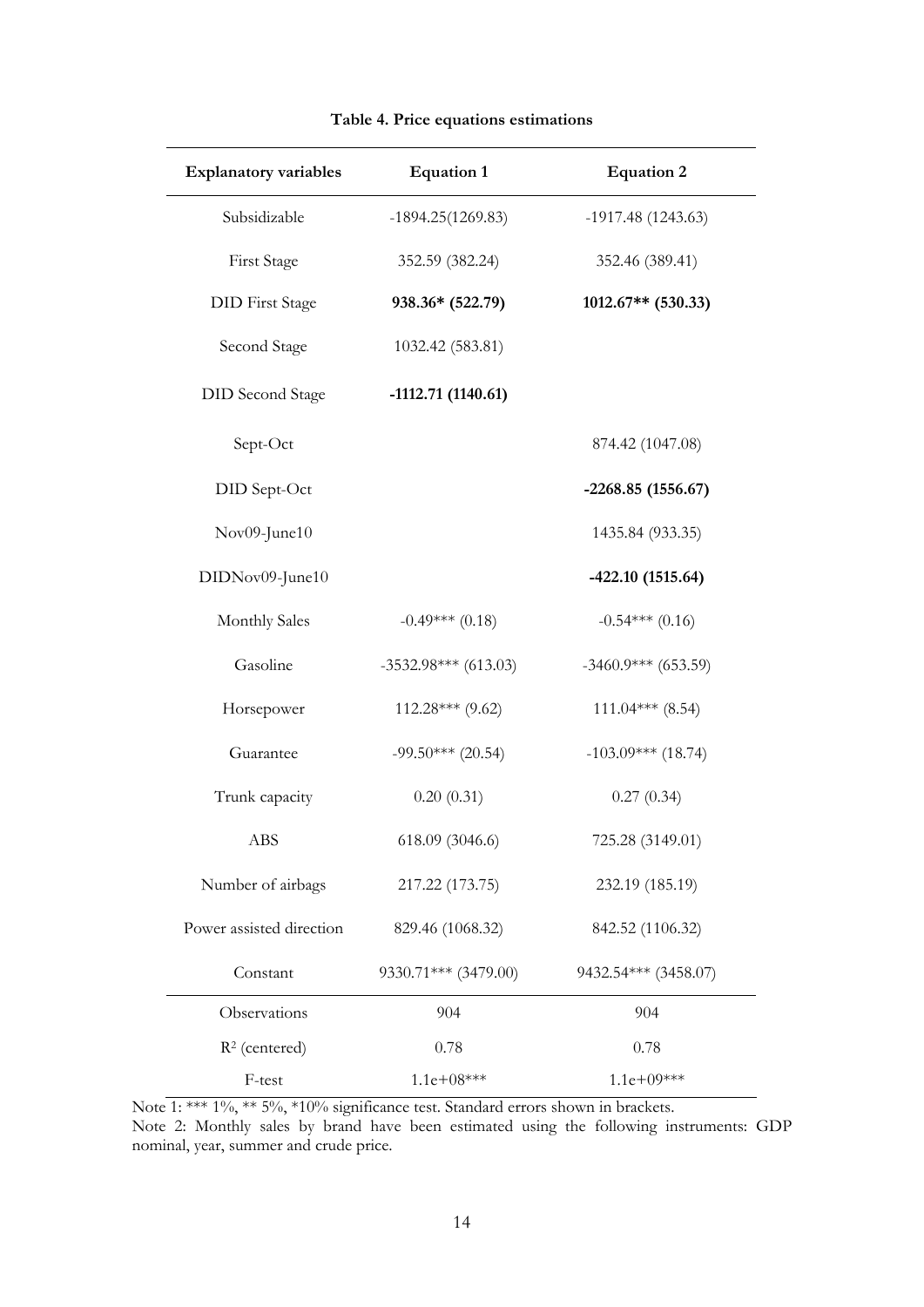The explanatory capacity of the model was approximately 78% and the F-tests were accepted at 1% in all of the cases.

With respect to the explanatory variables, the quantity of vehicles sold is significantly low, which explains the inverse relationship between price and quantity. Recall that this variable is instrumented based on GDP, price of crude, year and summer $^{27}$ . Some characteristics of the vehicles are significant and determine that diesel vehicles, with greater horsepower or larger trunks, are factors that increase the vehicle manufacturer price. It is interesting to observe that the vehicles with longer guarantees have lower prices. A test was carried out on some brands that are found in lower market segments, and revealed how they offered a longer guarantee in this period<sup>28</sup>.

Nevertheless, the variables of greatest interest in the study are difference-in-difference estimators. Both forecasts gave the same result: during the application of the first stage of the Plan, subsidized vehicle prices increased by approximately 1,000 euros compared to non-subsidized vehicles. So we can conclude that during this period (from May to August 2009), a positive effect was observed on the prices of subsidized vehicles. Diamond (2009) indicated that manufacturers could incorporate public assistance funds in their price structure and thus establish a higher price for vehicles. Incorporating this concept into our study, we can say that a large part of the subsidy could go directly towards subsidizing the manufacturers without significantly influencing the adoption of new vehicles, which would work against the program objectives. However, the report by the CNC (2009) indicated that Plan 2000E would probably result in an increase in the nominal and effective price received by the dealer by about 1,000 euros, since they have incentives in maintaining the same price prior to the introduction of the Plan.

We have not found any other analysis in the literature that focus on the impact of public assistance in established manufacturer prices. Nevertheless, Busse et al. (2006) showed how consumers obtained between 70% and 90% of the discounts offered directly to consumers, while the discounts offered to the vehicle dealers only reached 30% or 40% of consumers. The authors believe that the information asymmetries are responsible for these differences.

Therefore we can conclude that in the first stage of the Plan by increasing their prices by 1,000 euros for the subsidized versions of certain vehicles, the manufacturers "collected" this amount rather than it being passed on to the consumer,. At this point it is not possible to determine the effect of different prices on different types of vehicles, likely due to the uncertainty created by the Plan. In summary, half of the fixed 2,000€ subsidy in the Plan was taken by the manufacturers and thus in reality the Plan consisted of a 1,000€ subsidy paid to the consumer upon replacement of an old vehicle, and the same amount paid to the manufacturers. The part of the Plan that ended up being the subsidy to the manufacturers

<u>.</u>

<sup>27</sup> The Kleibergen-Paap and Stock-Yogo statistics indicate that our instruments do not properly solve the problem of endogeneity of the monthly sales by brand variable. This fact can make the coefficient of this variable be biased towards zero, so the effect of sales on price could be greater.

<sup>&</sup>lt;sup>28</sup> In fact, the longest guarantee is given by KIA (84 months). Nissan offers 36 months, Seat, 24.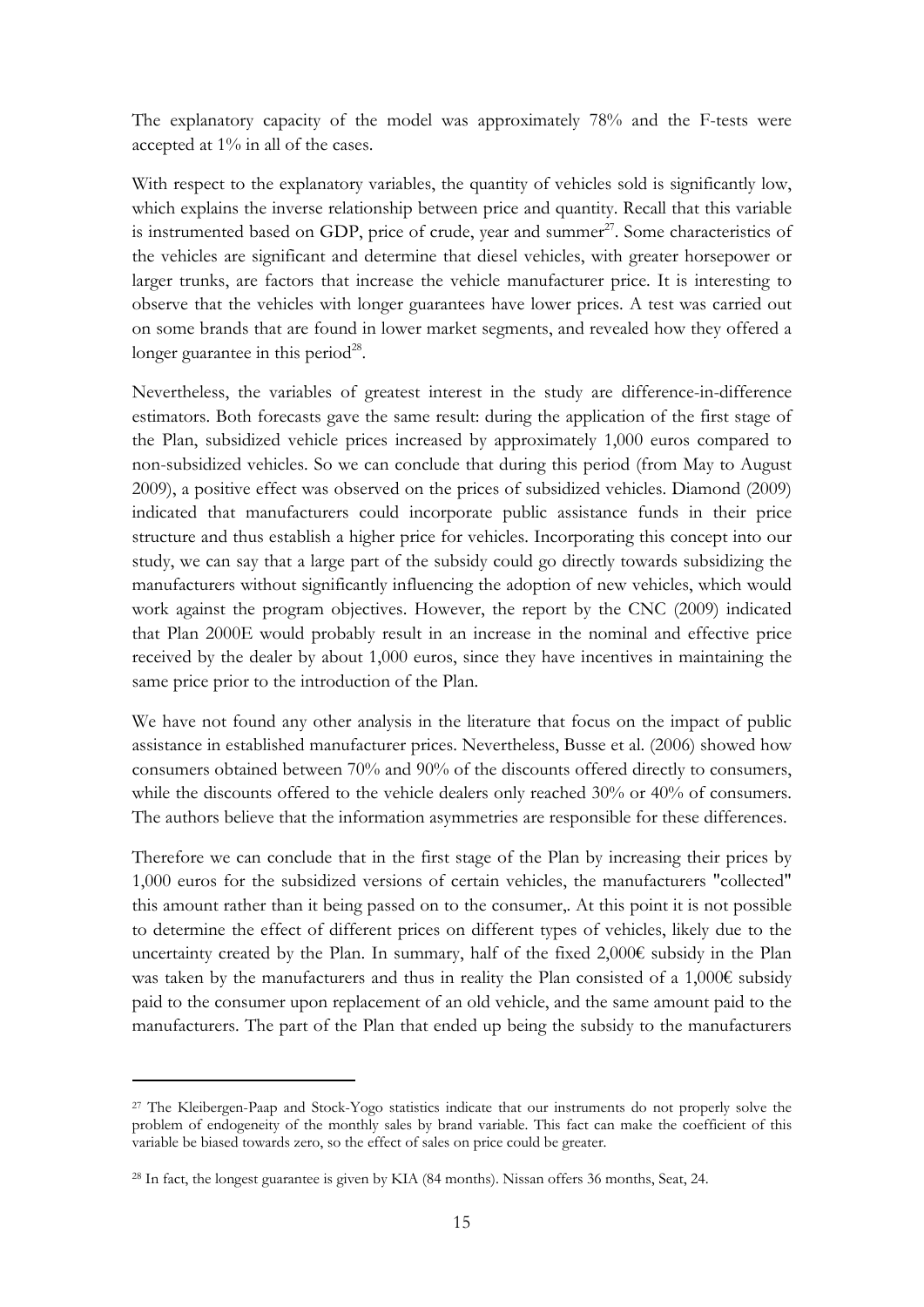obviously does not create or reduce pollution levels nor does it increase vehicle sales; thus the efficiency and effectiveness of the Plan are unclear.

# **4.2. Environmental efficiency of Plan 2000E**

To estimate the benefits of the program<sup>29</sup>, we calculated the benefits of reduced greenhouse gas emissions generated by the vehicles included in the Plan and the tax revenue generated from increased sales.

To quantify the benefits of reduced greenhouse gas emissions we assumed that the Plan replaced cars with average greenhouse gas emission levels of 1990 indicated by the European Union (180 grams de  $CO<sub>2</sub>/Km$ ) with less polluting cars i.e. those included in the subsidized range of vehicles described in Plan 2000E (133.92 grams of  $CO<sub>2</sub>/Km$ ) (see Table 6).

After calculating the reduction in pollution production per kilometer, we multiplied these savings by the number of kilometers that the car would travel after one year (24,000 km), by the number of years this car could expect to run  $(15 \text{ years})^{30}$  and by the number of cars included in the Plan (461,838 vehicles). This allowed us to determine the number of tons of CO<sub>2</sub> emissions that would be avoided as a result of the Plan, which we could then translate into a monetary value. This was achieved by multiplying the number of tons of  $CO<sub>2</sub>$  by the average price of emission rights of a ton of  $CO<sub>2</sub>$  in the market during 2010 (€14.32).

The other element of Plan 2000E that brought benefits was the increase in tax collected from the sale of automobiles. The sale of any type of vehicle generates revenue for the public treasury from Value Added Tax (VAT) and vehicle registration tax (IM). In this case, since a 2,000 euro subsidy was available for the purchase of a vehicle, the Treasury Department would receive additional revenue, since the subsidy would be included as an income increase and thus be declared in individual income tax filings (IRPF).

This income is very important, as seen in the report by the Union of Analysts of the Spanish Treasury Department (GESTHA). In this report they estimated that each one of the vehicles generated 2,643€ in revenue with the following breakdown: 196€ from income tax, 1,958€ from VAT and 489€ from vehicle registration tax. These figures were actually used by the analysts at the Spanish Treasury Department to ensure that Plan 2000E was profitable. The result was estimated revenue of approximately 1.2€ billion, which was greater than the costs of the Plan.

It is important to highlight that these results are only accurate if we assume that all users that took part in the Plan would not have changed their vehicle had the Plan not been in

<u>.</u>

<sup>&</sup>lt;sup>29</sup> It is not our objective to perform a Cost-Benefit analysis, since we do not have information on the reduction in claims due to new vehicles or the time reduction displacement that could occur due to the improvement in their technical characteristics, elements that would improve the benefits from the Program. In addition we assume a fixed price for emitted CO<sub>2</sub> and that all variables increase at the same interest rate.

<sup>30</sup> Following the European Commission et al (1999), the average lifetime of a vehicle is between 9 and 10 years, with exceptions that can reach 15.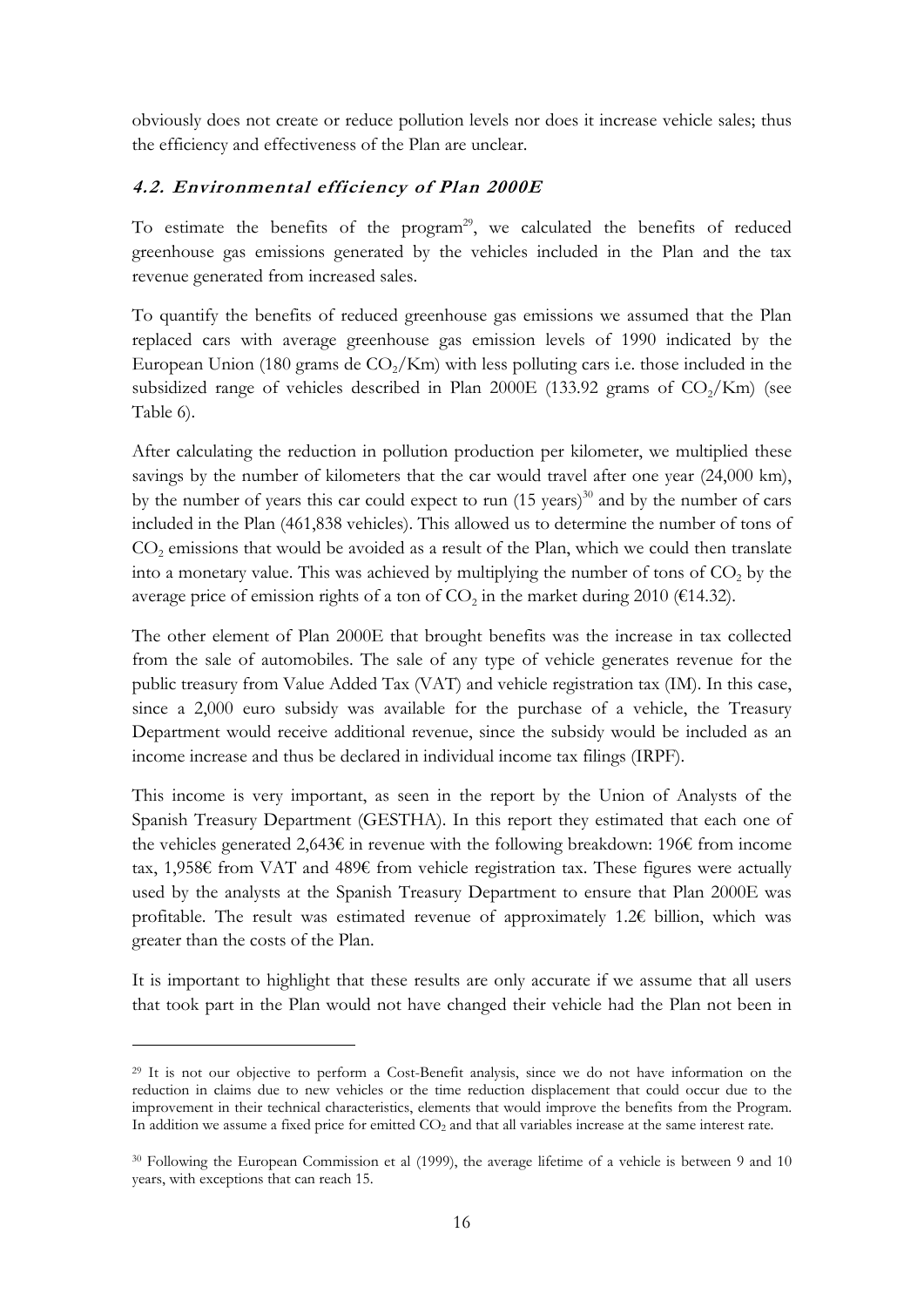place. This assumption is reflected in the first column of Table 6, in which we assume that the 461,838 vehicles included in the Plan account for newly created demand.

Nevertheless this data is not reality, so to estimate the effect of the Plan on subsidized vehicle sales we followed Equation 3. In these forecasts, unlike those shown in Table 4, we used annual sales by model. We did this because sales by brand have an associated monthly periodicity, which tells us with greater variability that we are observing a monthly effect of the Plan. However, to distinguish between subsidized and non-subsidized models we carried out a sales forecast with annual figures by model.

We created the following equation:

Annualsalesbymodel<sub>it</sub> =  $\beta_0 + \beta_1$ Subsidizable<sub>i</sub> +  $\beta_2$ Susidizableperiod<sub>it</sub> +  $\beta_3$ DIDSusidizableperiod<sub>it</sub> +  $\beta_4$ Manufacturerprice<sub>it</sub> +  $\beta_5$  **Horsepower**<sub>i</sub> +  $\beta_6$  Number of airbags<sub>it</sub> +  $\beta_7$  Year<sub>it</sub> +  $\varepsilon_{it}$ [3]

From Equation 1 in Table 5 we used the variable *subsidizable* as binary. If the corresponding model had 50% or more versions that were subsidizable, then the variable takes on a value of 1, otherwise it is zero. In Equation 2, we defined the variable *subsidizable* as the percentage of versions within the model that were subsidizable. Results are shown in Table 5.

| <b>Explanatory variables</b> | <b>Equation 1</b>           | <b>Equation 2</b>          |
|------------------------------|-----------------------------|----------------------------|
| Subsidizable                 | $-34,672.96***$ (13,102.37) | $-51,533.96**$ (24,398.67) |
| Subsidizable period          | $-14,832.25(11,457.05)$     | $-16,760.29(11,839.07)$    |
| DID Subsidizable period      | 38,238.22*** (15,094.3)     | 46,830.94** (20,923.82)    |
| Manufacturer price           | $-0.04(0.04)$               | $-0.04(0.04)$              |
| Horsepower                   | $-396.49***$ (154.53)       | $-419.68**$ (197.73)       |
| Number of airbags            | $10,880.52***$ (3,558.01)   | $10,885.22**$ (4,261.99)   |
| Year                         | $-14,677.22***$ (4,523.96)  | $-13,381.99***$ (4,718.23) |
| Constant                     | $2.95e+07***$ (9,090,175)   | $2.69e+07***$ (9,488,043)  |
| Observations                 | 490                         | 490                        |
| F-test                       | $2.32**$ (0.0457)           | $1.91*(0.0953)$            |

**Table 5. Estimations of annual sales by model**

Note 1: \*\*\* 1%, \*\* 5%, \*10% significance test. Standard errors shown in brackets.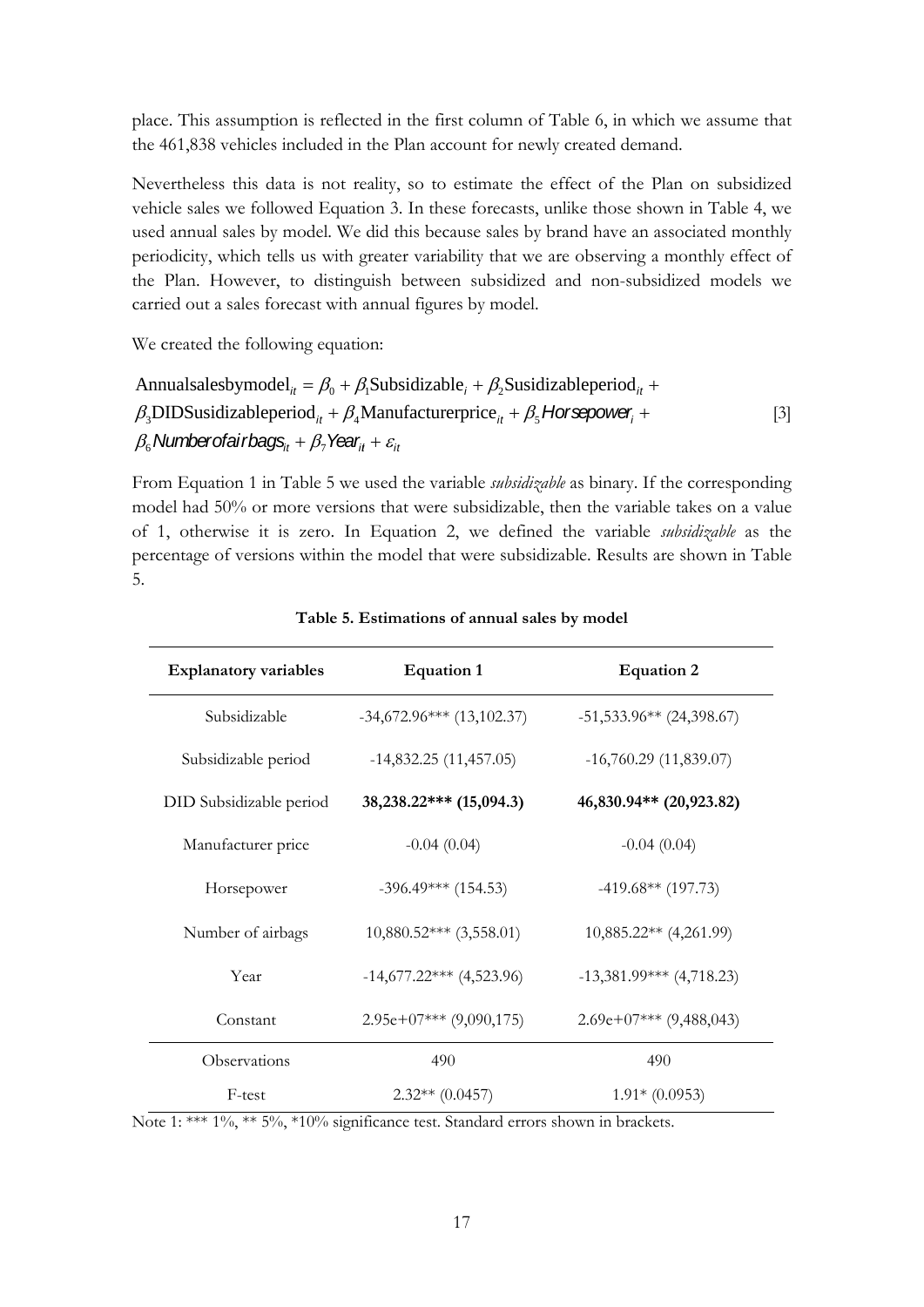As Table 5 shows, the effect of the Plan on sales defined by Equation 1 and Equation 2 ranges from 38,238 to 46,830 units, respectively. If we use the results from Equation 1 as a reference and consider the sales data during the period when the subsidy was in force (2009 and 2010), sales figures of subsidized vehicles increased to 805,458. This equates to an impact of 4.75% on sales. This result is close to that obtained in the analysis performed by the Fesvial Company and GfK Emer Ad Hoc Research (2009), in which they reported that the Plan "encourages many individuals to buy a vehicle" based on 5% of the survey participants.

If we calculate sales using Equation 2, the sales figures of subsidizable vehicles is 682,657 units. The impact in this case would be 6.86%, which is very similar to the results using Equation 1.

Regardless of the empirical evidence, in the additional columns from the efficiency analysis included in Table 6 we uncovered new demand generating capacities of the Plan, starting with the previously mentioned  $100\%$  to  $10\%$ .

In terms of the benefits derived from the reduction of polluting emissions, the benefits depend on the capacity of the Plan to create demand for less polluting vehicles. Our survey found that a large percentage of participants would have exchanged their car for a less polluting model even if the Plan did not exist, thus a reduction in pollution levels would have been seen even without the Plan.

As above, the benefits derived from tax revenue depend on the capacity of the Plan to create demand. If, for example, 40% of sales came from newly created demand, then 60% of the users would have changed their car anyway and would still have paid VAT and registration taxes. Personal income tax collection if we must maintain that the collection of cars included in the Plan, independently if the change of car by the introduction of the Plan or not. This is due to the increase in income that is subject to income tax generated as a direct result of the Plan, and without this the increase in personal income tax collection would not have occurred. As we can see, the benefits and therefore the effectiveness of the Plan depend on its capacity to generate new demand.

With respect to the program costs we have only taken into account the expenses assumed by the local and national governments. To calculate these costs we multiplied the total number of cars included in the Plan 2000E (461,838 vehicles) by the 1,000€ subsidy per vehicle contributed by the local and federal government. The costs do not depend in any case on the capacity that this has to create new vehicle demand since the subsidy is given to all of the users that participated in the Plan, not only those who would have changed their car anyway, but also to those who would not have changed their car without the Plan. Results are shown in Table 6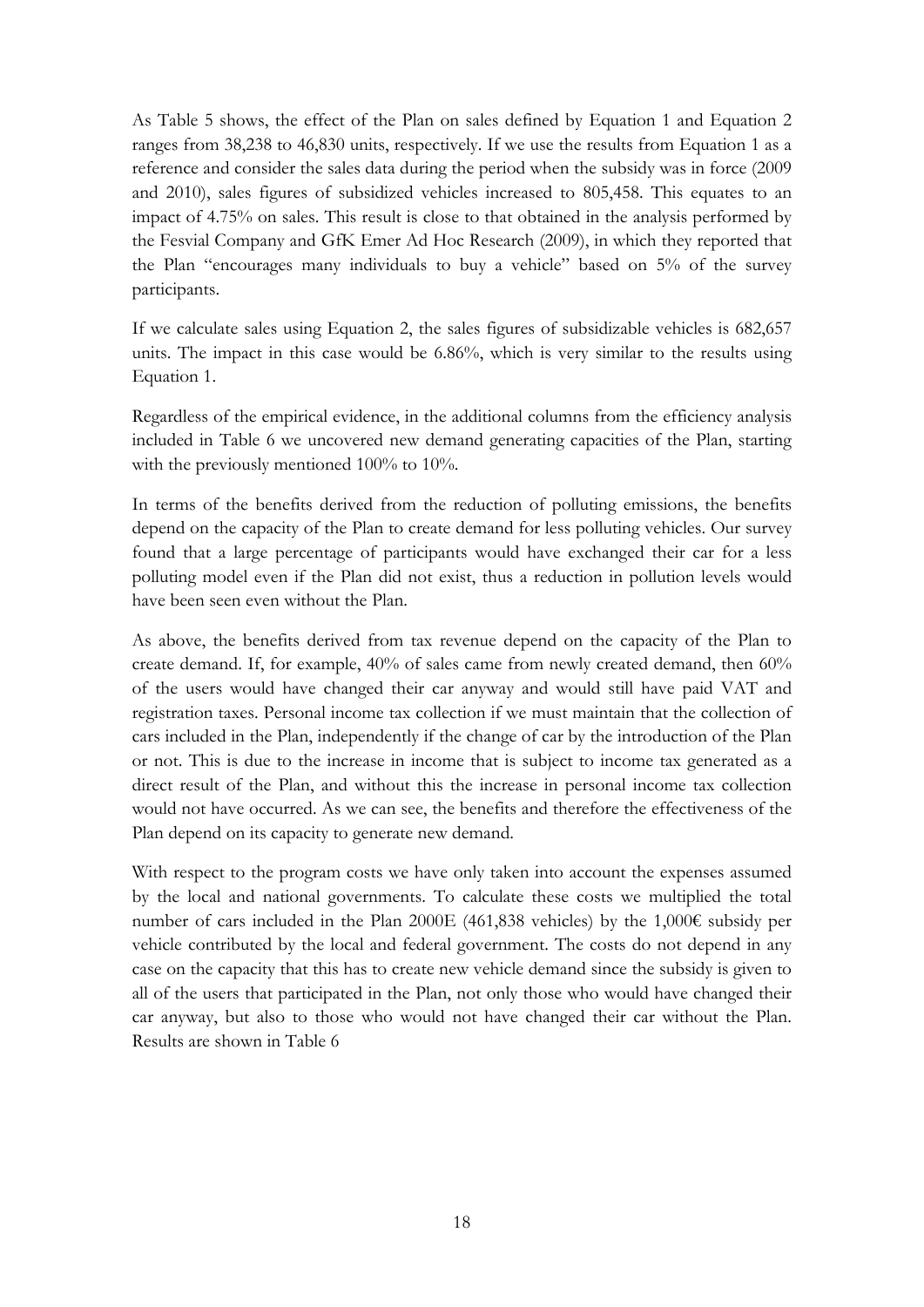|                                                   | 100           | 90            | 80            | 70               | 60            | 50            | 40            | 30              | 20               | 10               |
|---------------------------------------------------|---------------|---------------|---------------|------------------|---------------|---------------|---------------|-----------------|------------------|------------------|
| Pollution old vehicles <sup>(1)</sup>             | 180           | 180           | 180           | 180              | 180           | 180           | 180           | 180             | 180              | 180              |
| Pollution new vehicles <sup>(1)</sup>             | 133.92        | 133.92        | 133.92        | 133.92           | 133.92        | 133.92        | 133.92        | 133.92          | 133.92           | 133.92           |
| Yearly kilometers                                 | 24,000        | 24,000        | 24,000        | 24,000           | 24,000        | 24,000        | 24,000        | 24,000          | 24,000           | 24,000           |
| Useful life of vehicles (years)                   | 15            | 15            | 15            | 15               | 15            | 15            | 15            | 15              | 15               | 15               |
| Number of car subsidized by<br>the Plan           | 461,838       | 461,838       | 461,838       | 461,838          | 461,838       | 461,838       | 461,838       | 461,838         | 461,838          | 461,838          |
| Avoided tons of CO <sub>2</sub>                   | 7,661,338.214 | 6,895,204.393 | 6,129,070.572 | 5,362,936.75     | 4,596,802.929 | 3,830,669.107 | 3,064,535.286 | 2,298,401.464   | 1,532,267.643    | 766,133.821      |
| Price per ton of $CO2$ <sup>(2)</sup>             | 14.32         | 14.32         | 14.32         | 14.32            | 14.32         | 14.32         | 14.32         | 14.32           | 14.32            | 14.32            |
| Savings ( $\epsilon$ ) of avoided CO <sub>2</sub> | 109,710,363.2 | 98,739,326.91 | 87,768,290.58 | 76, 797, 254. 26 | 65,826,217.94 | 54,855,181.62 | 43,884,145.29 | 32,913,108.97   | 21,942,072.65    | 10,971,036.32    |
| Costs of the Plan                                 | 461,838,000   | 461,838,000   | 461,838,000   | 461,838,000      | 461,838,000   | 461,838,000   | 461,838,000   | 461,838,000     | 461,838,000      | 461,838,000      |
| Taxes revenues due to Plan                        | 1,220,637,834 | 1,107,626,075 | 994,614,316.8 | 881,602,558.2    | 768,590,799.6 | 655,579,041   | 542,567,282.4 | 429, 555, 523.8 | 316, 543, 765. 2 | 203,532,006.6    |
| Results                                           | 868,510,197.2 | 744,527,402.3 | 620,544,607.4 | 496,561,812.5    | 372,579,017.5 | 248,596,222.6 | 124,613,427.7 | 630, 632. 769   | $-123,352,162.2$ | $-247,334,957.1$ |

**Table 6. Comparison of revenues and costs for Public Administration derived from Plan2000E, depending on new demand generated**

Source: Own elaboration.

 $(1)$  CO<sub>2</sub> emissions in gr/km.

(2) In euros, according to quotation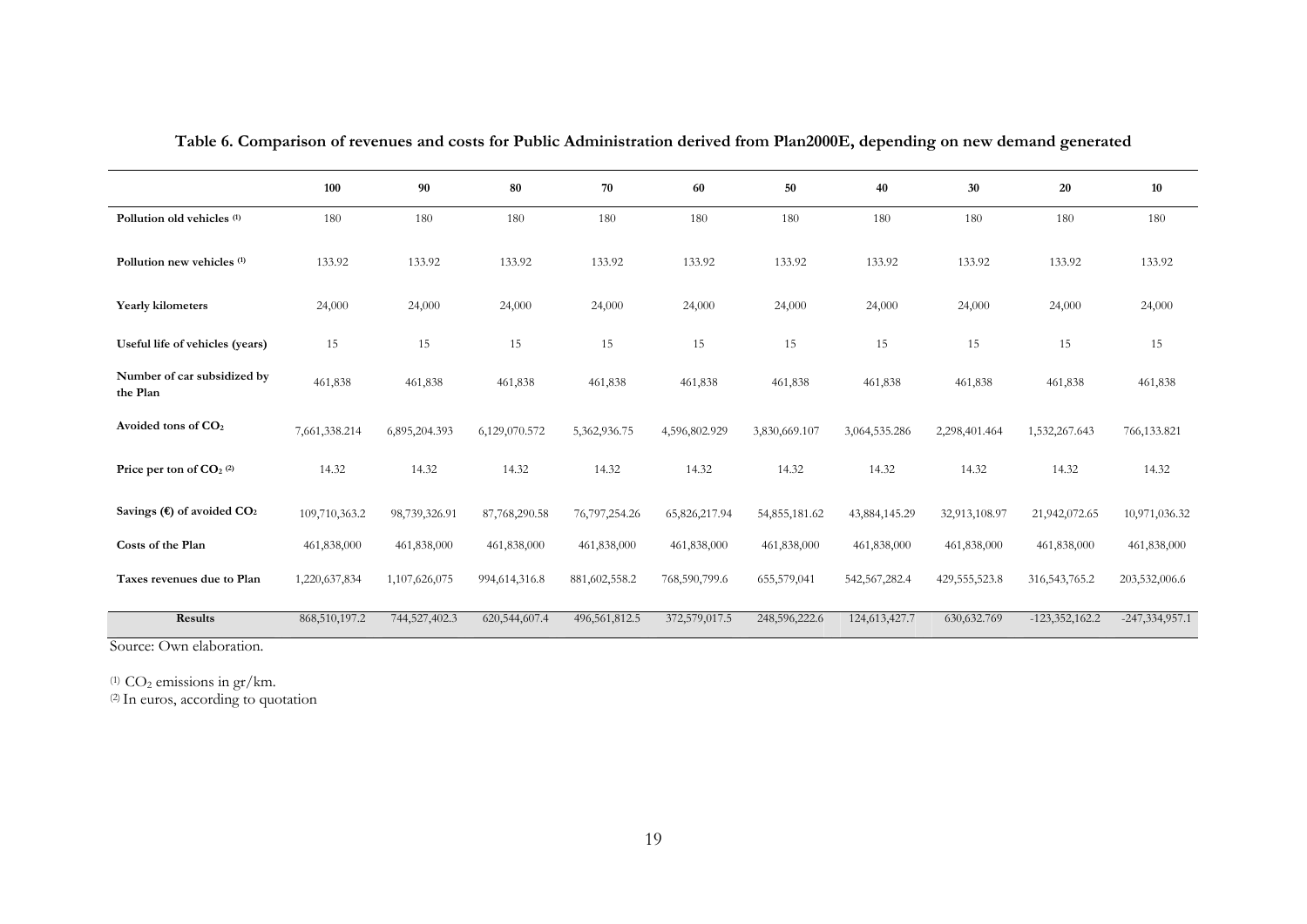Table 7 shows the net effect of Plan 2000E, which strongly depends on the Plan's capacity to create new demand in the market. If we assume that the majority of the 461,838 vehicles would not have been sold without the Plan, the large increase in tax revenue from the Plan would have had a net positive effect, that is, the revenues for Public Administration from the Plan would exceed the costs. However, if new demand creation capacity falls below  $30\%$ <sup>31</sup>, costs exceed revenues and the plan becomes socially undesirable for Public Administration. This result is very important since it tells us that the Plan is inefficient particularly in that alternative costs with an equivalent cost would further reach better results.

The great majority of costs and revenues considered in table 6 are income transfers from the Government to producers and consumers, which should be taking into account when performing a Cost-Benefits analysis. Nevertheless, the main objective of this section is to determine whether the Plan 2000E is the most efficient policy (the one in which has to invest less funds) the Public Administration has at its disposal to reduce the emissions of  $CO<sub>2</sub>$ .

According to our estimations, the Plan only generates a new demand of 5%, what means that the consumers who benefit from the subsidy do not change their behavior. As a consequence, reductions of  $CO<sub>2</sub>$  are not generated. The amount of  $CO<sub>2</sub>$  saved from the new demand creation of 5% is about 766,000 tons. When we compare the savings of avoided  $CO<sub>2</sub>$  with the costs of the Plan 2000E that the Public Administration must bear, which are approximately 461 millions euros, we obtain that the proportion of cost per ton is close to 602€, when the value in the market of these tons is 14.32€.

Available information concerning the impact of public assistance on the generation of new demand in the automobile industry seems to show that the results of Plan 2000E are far from the percentage levels that make a Plan beneficial from the perspective of Public Administration. Furthermore, our data clearly indicate that the implementation of the program resulted in a net loss for the Spanish economy. As we observed in the Introduction of this study, research has shown that the capacity to create new demand based on public assistance is about 20%.

At the time of writing this, there was no academic reference on Plan 2000E in the literature; this was the only study to analyze the impact of automobile demand on environmental efficiency. Nevertheless, as stated earlier, Fesvial Company and GfK Emer Ad Hoc Research (2009) carried out a survey of 1,061 individuals in which they assessed whether Plan 2000E encouraged them to change their car. When faced with the specific question "How much has the new Plan influenced you to purchase a car in 2009?" only 5% answered "a lot" and about 15% replied with "somewhat", while the remaining 80% did not show any intentions of changing their car because of the Plan. Thus, it seems that Plan 2000E at best led to new demand creation of 20%, a figure quite similar to the one

<u>.</u>

<sup>&</sup>lt;sup>31</sup> The analysis carried out revealed that a Plan 2000E value of 29% new demand creation would be beneficial for Public Administration, while we do not consider income transfers to producers and consumers.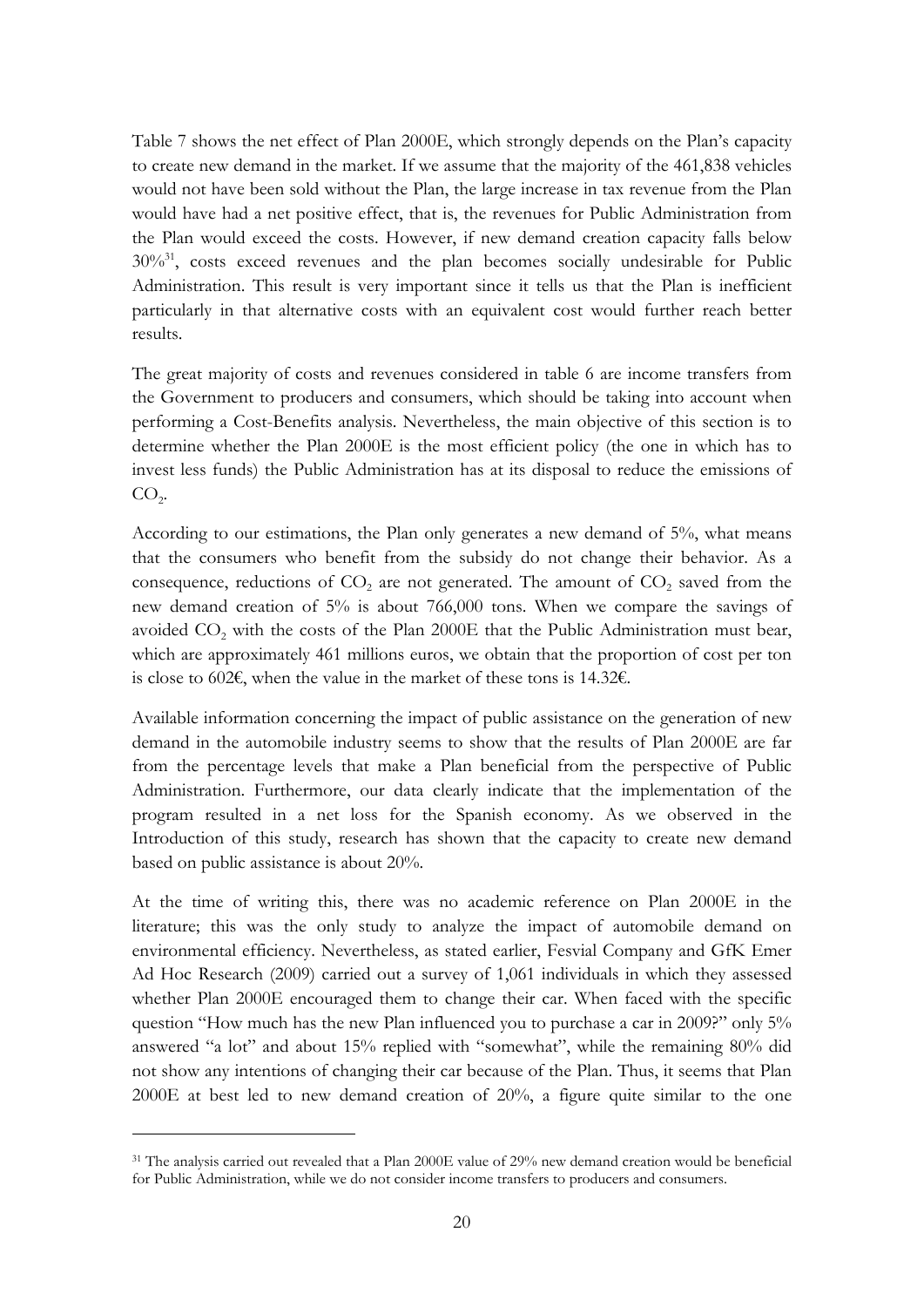obtained for the case of hybrid cars in the North American market. The econometric estimate indicates that the effect on sales by the Plan is about 5%.

Table 7 shows the results for different studies in addition to the results obtained from the present survey on Plan 2000E.

|                                              |            |           |                 | Subsidy       | Net effect  |
|----------------------------------------------|------------|-----------|-----------------|---------------|-------------|
| Article                                      | Country    | Year      | Type of vehicle | quantity      | on sales    |
| Gallagher y Muehlegger (2011)                | <b>USA</b> | 1999-2006 | Hybrid          | 2,000-3,400\$ | $22\%$      |
| Beresteanu y Li (2011)                       | <b>USA</b> | 1999-2006 | Hybrid          | 2,000-3,400\$ | 20%         |
| Chandra et al. (2010)                        | Canada     | 2000-2007 | Hybrid          | 1,000-3,000\$ | 26%         |
| Huang $(2010)$                               | <b>USA</b> | 2009      | Conventional    | 3,500-4,500\$ | $25 - 30\%$ |
| Diamond (2009)                               | <b>USA</b> | 2001-2006 | Hybrid          | 2,000-3,400\$ | 18%         |
| Fesvial y GfK Emer Ad Hoc<br>Research (2009) | Spain      | 2009-2010 | Conventional    | $2,000 \in$   | $5 - 20\%$  |
| Jiménez et al (2011)                         | Spain      | 2009-2010 | Conventional    | $2,000 \in$   | $5 - 7\%$   |

**Table 7. New demand generated by public subsidies** 

Source: Own elaboration.

Therefore, the capacity to create new demand by public assistance programs requires in all cases a figure of about 20%, which is greater than the result of Plan 2000E this leads us to the conclusion that Plan 2000E was not socially desirable. With this level of new demand creation, the Plan would have generated social welfare losses of €123 million. Note that at this percentage, the benefits of the Plan do not even cover the public sector expense  $(61,000)$  per vehicle). If the impact of the Plan on the generation of new demand is 5% as indicated by our forecasts and the survey carried out by Fesvial and GfK Emer Ad Hoc Research (2009), the losses would add up to more than  $\epsilon$ 309 million.

These results are reported despite the very favorable Plan assumptions: 15 year vehicle lifetime, 24,000 kilometers per year use, and approximately 130 grams of  $CO<sub>2</sub>/Km$ recommended by the E.U.; all of which contribute to the avoidance of greenhouse gas emissions. In addition, we assumed that the consumers who decided to change to a subsidizable vehicle did so because of the Plan (the alternative being not to change at all) when actually it is possible that many consumers changed to cars that are non-subsidizable yet less polluting. Thus, we have also obtained a reduction in pollution. It is clear that if we changed some of these assumptions the results from the Plan would only worsen social welfare. These assumptions clearly indicate that from an environmental perspective, Plan 2000E was an inefficient policy introduction.

As an alternative to direct assistance programs, there is a growing popularity in the economic literature towards increases in fuel tax and energy efficient vehicle standards. Greene et al. (2005) showed how a tax system in which taxes are fixed on vehicles with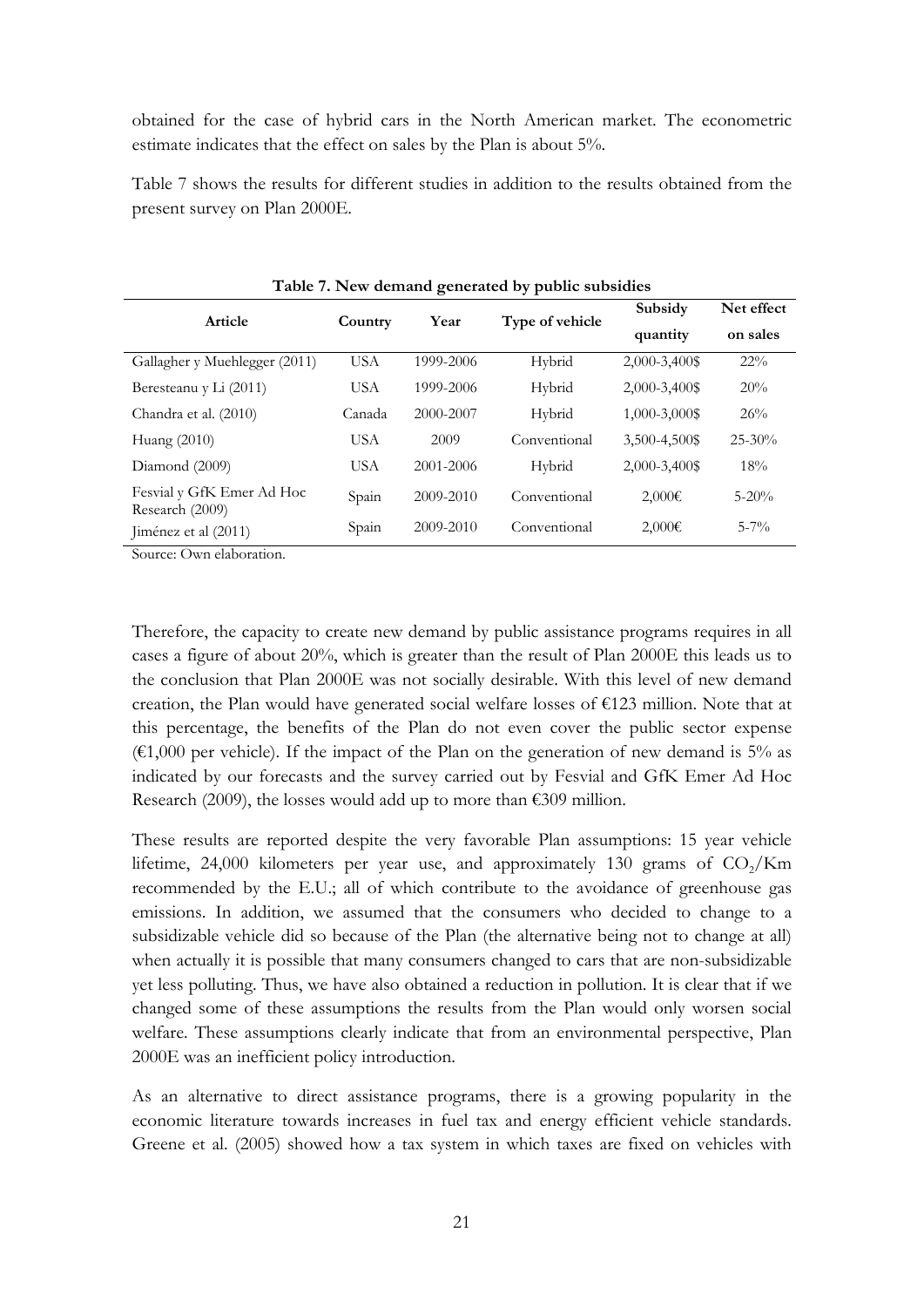energy efficiency below a certain level, and whose revenue serves to subsidize the most efficient vehicles, would significantly increase the energy economy of the vehicles.

Austin and Dinan (2005) compared how the modification of vehicle standards and/or the increase in fuel tax help reduce pollutants. The results of the simulation model highlight that the tax increase caused greater immediate savings than the modification of standards because it introduced individual incentives to drive less and choose more energy efficient vehicles.

Linn and Klier (2007) also reported that when faced with an expected increase in fuel prices, driving costs increased for the less efficient cars, creating new demand for more energy efficient vehicles. The authors estimated than an increase in fuel price of one dollar caused an increase in the energy efficiency of new vehicles by 0.5 miles per gallon of fuel.

The capacity to reduce vehicle pollutants by taxes has also been observed by Sterner (2007). In this study the author shows that fuel consumption, and therefore pollution levels, would be much higher if fuel taxes did not exist within the countries in the OECD. This evidence leads the author to conclude that fuel taxes are the most powerful instrument in the fight against climatic change.

Similarly, Ryan et al. (2009) observed that the Road Fund Tax is the most efficient mechanism to reduce pollution levels of the vehicles within the countries of the European Union. Specifically, an increase of 10% in the Road Fund Tax caused a reduction in pollution levels of the fleet of vehicles equal to 0.3 grams per kilometer in the short term, which increased to 1.4 grams per kilometer in the long term.

To summarize, it seems that tax mechanisms (i.e. fuel taxes and vehicle taxes) have a greater influence on the pollution levels of the vehicles and imply a lower cost for local, regional and national governments $32$ .

# **5. Conclusions**

<u>.</u>

The automobile industry is one of the most important manufacturing sectors for current national economies. Their high production values and their labor intensity continue to have an important effect on governments, namely that they are traditionally concerned about the development and stability of this industry in its territories.

With the economic crisis affecting many developed countries starting in 2008, the automobile industry has reported a significant drop in sales, resulting in increased unemployment in the sector. Faced with this situation many governments have introduced programs to stimulate the replacement of old cars for new vehicles through scrappage

<sup>&</sup>lt;sup>32</sup> Bento et al (2009) also show that the distribution of the resources obtained from the tax increase can improve income distribution. If the resources were uniformly distributed, the average households in the last four income percentiles would improve their situation. If the resources were shared proportionally to income level, only the highest and lowest percentile would improve their social welfare.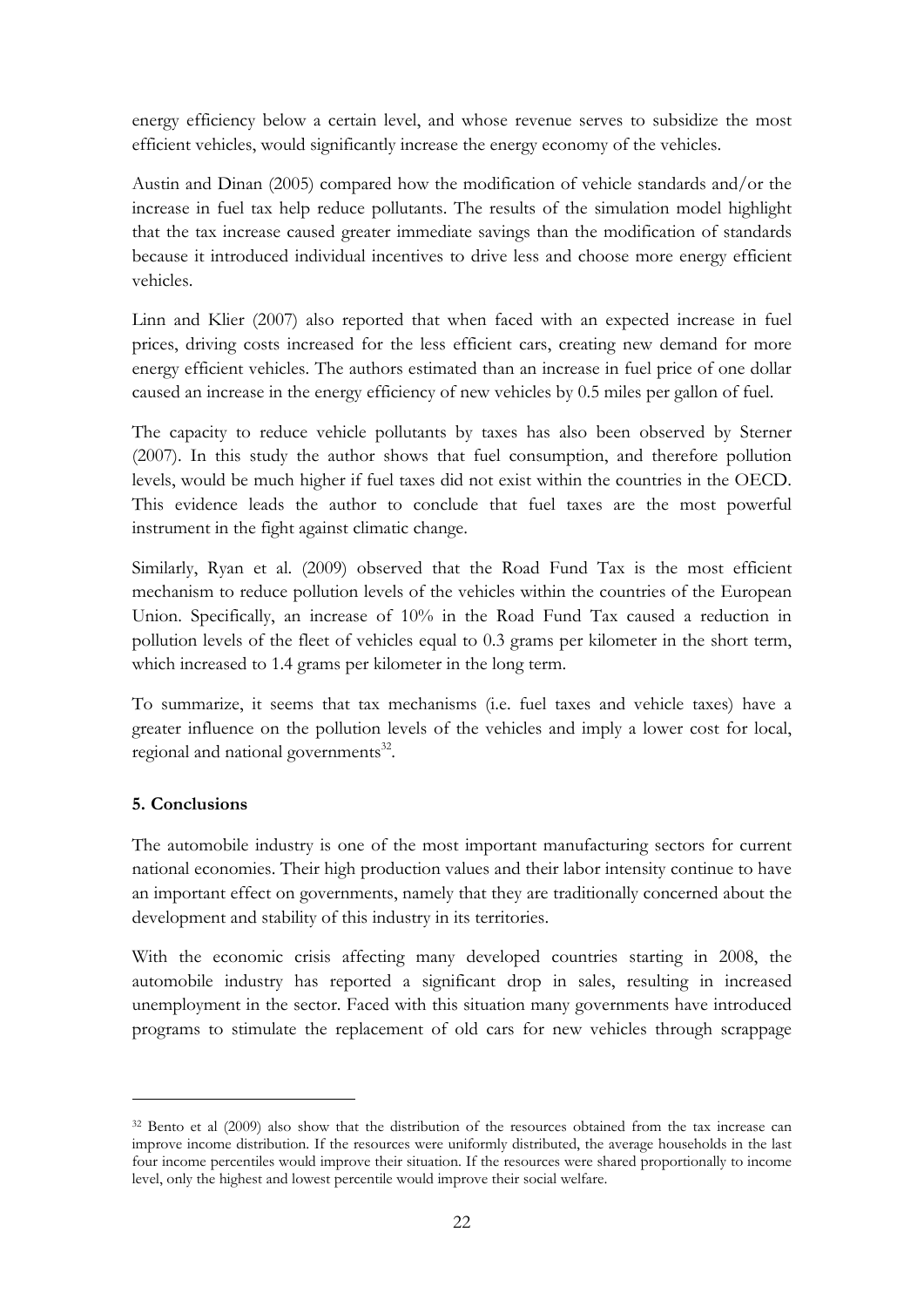schemes, with two main objectives: to increase automobile sales and reduce pollution levels.

Even though these programs are important there is an absence of empirical evidence on their effects. Studies on scrappage schemes in the United States have shown how this type of program can lead to an increase in sales of approximately 20%, however, we know nothing about the European market.

At the same time we do not know what effect the programs can have on the prices set by the manufacturers and whether these programs are desirable effects i.e. whether the costs of the program are lesser or greater than the benefits generated.

This study analyzed the effect of the prices fixed by manufacturers in Plan 2000E, which is a Spanish program that offered a subsidy of 2,000€ to consumers to replace old vehicles with newer, less polluting ones. It was co-financed by the manufacturers ( $\epsilon$ 1,000 euros), National Government (€500 euros) and Autonomous Communities (€500 euros).

Using difference-in-difference we observed that the Plan caused an increase of  $1,000\epsilon$  in the price of subsidized cars, meaning that the subsidy of  $2,000\epsilon$  ended up being shared between the consumers, who would only receive a net discount of 1,000€, and the manufacturers, who would receive the remaining 1,000€.

Thus, the success of the Plan in achieving its objectives was limited since half of the fixed subsidy in the program went to the manufacturers and did not generate any type of incentive to the consumer to exchange vehicles for less polluting ones.

In addition to the first estimate of the net effects generated by Plan 2000E it is also clear that the Plan did not generate results for Public Administration. Even though we assumed favorable hypotheses, the result of our forecast was a negligible capacity to generate new demand of only 5%, compared to the 30% required to make the program efficient.

From the empirical analyses carried out in the United States and the survey of Plan 2000E, the estimated increase in demand capacity was approximately 20%. Assuming this 20% capacity for the generation of new demand, the program leads to losses of more than  $1236$ million, which would increase if the capacity to create new demand was lower. Losses would be greater than 300€ million with a 5% change in demand.

The results are clearly conclusive: the program is inefficient, subsidizing a large part to the manufacturers directly instead of the consumers. In addition, the high costs of the program and its reduced impact make Plan 2000E undesirable from Public Administration perspective.

If the real objective of government is to reduce the level of pollution caused by the vehicle fleet, economic literature has shown how other more efficient mechanisms exist and are less costly to the sector. The increase of fuel taxes or the fixing of more severe energy efficiency standards are examples of alternative mechanisms that can help meet goals in pollution prevention.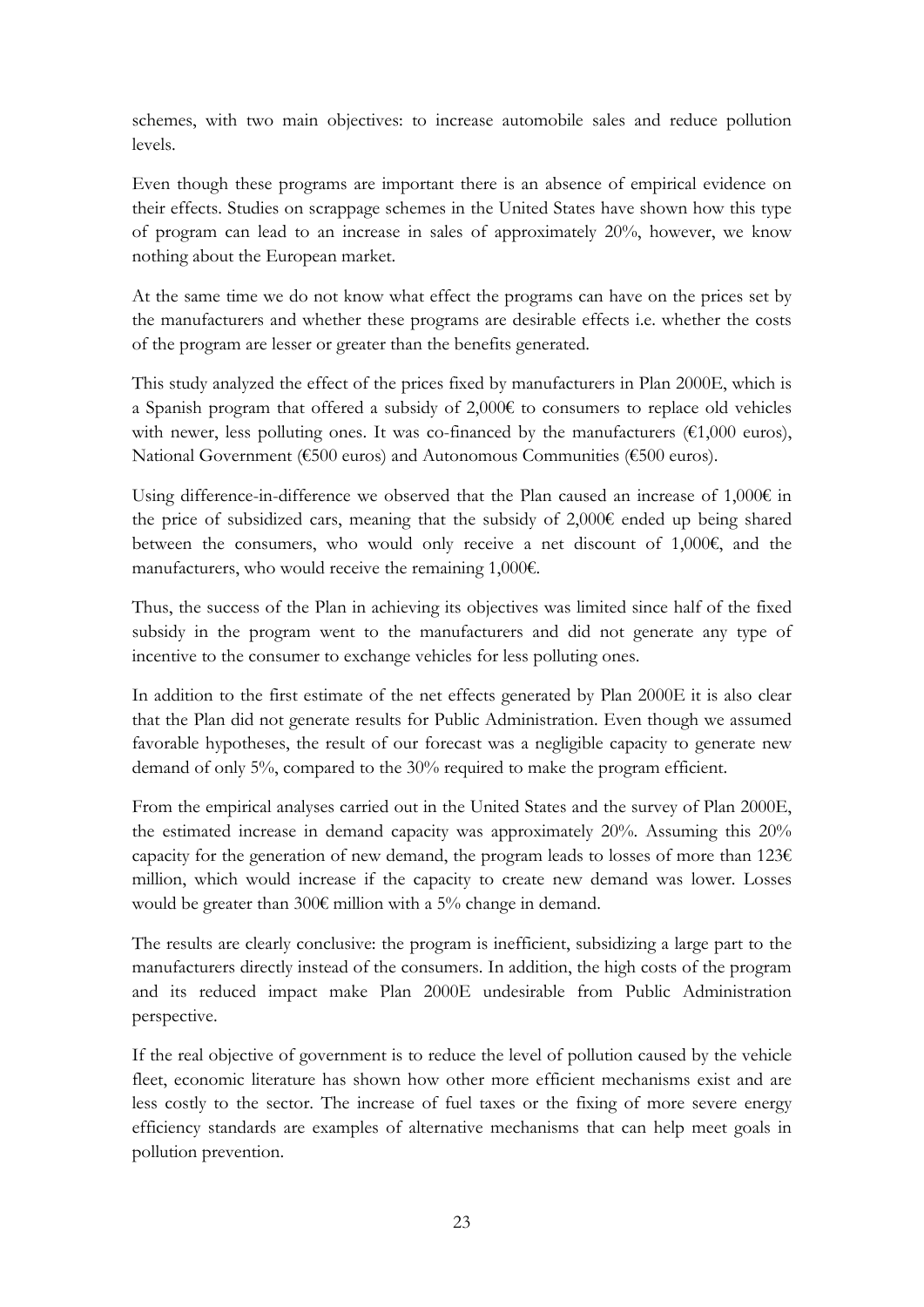## **References**

- Albalate, D. (2008) Lowering blood alcohol content levels to save lives: The European experience. *Journal of Policy Analysis and Management*, Vol. 27(1), pp. 20-39.
- Alberini, Anna, Winston Harrington and Virginia McConnell (1995). Determinants of Participation in Accelerated Vehicle Retirement Programs. *The RAND Journal of Economics*, Vol. 26, pp.93-112
- Austin, D., and T. Dinan (2005) Clearing the air: The costs and consequences of higher CAFE standards and increased gasoline taxes. *Journal of Environmental Economics and Management*, Vol. 50, pp. 562-582.
- Bennear, L. S. (2007) Are management-based regulations effective? Evidence from state pollution prevention programs. *Journal of Policy Analysis and Management*, Vol. 26(2), pp. 327-348.
- Bento, A. M., Goulder, L. H., Jacobsen, M. R., and R. H. von Haefen (2009) Distributional and efficiency impacts of increased U.S. gasoline taxes. *American Economic Review*, Vol. 99(3), pp. 667-699.
- Beresteanu, A., and S. Li (2011) Gasoline prices, government support, and the demand for hybrid vehicles in the United States. *International Economic Review*, Vol. 52(1), pp. 161- 182.
- Berry, S., Levinsohn, J., and A. Pakes (1995) Automobile prices in market equilibrium. *Econometrica*, Vol. 63(4), pp. 841-890.
- Busse, M., Silva-Risso, J., and F. Zettelmeyer (2006) \$1000 Cash back: The pass-through of auto manufacturer promotions. *American Economic Review*, Vol.96(4), pp. 1253-1270.
- Calinski, R.B., and Harabasz, J. (1974), A dendrite method for cluster analysis, *Communications in Statistics*, vol. 3, 1-27.
- Comisión Nacional de la Competencia (2009). *II Informe anual sobre ayudas públicas*. Madrid.
- Cooper, A., Chen, Y., and S. McAlinden (2010) *The economic and fiscal contributions of the "Cash and Clunkers" program – National and state effects*. CAR Research Memorandum.
- Chandra, A., Gulati, S., and M. Kandlikar (2010) Green drivers or free riders? An analysis of tax rebates for hybrid vehicles. *Journal of Environmental Economics and Management*, Vol. 60, pp. 78-93.
- Diamond, D. (2009) The impact of government incentives for hybrid-electric vehicles: Evidence from US states. *Energy Policy*, Vol. 37, pp. 972-983.
- European Commission, Standard & Poor' s DRI and KULeuven (1999). *Auto-Oil II Cost-Effectiveness Study. Part III: The Transport Base Case (Annex B.8)*. Spain.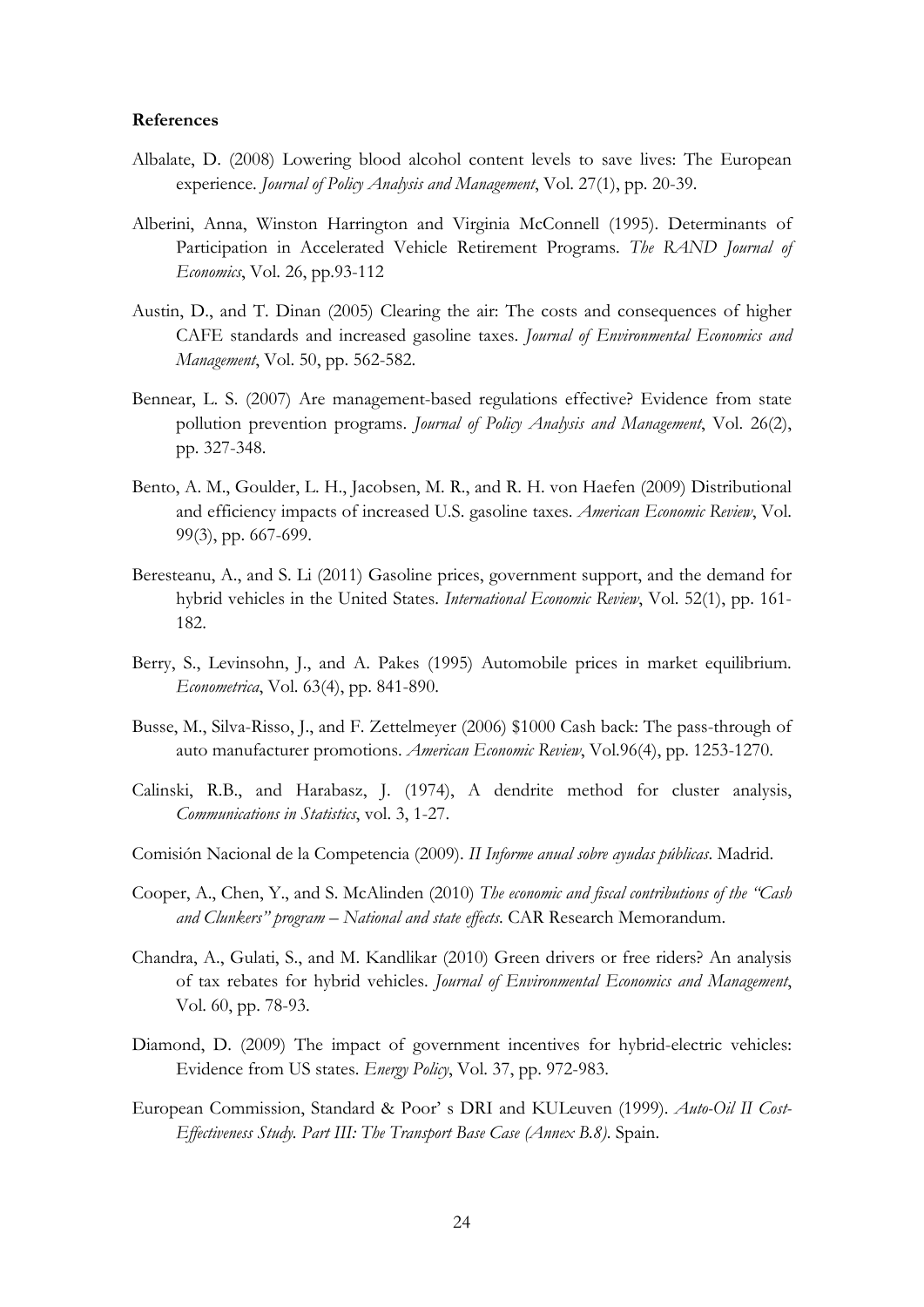- Fesvial and GfK Emer Ad Hoc Research (2009) *Plan 2000E: Percepción de los conductores españoles*. Madrid.
- Fundación SEPI (2009). *Las empresas industriales en 2009: Encuesta sobre estrategias empresariales.* Madrid.
- Gallagher, K. S., and E. Muehlegger (2011) Giving green to get green? Incentives and consumer adoption of hybrid vehicles technology. *Journal of Environmental Economics and Management*, Vol. 61, pp. 1-15.
- Greene, D. L., Patterson, Ph. D., Singh, M., and J. Li (2005) Feebates, rebates and gasguzzler taxes: A study of incentives for increased fuel economy. *Energy Policy*, Vol. 33, pp. 757-775.
- Hinrichs, P. (2010) The effects of the national school lunch program on education and health. *Journal of Policy Analysis and Management*, Vol. 29(3), pp. 479-505.
- Huang, E. (2010) Do public subsidies sell green cars? Evidence from the U.S. "Cash for Clunkers" program. *Energy Technology Innovation Policy Discussion Paper Series* #2010-17.
- Lafontaine, F., and M. Slade (2008) "Exclusive contracts and vertical restraints: Empirical evidence and public policy" In *Handbook of Antitrust Economics*, 319-414, editado por Paolo Buccirossi. Cambridge: MIT Press.
- Linn, J., and Th. Klier (2007) Gasoline prices and the demand for new vehicles: Evidence from monthly sales data. *Mimeo*.
- MITYC (2011). *Estadística de Fabricación de Vehículos Automóviles y Bicicletas*: *Metodología.*  Madrid.
- Ryan, L., Ferreira, S., and F. Convery (2009) The impact of fiscal and other measures on new passenger car sales and CO<sub>2</sub> emissions intensity: Evidence from Europe. *Energy Economics*, Vol. 31, pp. 365-374.
- Sterner, Th. (2007) Fuel taxes: An important instrument for climate policy. *Energy Policy*, Vol. 35, pp. 3194-3202.
- Yacobucci, B. D., and B. Canis (2010) Accelerated vehicle retirement for fuel economy: "Cash for Clunkers" *Congressional Research Service 7-5700*.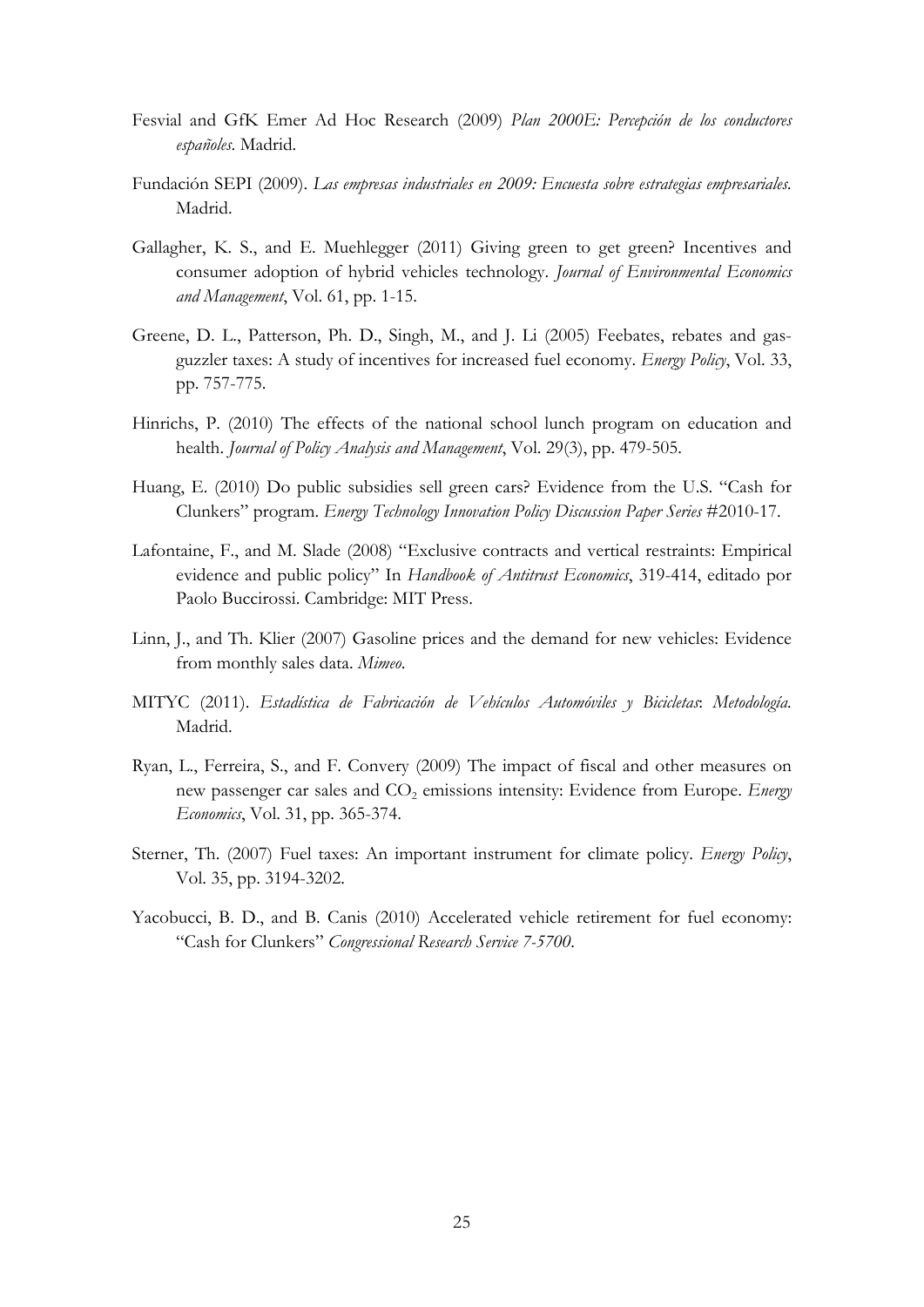

**SÈRIE DE DOCUMENTS DE TREBALL DE LA XREAP** 

#### **2006**

**CREAP2006-01 Matas, A.** (GEAP)**; Raymond, J.Ll.** (GEAP) "Economic development and changes in car ownership patterns" (Juny 2006)

#### **CREAP2006-02**

**Trillas, F.** (IEB)**; Montolio, D.** (IEB)**; Duch, N.** (IEB) "Productive efficiency and regulatory reform: The case of Vehicle Inspection Services" (Setembre 2006)

## **CREAP2006-03**

**Bel, G.** (PPRE-IREA)**; Fageda, X.** (PPRE-IREA) "Factors explaining local privatization: A meta-regression analysis" (Octubre 2006)

## **CREAP2006-04**

**Fernàndez-Villadangos, L.** (PPRE-IREA) "Are two-part tariffs efficient when consumers plan ahead?: An empirical study" (Octubre 2006)

## **CREAP2006-05**

**Artís, M.** (AQR-IREA)**; Ramos, R.** (AQR-IREA)**; Suriñach, J.** (AQR-IREA) "Job losses, outsourcing and relocation: Empirical evidence using microdata" (Octubre 2006)

# **CREAP2006-06**

**Alcañiz, M.** (RISC-IREA)**; Costa, A.; Guillén, M.** (RISC-IREA)**; Luna, C.; Rovira, C.**  "Calculation of the variance in surveys of the economic climate" (Novembre 2006)

## **CREAP2006-07**

**Albalate, D.** (PPRE-IREA) "Lowering blood alcohol content levels to save lives: The European Experience" (Desembre 2006)

# **CREAP2006-08**

**Garrido, A.** (IEB)**; Arqué, P.** (IEB) "The choice of banking firm: Are the interest rate a significant criteria?" (Desembre 2006)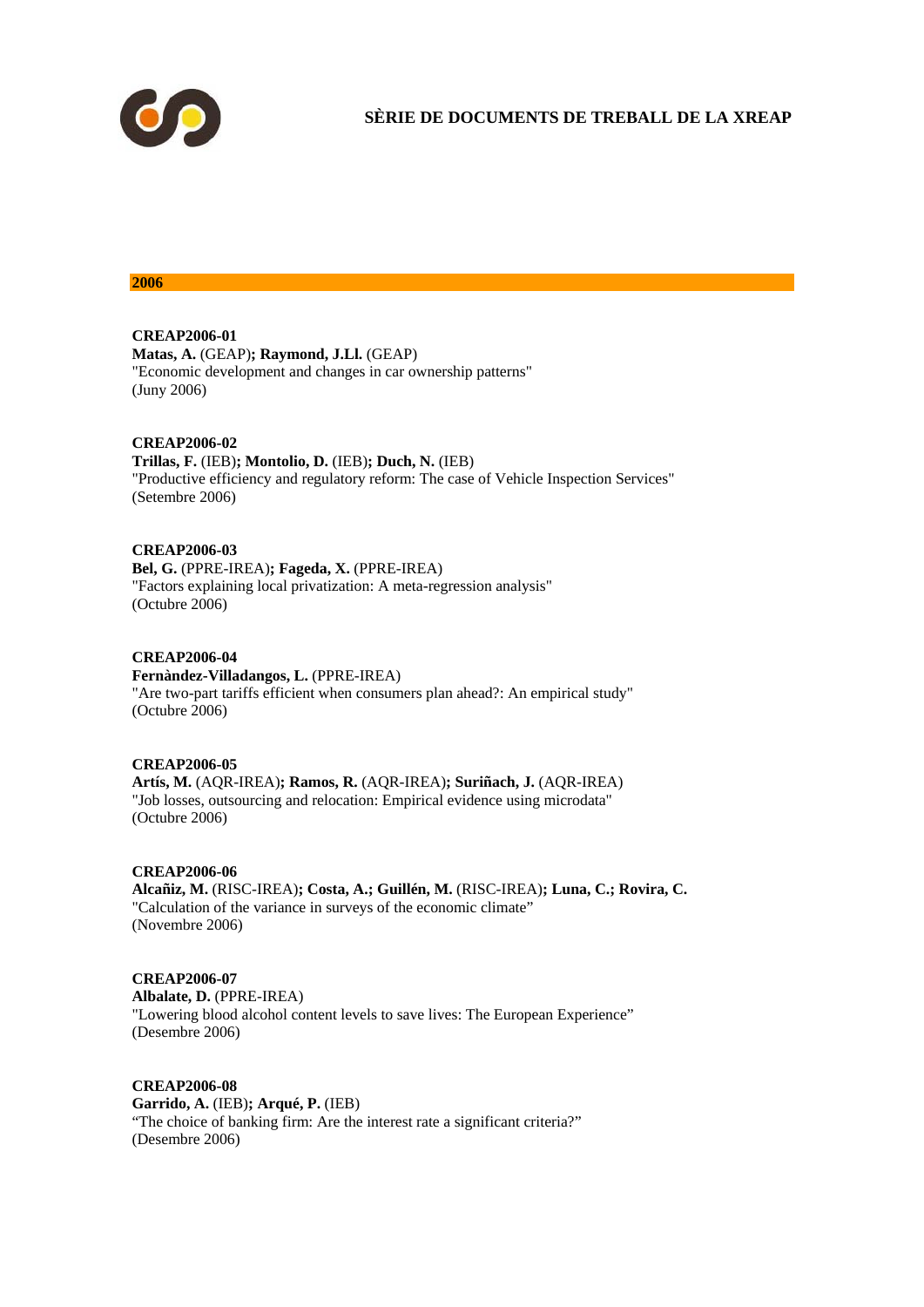

# **SÈRIE DE DOCUMENTS DE TREBALL DE LA XREAP**

**CREAP2006-09 Segarra, A.** (GRIT)**; Teruel-Carrizosa, M.** (GRIT) "Productivity growth and competition in spanish manufacturing firms: What has happened in recent years?" (Desembre 2006)

**CREAP2006-10 Andonova, V.; Díaz-Serrano, Luis.** (CREB) "Political institutions and the development of telecommunications" (Desembre 2006)

**CREAP2006-11 Raymond, J.L.**(GEAP)**; Roig, J.L..** (GEAP) "Capital humano: un análisis comparativo Catalunya-España" (Desembre 2006)

**CREAP2006-12 Rodríguez, M.**(CREB)**; Stoyanova, A.** (CREB) "Changes in the demand for private medical insurance following a shift in tax incentives" (Desembre 2006)

**CREAP2006-13 Royuela, V.** (AQR-IREA)**; Lambiri, D.**; **Biagi**, **B.**  "Economía urbana y calidad de vida. Una revisión del estado del conocimiento en España" (Desembre 2006)

**CREAP2006-14 Camarero, M.; Carrion-i-Silvestre, J.LL.** (AQR-IREA)**.**;**Tamarit**, **C.**  "New evidence of the real interest rate parity for OECD countries using panel unit root tests with breaks" (Desembre 2006)

**CREAP2006-15 Karanassou, M.; Sala, H.** (GEAP)**.**;**Snower** , **D. J.**  "The macroeconomics of the labor market: Three fundamental views" (Desembre 2006)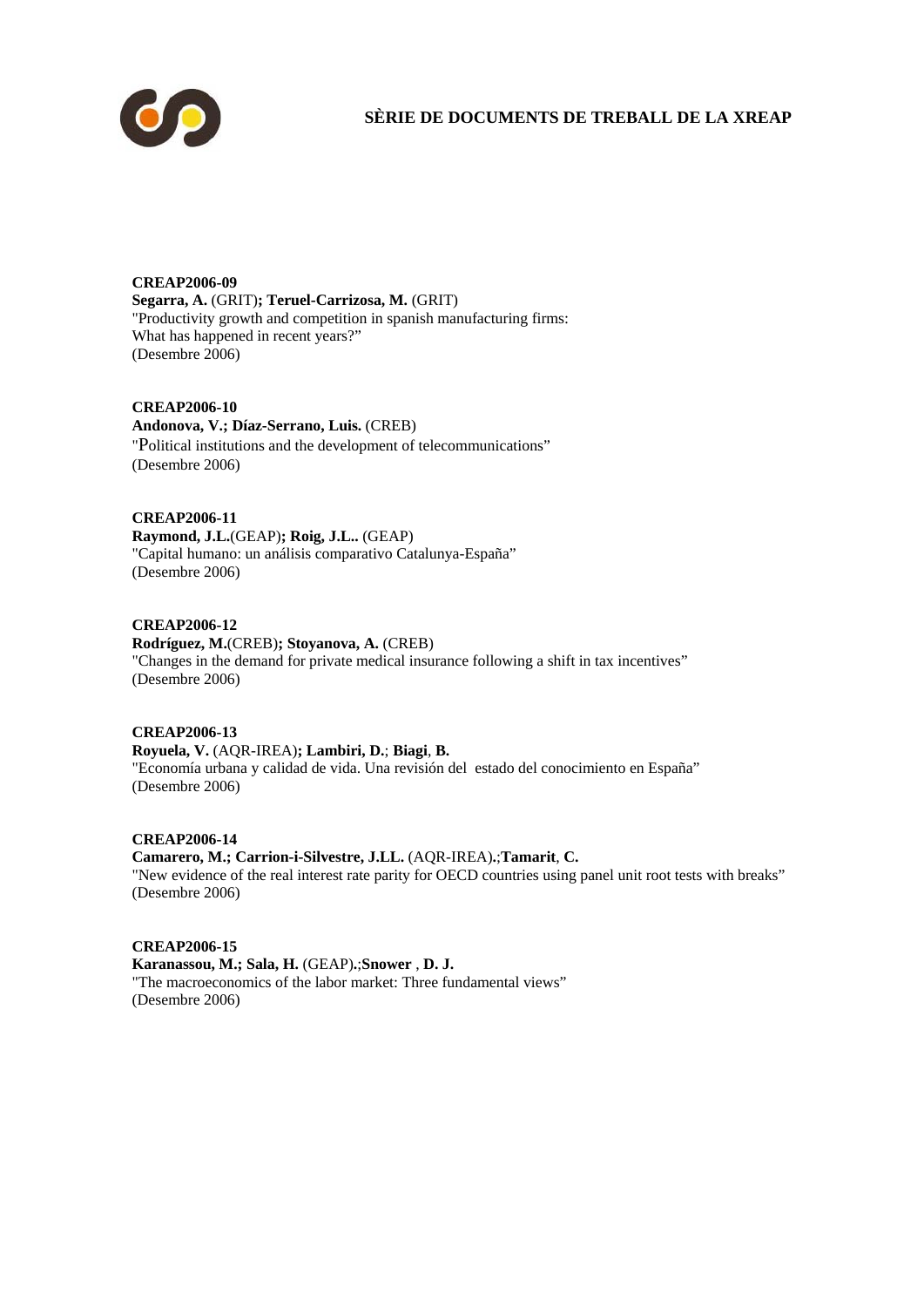

#### **2007**

#### **XREAP2007-01**

**Castany, L** (AQR-IREA)**; López-Bazo, E.** (AQR-IREA)**.**;**Moreno** , **R.** (AQR-IREA) "Decomposing differences in total factor productivity across firm size" (Març 2007)

#### **XREAP2007-02**

**Raymond, J. Ll.** (GEAP)**; Roig, J. Ll.** (GEAP) "Una propuesta de evaluación de las externalidades de capital humano en la empresa" (Abril 2007)

#### **XREAP2007-03**

**Durán, J. M.** (IEB)**; Esteller, A.** (IEB) "An empirical analysis of wealth taxation: Equity vs. Tax compliance" (Juny 2007)

#### **XREAP2007-04**

**Matas, A.** (GEAP)**; Raymond, J.Ll.** (GEAP) "Cross-section data, disequilibrium situations and estimated coefficients: evidence from car ownership demand" (Juny 2007)

## **XREAP2007-05**

**Jofre-Montseny, J.** (IEB)**; Solé-Ollé, A.** (IEB) "Tax differentials and agglomeration economies in intraregional firm location" (Juny 2007)

#### **XREAP2007-06**

#### **Álvarez-Albelo, C.** (CREB)**; Hernández-Martín, R.**

"Explaining high economic growth in small tourism countries with a dynamic general equilibrium model" (Juliol 2007)

#### **XREAP2007-07**

## **Duch, N.** (IEB)**; Montolio, D.** (IEB); **Mediavilla, M.**

"Evaluating the impact of public subsidies on a firm's performance: a quasi-experimental approach" (Juliol 2007)

#### **XREAP2007-08**

**Segarra-Blasco, A.** (GRIT) "Innovation sources and productivity: a quantile regression analysis" (Octubre 2007)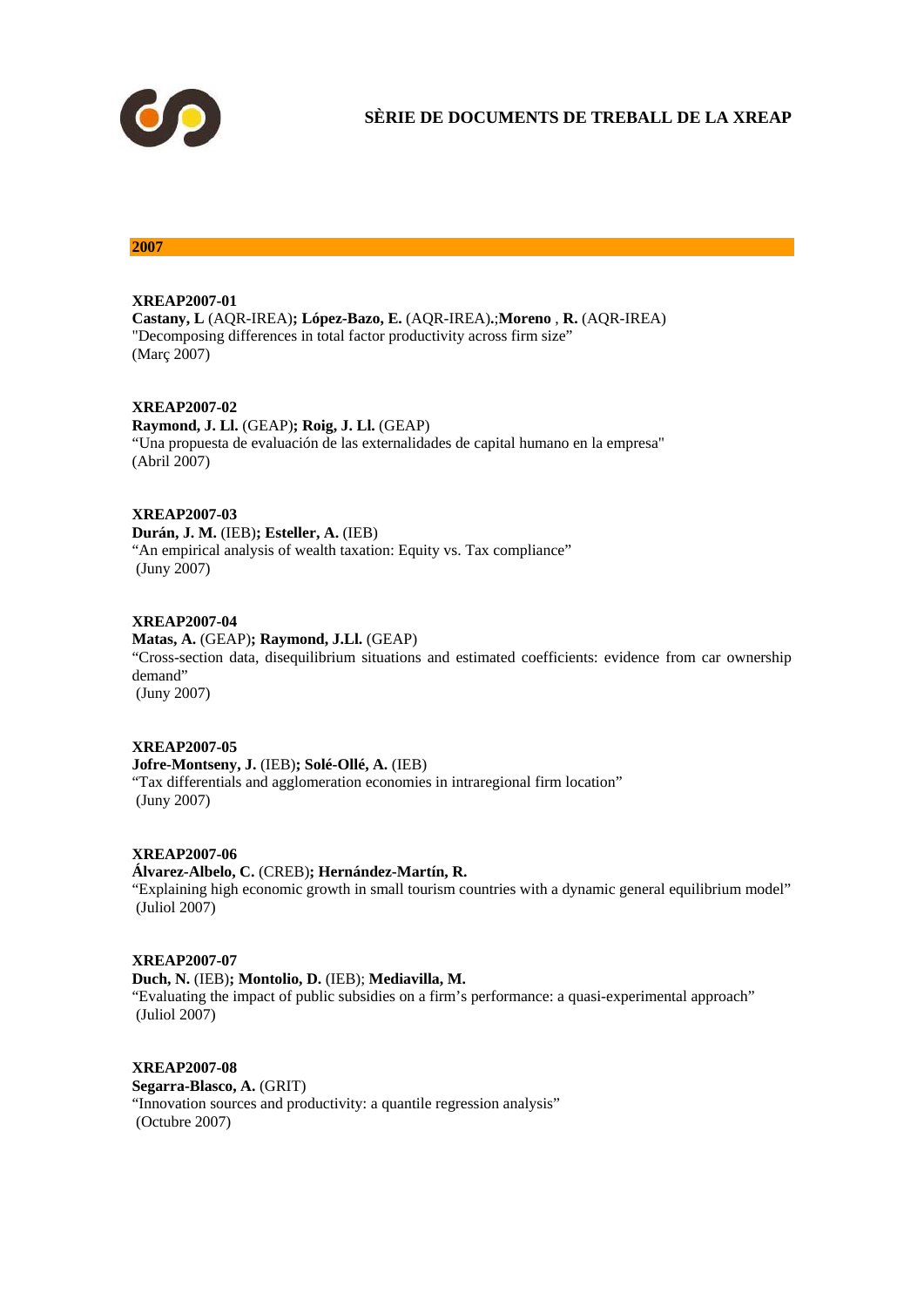

**SÈRIE DE DOCUMENTS DE TREBALL DE LA XREAP** 

**XREAP2007-09** 

**Albalate, D.** (PPRE-IREA)

"Shifting death to their Alternatives: The case of Toll Motorways" (Octubre 2007)

**XREAP2007-10** 

**Segarra-Blasco, A.** (GRIT); **Garcia-Quevedo, J.** (IEB); **Teruel-Carrizosa, M.** (GRIT) "Barriers to innovation and public policy in catalonia" (Novembre 2007)

**XREAP2007-11 Bel, G.** (PPRE-IREA); **Foote, J.** "Comparison of recent toll road concession transactions in the United States and France" (Novembre 2007)

**XREAP2007-12 Segarra-Blasco, A.** (GRIT); "Innovation, R&D spillovers and productivity: the role of knowledge-intensive services" (Novembre 2007)

# **XREAP2007-13**

**Bermúdez Morata, Ll.** (RFA-IREA); **Guillén Estany, M.** (RFA-IREA), **Solé Auró, A**. (RFA-IREA) "Impacto de la inmigración sobre la esperanza de vida en salud y en discapacidad de la población española"

(Novembre 2007)

**XREAP2007-14 Calaeys, P.** (AQR-IREA); **Ramos, R.** (AQR-IREA), **Suriñach, J**. (AQR-IREA) "Fiscal sustainability across government tiers" (Desembre 2007)

**XREAP2007-15 Sánchez Hugalbe, A.** (IEB) "Influencia de la inmigración en la elección escolar" (Desembre 2007)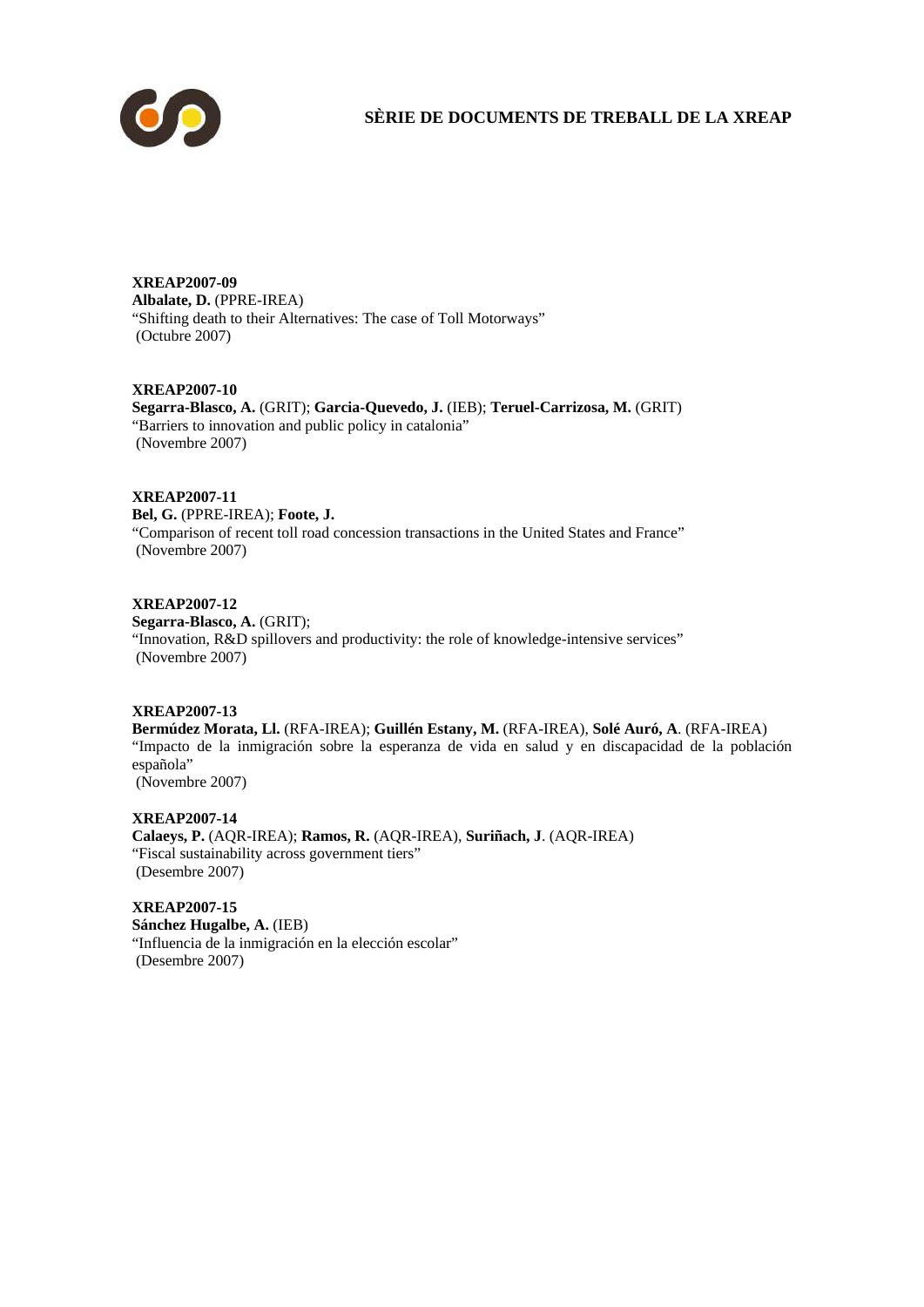

#### **2008**

#### **XREAP2008-01**

**Durán Weitkamp, C.** (GRIT)**; Martín Bofarull, M.** (GRIT) ; **Pablo Martí, F.** "Economic effects of road accessibility in the Pyrenees: User perspective" (Gener 2008)

#### **XREAP2008-02**

#### **Díaz-Serrano, L.; Stoyanova, A. P.** (CREB)

"The Causal Relationship between Individual's Choice Behavior and Self-Reported Satisfaction: the Case of Residential Mobility in the EU" (Març 2008)

#### **XREAP2008-03**

**Matas, A.** (GEAP)**; Raymond, J. L.** (GEAP)**; Roig, J. L.** (GEAP) "Car ownership and access to jobs in Spain" (Abril 2008)

#### **XREAP2008-04**

**Bel, G.** (PPRE-IREA) **; Fageda, X.** (PPRE-IREA) "Privatization and competition in the delivery of local services: An empirical examination of the dual market hypothesis" (Abril 2008)

## **XREAP2008-05**

**Matas, A.** (GEAP); **Raymond, J. L.** (GEAP); **Roig, J. L.** (GEAP) "**Job accessibility and employment probability**" (Maig 2008)

#### **XREAP2008-06**

**Basher, S. A.; Carrión, J. Ll.** (AQR-IREA) Deconstructing Shocks and Persistence in OECD Real Exchange Rates (Juny 2008)

## **XREAP2008-07**

**Sanromá, E.** (IEB)**; Ramos, R.** (AQR-IREA); Simón, H. Portabilidad del capital humano y asimilación de los inmigrantes. Evidencia para España (Juliol 2008)

#### **XREAP2008-08 Basher, S. A.; Carrión, J. Ll.** (AQR-IREA) Price level convergence, purchasing power parity and multiple structural breaks: An application to US cities (Juliol 2008)

**XREAP2008-09 Bermúdez, Ll.** (RFA-IREA) A priori ratemaking using bivariate poisson regression models (Juliol 2008)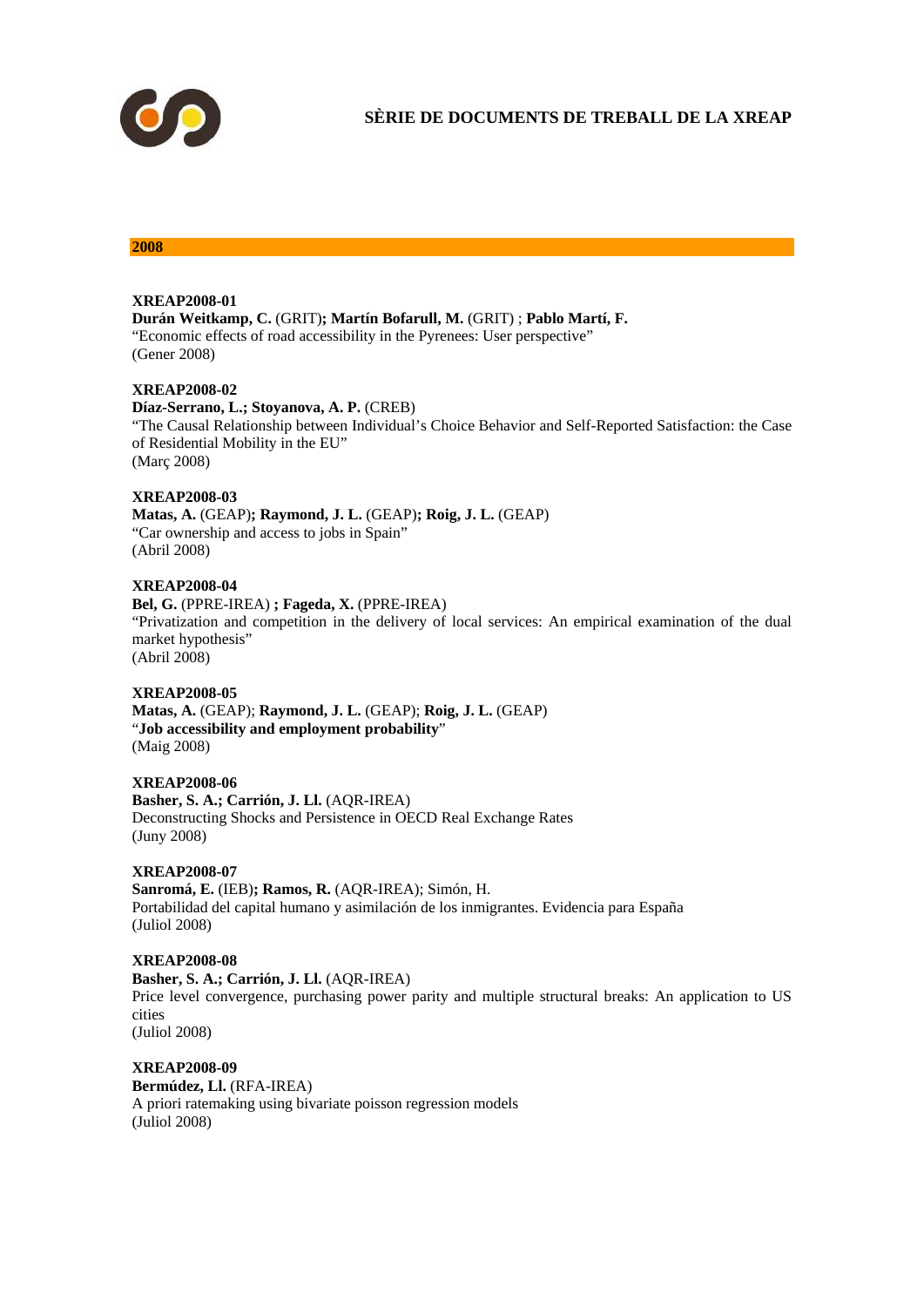

# **SÈRIE DE DOCUMENTS DE TREBALL DE LA XREAP**

# **XREAP2008-10 Solé-Ollé, A.** (IEB), **Hortas Rico, M.** (IEB) Does urban sprawl increase the costs of providing local public services? Evidence from Spanish municipalities (Novembre 2008)

**XREAP2008-11 Teruel-Carrizosa, M.** (GRIT), **Segarra-Blasco, A.** (GRIT) Immigration and Firm Growth: Evidence from Spanish cities (Novembre 2008)

## **XREAP2008-12**

**Duch-Brown, N.** (IEB), **García-Quevedo, J.** (IEB), **Montolio, D.** (IEB) Assessing the assignation of public subsidies: Do the experts choose the most efficient R&D projects? (Novembre 2008)

**XREAP2008-13 Bilotkach, V.**, **Fageda, X.** (PPRE-IREA), **Flores-Fillol, R.**  Scheduled service versus personal transportation: the role of distance (Desembre 2008)

**XREAP2008-14 Albalate, D.** (PPRE-IREA), **Gel, G.** (PPRE-IREA) Tourism and urban transport: Holding demand pressure under supply constraints (Desembre 2008)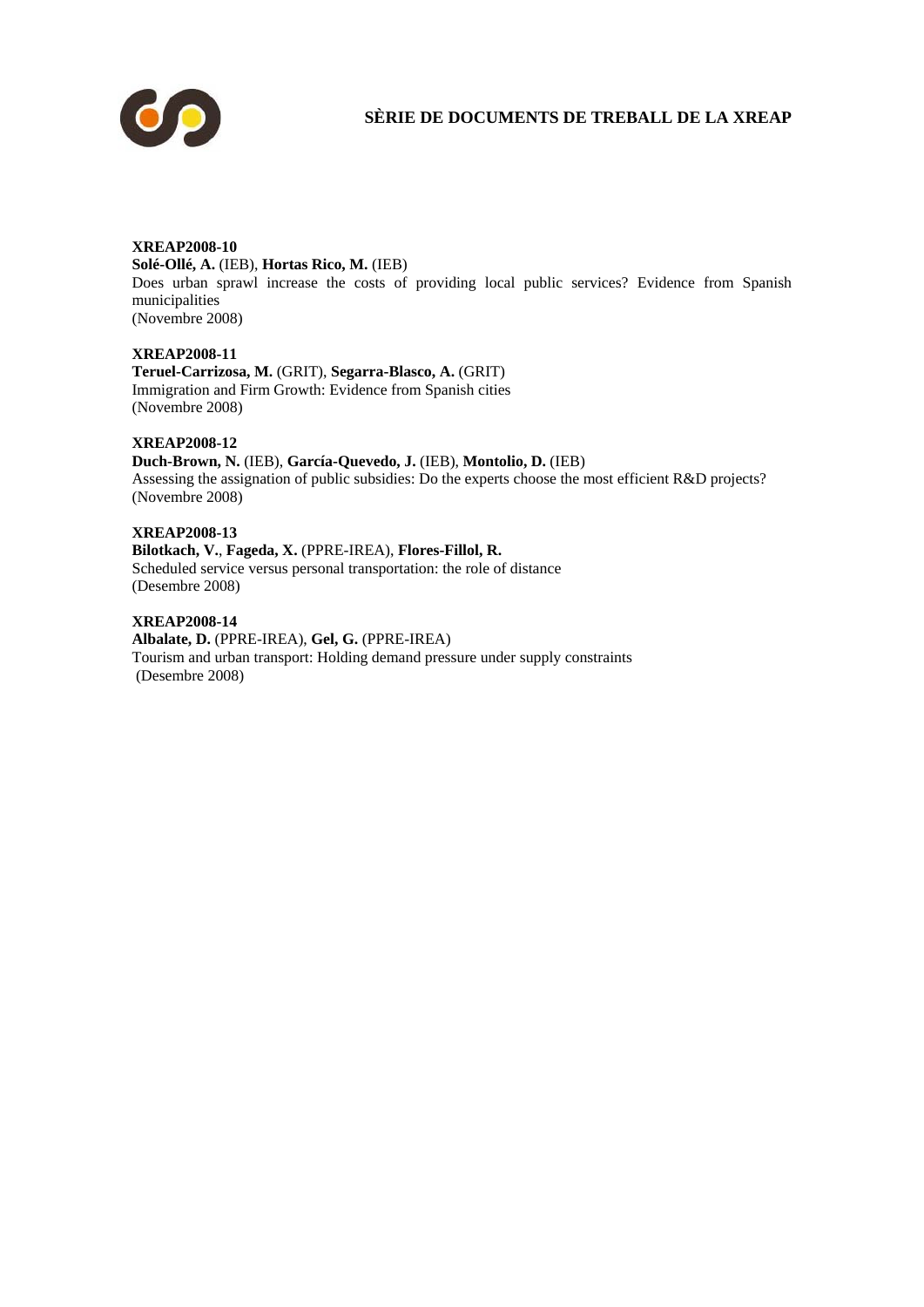

#### **2009**

**XREAP2009-01** 

**Calonge, S.** (CREB)**; Tejada, O.** "A theoretical and practical study on linear reforms of dual taxes" (Febrer 2009)

#### **XREAP2009-02**

**Albalate, D.** (PPRE-IREA)**; Fernández-Villadangos, L.** (PPRE-IREA) "Exploring Determinants of Urban Motorcycle Accident Severity: The Case of Barcelona" (Març 2009)

#### **XREAP2009-03**

**Borrell, J. R.** (PPRE-IREA)**; Fernández-Villadangos, L.** (PPRE-IREA) "Assessing excess profits from different entry regulations" (Abril 2009)

#### **XREAP2009-04 Sanromá, E.** (IEB)**; Ramos, R.** (AQR-IREA), **Simon, H.**  "Los salarios de los inmigrantes en el mercado de trabajo español. ¿Importa el origen del capital humano?" (Abril 2009)

**XREAP2009-05**  Jiménez, J. L.; Perdiguero, J. (PPRE-IREA) "(No)competition in the Spanish retailing gasoline market: a variance filter approach" (Maig 2009)

**XREAP2009-06 Álvarez-Albelo,C. D.** (CREB)**, Manresa, A.** (CREB)**, Pigem-Vigo, M.** (CREB) "International trade as the sole engine of growth for an economy" (Juny 2009)

**XREAP2009-07 Callejón, M.** (PPRE-IREA)**, Ortún V, M.**  "The Black Box of Business Dynamics" (Setembre 2009)

**XREAP2009-08**  Lucena, A. (CREB) "The antecedents and innovation consequences of organizational search: empirical evidence for Spain" (Octubre 2009)

**XREAP2009-09 Domènech Campmajó, L.** (PPRE-IREA) "Competition between TV Platforms" (Octubre 2009)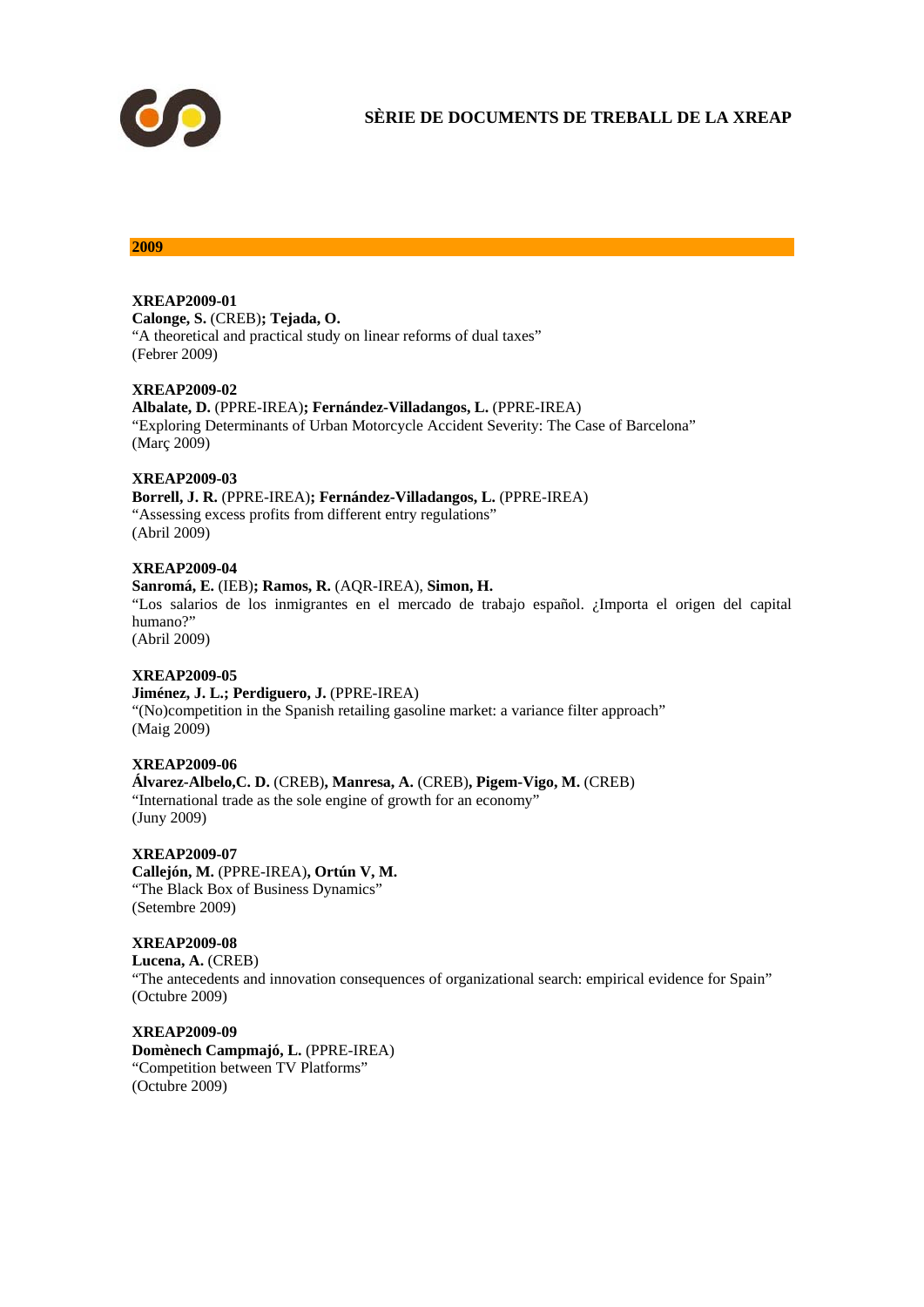

# **SÈRIE DE DOCUMENTS DE TREBALL DE LA XREAP**

## **XREAP2009-10**

**Solé-Auró, A.** (RFA-IREA)**,Guillén, M.** (RFA-IREA)**, Crimmins, E. M.**  "Health care utilization among immigrants and native-born populations in 11 European countries. Results from the Survey of Health, Ageing and Retirement in Europe" (Octubre 2009)

**XREAP2009-11 Segarra, A.** (GRIT)**, Teruel, M.** (GRIT) "Small firms, growth and financial constraints"

## **XREAP2009-12**

(Octubre 2009)

**Matas, A.** (GEAP)**, Raymond, J.Ll.** (GEAP), **Ruiz, A.** (GEAP) "Traffic forecasts under uncertainty and capacity constraints" (Novembre 2009)

**XREAP2009-13 Sole-Ollé, A.** (IEB) "Inter-regional redistribution through infrastructure investment: tactical or programmatic?" (Novembre 2009)

**XREAP2009-14 Del Barrio-Castro, T.**, **García-Quevedo, J.** (IEB) "The determinants of university patenting: Do incentives matter?" (Novembre 2009)

# **XREAP2009-15**

**Ramos, R.** (AQR-IREA), **Suriñach, J.** (AQR-IREA)**, Artís, M.** (AQR-IREA) "Human capital spillovers, productivity and regional convergence in Spain" (Novembre 2009)

**XREAP2009-16 Álvarez-Albelo, C. D.** (CREB), **Hernández-Martín, R.** "The commons and anti-commons problems in the tourism economy" (Desembre 2009)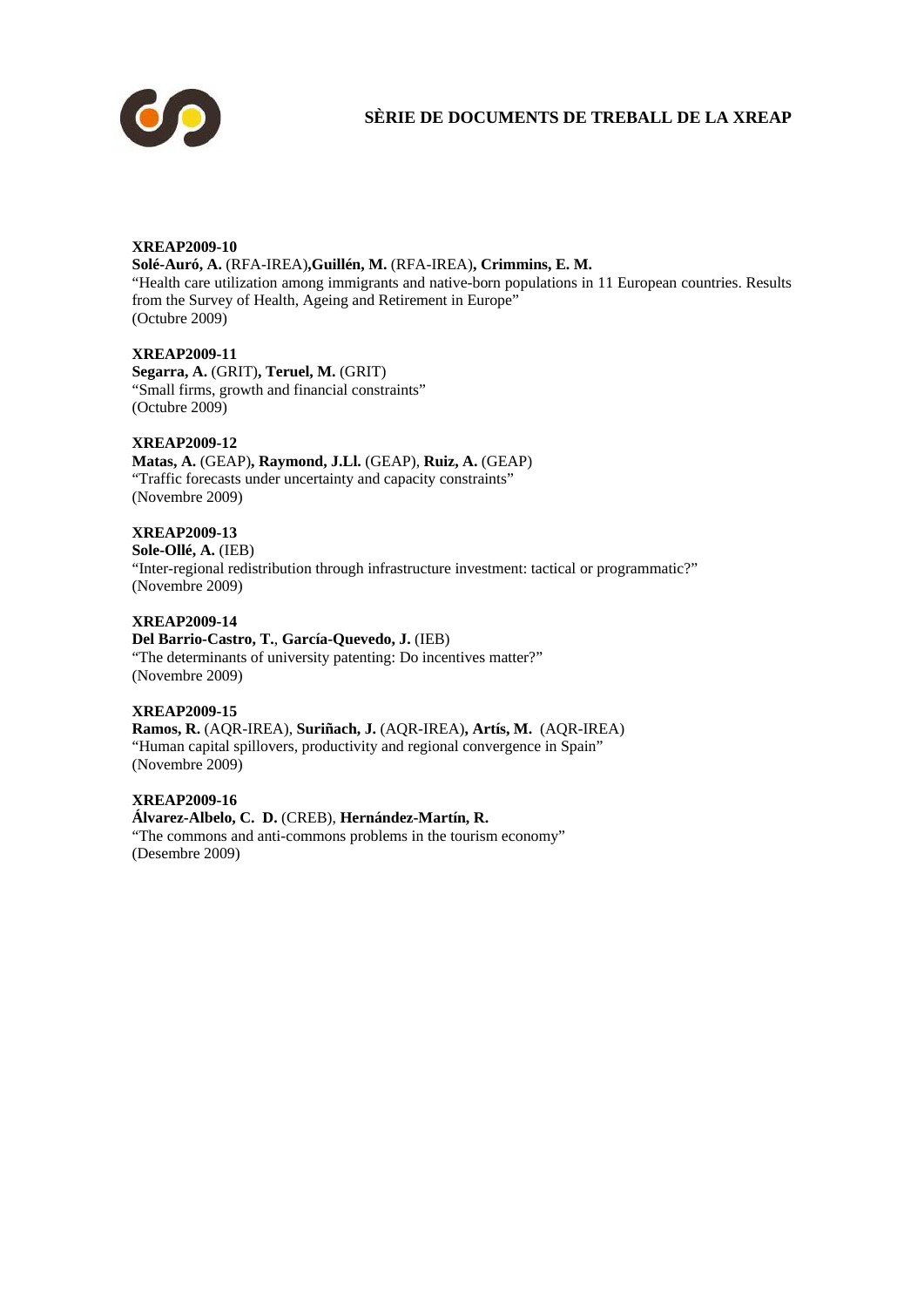

#### **2010**

# **XREAP2010-01**

**García-López, M. A.** (GEAP) "The Accessibility City. When Transport Infrastructure Matters in Urban Spatial Structure" (Febrer 2010)

#### **XREAP2010-02**

**García-Quevedo, J.** (IEB), **Mas-Verdú, F.** (IEB), **Polo-Otero, J.** (IEB) "Which firms want PhDs? The effect of the university-industry relationship on the PhD labour market" (Març 2010)

## **XREAP2010-03**

**Pitt, D.**, **Guillén, M.** (RFA-IREA) "An introduction to parametric and non-parametric models for bivariate positive insurance claim severity distributions"

(Març 2010)

## **XREAP2010-04**

**Bermúdez, Ll.** (RFA-IREA), **Karlis, D.** "Modelling dependence in a ratemaking procedure with multivariate Poisson regression models" (Abril 2010)

## **XREAP2010-05**

**Di Paolo, A.** (IEB) "Parental education and family characteristics: educational opportunities across cohorts in Italy and Spain" (Maig 2010)

## **XREAP2010-06**

## **Simón, H.** (IEB), **Ramos, R.** (AQR-IREA), **Sanromá, E.** (IEB) "Movilidad ocupacional de los inmigrantes en una economía de bajas cualificaciones. El caso de España"

## **XREAP2010-07**

(Juny 2010)

**Di Paolo, A.** (GEAP & IEB), **Raymond, J. Ll.** (GEAP & IEB) "Language knowledge and earnings in Catalonia" (Juliol 2010)

## **XREAP2010-08**

**Bolancé, C.** (RFA-IREA), **Alemany, R.** (RFA-IREA), **Guillén, M.** (RFA-IREA) "Prediction of the economic cost of individual long-term care in the Spanish population" (Setembre 2010)

## **XREAP2010-09**

**Di Paolo, A.** (GEAP & IEB) "Knowledge of catalan, public/private sector choice and earnings: Evidence from a double sample selection model" (Setembre 2010)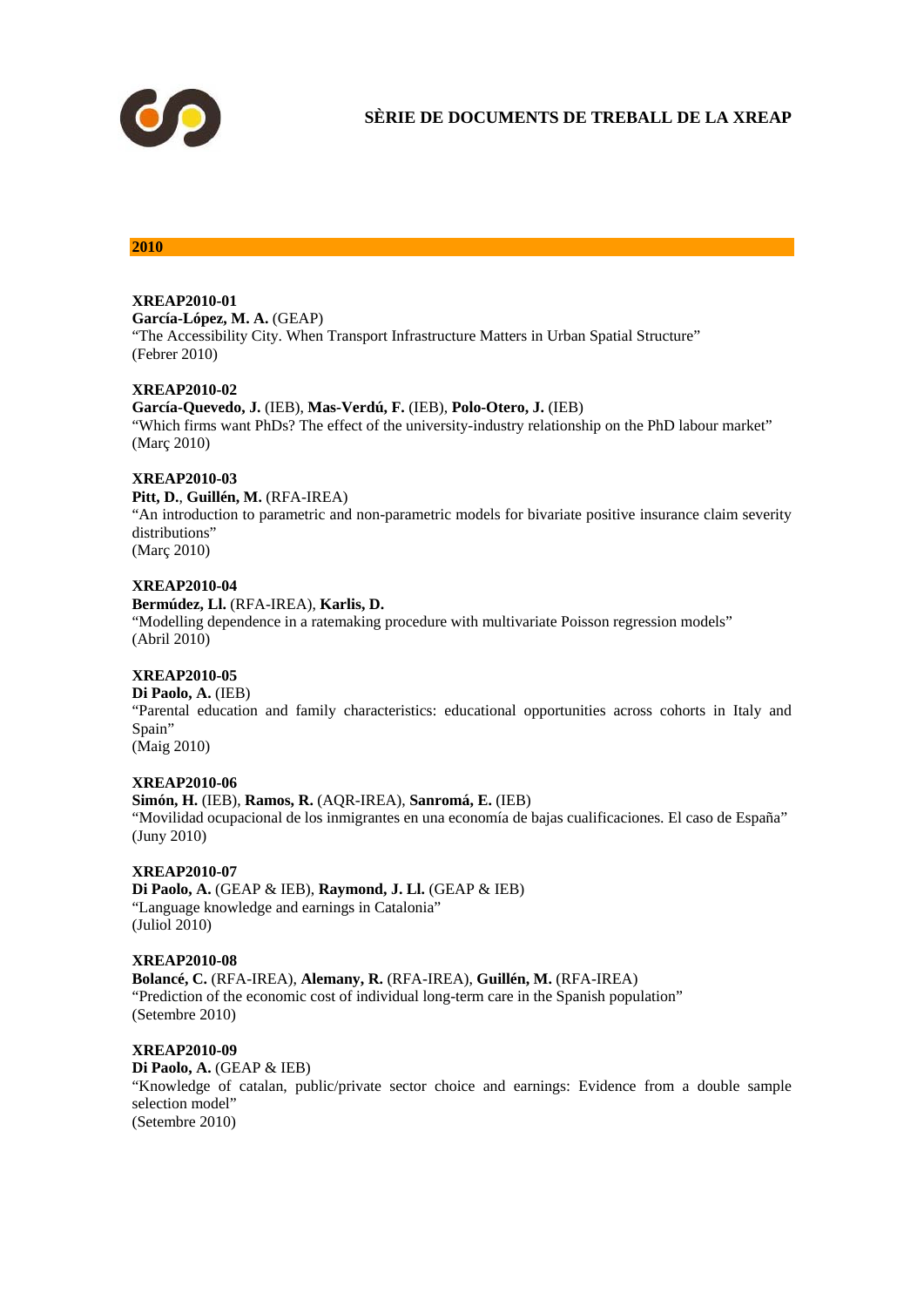

# **SÈRIE DE DOCUMENTS DE TREBALL DE LA XREAP**

## **XREAP2010-10**

**Coad, A.**, **Segarra, A.** (GRIT), **Teruel, M.** (GRIT) "Like milk or wine: Does firm performance improve with age?" (Setembre 2010)

**XREAP2010-11 Di Paolo, A.** (GEAP & IEB), **Raymond, J. Ll.** (GEAP & IEB), **Calero, J.** (IEB) "Exploring educational mobility in Europe" (Octubre 2010)

# **XREAP2010-12**

**Borrell, A.** (GiM-IREA), **Fernández-Villadangos, L.** (GiM-IREA) "Clustering or scattering: the underlying reason for regulating distance among retail outlets" (Desembre 2010)

**XREAP2010-13** 

**Di Paolo, A.** (GEAP & IEB) "School composition effects in Spain" (Desembre 2010)

**XREAP2010-14 Fageda, X.** (GiM-IREA), **Flores-Fillol, R.** "Technology, Business Models and Network Structure in the Airline Industry" (Desembre 2010)

# **XREAP2010-15**

**Albalate, D.** (GiM-IREA), **Bel, G.** (GiM-IREA), **Fageda, X.** (GiM-IREA) "Is it Redistribution or Centralization? On the Determinants of Government Investment in Infrastructure" (Desembre 2010)

**XREAP2010-16 Oppedisano, V.**, **Turati, G.** "What are the causes of educational inequalities and of their evolution over time in Europe? Evidence from PISA" (Desembre 2010)

**XREAP2010-17 Canova, L.**, **Vaglio, A.**

"Why do educated mothers matter? A model of parental help" (Desembre 2010)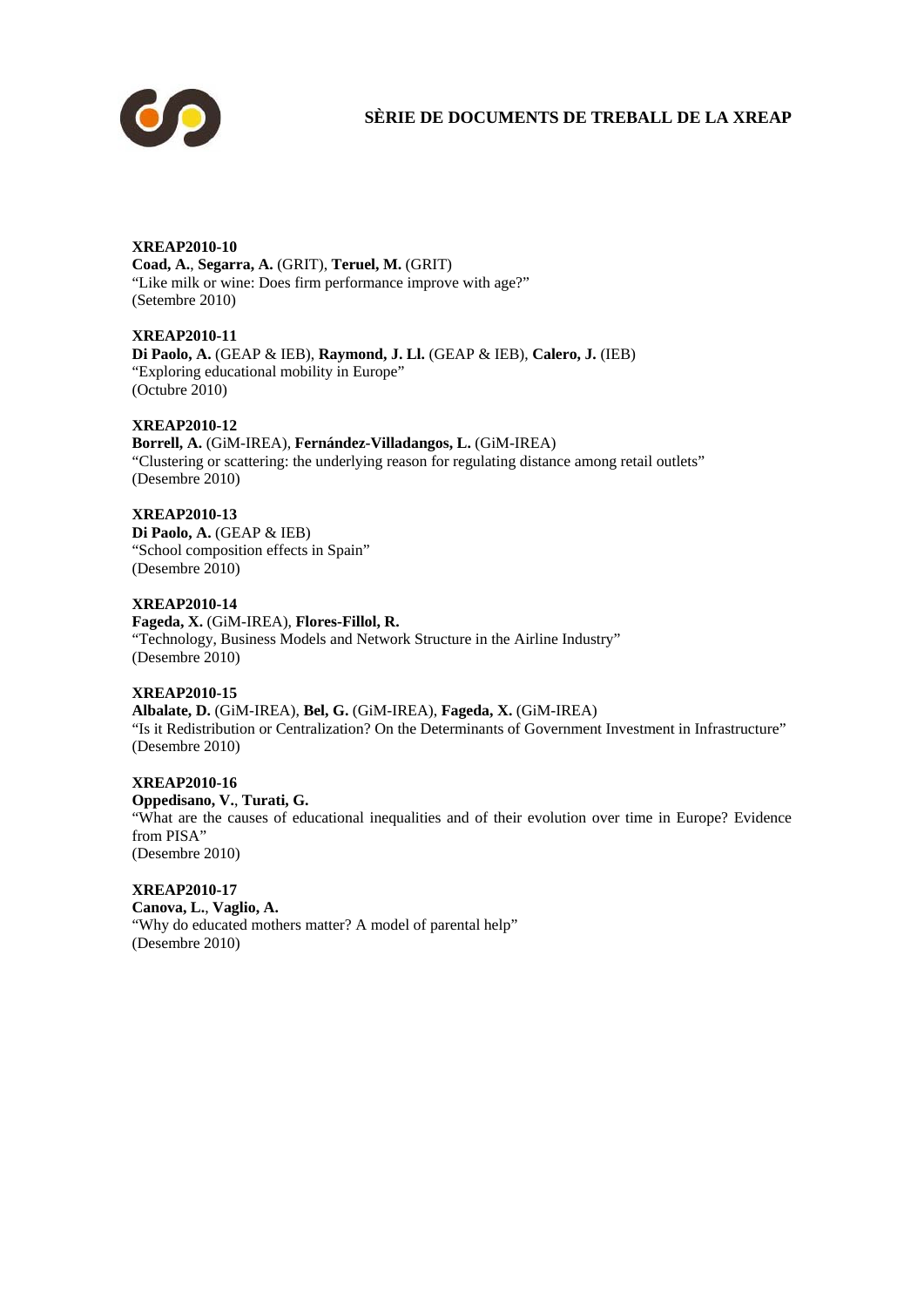

## **2011**

## **XREAP2011-01**

**Fageda, X.** (GiM-IREA), **Perdiguero, J.** (GiM-IREA) "An empirical analysis of a merger between a network and low-cost airlines" (Maig 2011)

## **XREAP2011-02**

**Moreno-Torres, I.** (ACCO, CRES & GiM-IREA) "What if there was a stronger pharmaceutical price competition in Spain? When regulation has a similar effect to collusion" (Maig 2011)

## **XREAP2011-03**

**Miguélez, E.** (AQR-IREA); **Gómez-Miguélez, I.** "Singling out individual inventors from patent data" (Maig 2011)

## **XREAP2011-04**

**Moreno-Torres, I.** (ACCO, CRES & GiM-IREA) "Generic drugs in Spain: price competition vs. moral hazard" (Maig 2011)

## **XREAP2011-05**

**Nieto, S.** (AQR-IREA)**, Ramos, R.** (AQR-IREA) "¿Afecta la sobreeducación de los padres al rendimiento académico de sus hijos?" (Maig 2011)

## **XREAP2011-06**

#### **Pitt, D.**, **Guillén, M.** (RFA-IREA), **Bolancé, C.** (RFA-IREA)

"Estimation of Parametric and Nonparametric Models for Univariate Claim Severity Distributions - an approach using R" (Juny 2011)

## **XREAP2011-07**

**Guillén, M.** (RFA-IREA), **Comas-Herrera, A.**

"How much risk is mitigated by LTC Insurance? A case study of the public system in Spain" (Juny 2011)

# **XREAP2011-08**

**Ayuso, M.** (RFA-IREA), **Guillén, M.** (RFA-IREA), **Bolancé, C.** (RFA-IREA) "Loss risk through fraud in car insurance" (Juny 2011)

# **XREAP2011-09**

**Duch-Brown, N.** (IEB), **García-Quevedo, J.** (IEB), **Montolio, D.** (IEB)

"The link between public support and private R&D effort: What is the optimal subsidy?" (Juny 2011)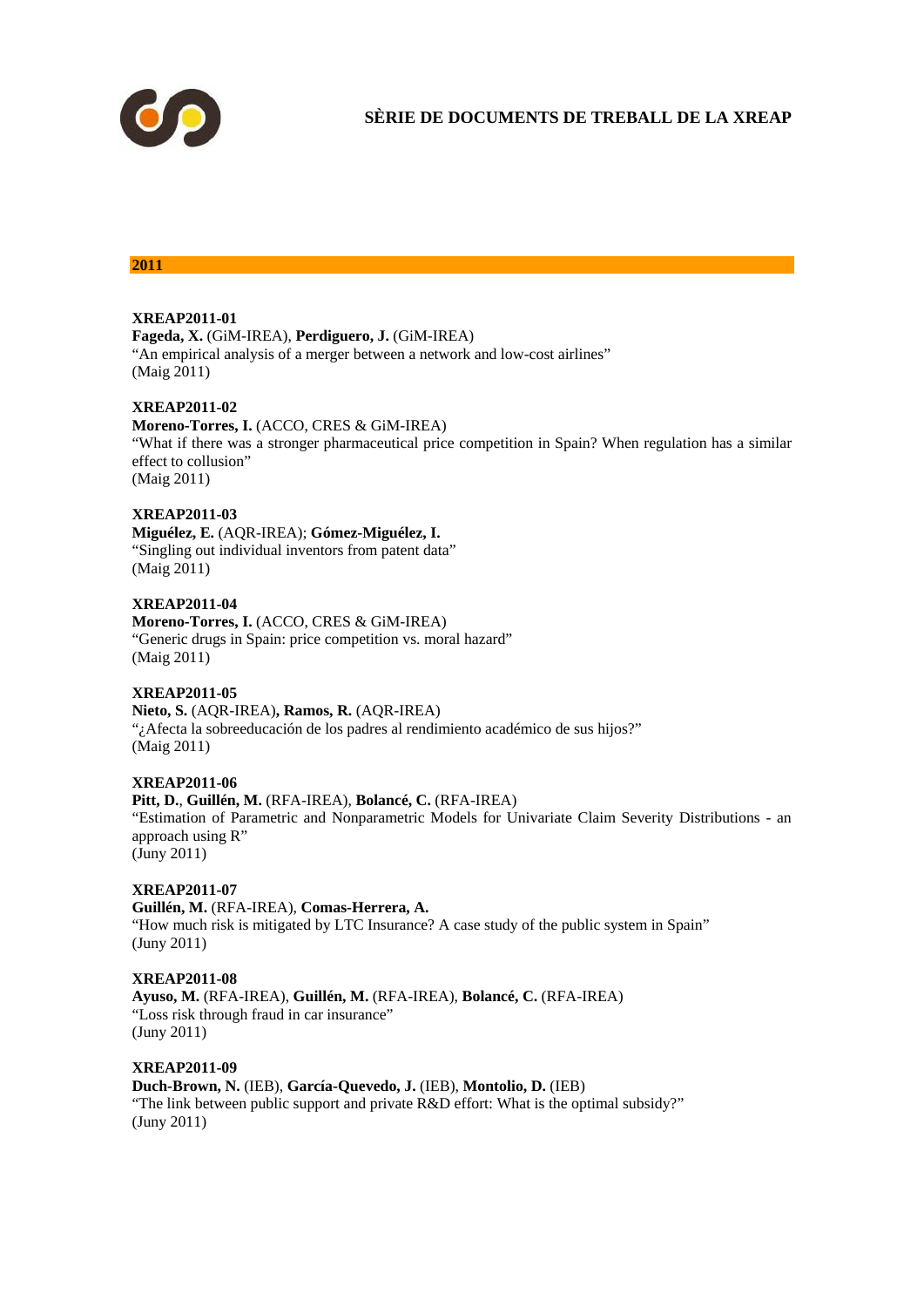

# **XREAP2011-10**

**Bermúdez, Ll.** (RFA-IREA), **Karlis, D.**  "Mixture of bivariate Poisson regression models with an application to insurance" (Juliol 2011)

# **XREAP2011-11**

**Varela-Irimia, X-L.** (GRIT)

"Age effects, unobserved characteristics and hedonic price indexes: The Spanish car market in the 1990s" (Agost 2011)

# **XREAP2011-12**

**Bermúdez, Ll.** (RFA-IREA), **Ferri, A.** (RFA-IREA), **Guillén, M.** (RFA-IREA) "A correlation sensitivity analysis of non-life underwriting risk in solvency capital requirement estimation" (Setembre 2011)

## **XREAP2011-13**

**Guillén, M.** (RFA-IREA), **Pérez-Marín, A.** (RFA-IREA), **Alcañiz, M.** (RFA-IREA) "A logistic regression approach to estimating customer profit loss due to lapses in insurance" (Octubre 2011)

## **XREAP2011-14**

**Jiménez, J. L.**, **Perdiguero, J.** (GiM-IREA), **García, C.**  "Evaluation of subsidies programs to sell green cars: Impact on prices, quantities and efficiency" (Octubre 2011)